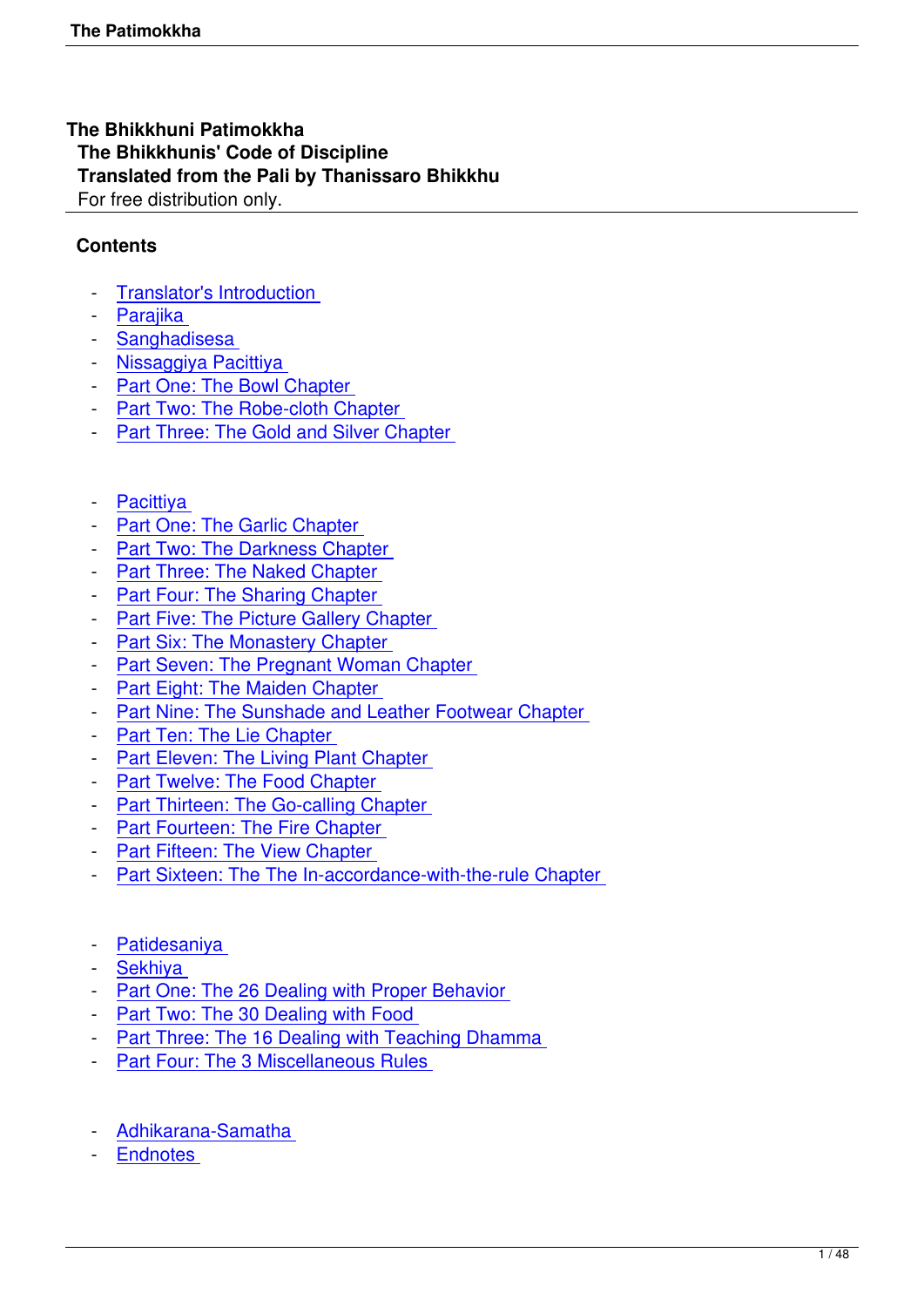#### **Translator's Introduction**

The Bhikkhuni Patimokkha, the basic code of discipline for bhikkhunis, contains 311 rules. Of these, 181 are shared with the Bhikkhu Patimokkha: four Parajikas, seven Sanghadisesas, 18 Nissaggiya Pacittiyas (NP), 70 Pacittiyas, all 75 Sekhiyas, and all seven Adhikarana-samatha rules. In addition, the Bhikkhuni Patimokkha contains 13 Pacittiya rules that are identical to rules for bhikkhus that are contained in the Khandhakas; one Parajika rule similar to a Bhikkhus' Sanghadisesa rule; one Parajika rule similar to a Bhikkhus' Pacittiya rule; two Sanghadisesa rules similar to Bhikkhus' Khandhaka rules; one NP rule similar to a Bhikkhus' NP; two Pacittiyas similar to a Bhikkhus' Sanghadisesa; five Pacittiyas similar to Bhikkhus' Pacittiyas; and eight Pacittiyas similar to rules for bhikkhus that are contained in the Khandhakas. Also, the eight Patidesaniya rules for the bhikkhunis are elaborations of a single Bhikkhus' Pacittiya rule.

Thus the Bhikkhuni Patimokkha contains 89 rules for which there are no direct correspondences in the rules for the bhikkhus. Some writers have interpreted these added rules as sign of an attempt to oppress the bhikkhunis unfairly, but it should be noted that:

(1) more than one third of these extra rules were formulated to protect bhikkhunis from being the direct victims of the abusive or careless behavior of other bhikkhunis;

(2) two of the extra rules (Pacittiyas 6 and 44 ) prevent bhikkhunis from putting themselves in a position of servitude to bhikkhus or lay people;

(3) according to the rules' origin stories, all but three of the extra rules (Pacittiyas 59 , 94 , and 95 ) were formulated only after bhikkhunis complained to the bhikkhus about an errant bhikkhuni's behavior.

Tellingly, these last three exceptions were formulated after complaints initiated by the bhikkhus, and they touch directly on the formal subordination of the Bhikkhuni Community to the Bhikkhu Community. However, they are counterbalanced by two rules exclusive to the Bhikkhu Patimokkha -- NP 4 & 17 -- that were formulated at the request of bhikkhunis to prevent the bhikkhus from abusing their position in the hierarchy in a way that would interfere with the bhikkhunis' practice of the Dhamma. For a more detailed discussion of the checks and balances in the relations[hips be](http://www.yellowrobe.com/practice/the-patimokkha/217-the-patimokkha-for-bhikkhus.html)t[wee](file:///d:/Backup/wwwroot/buddha/patimokkha2.htm#NP17)n the two Communities, see *The Buddhist Monastic Code,*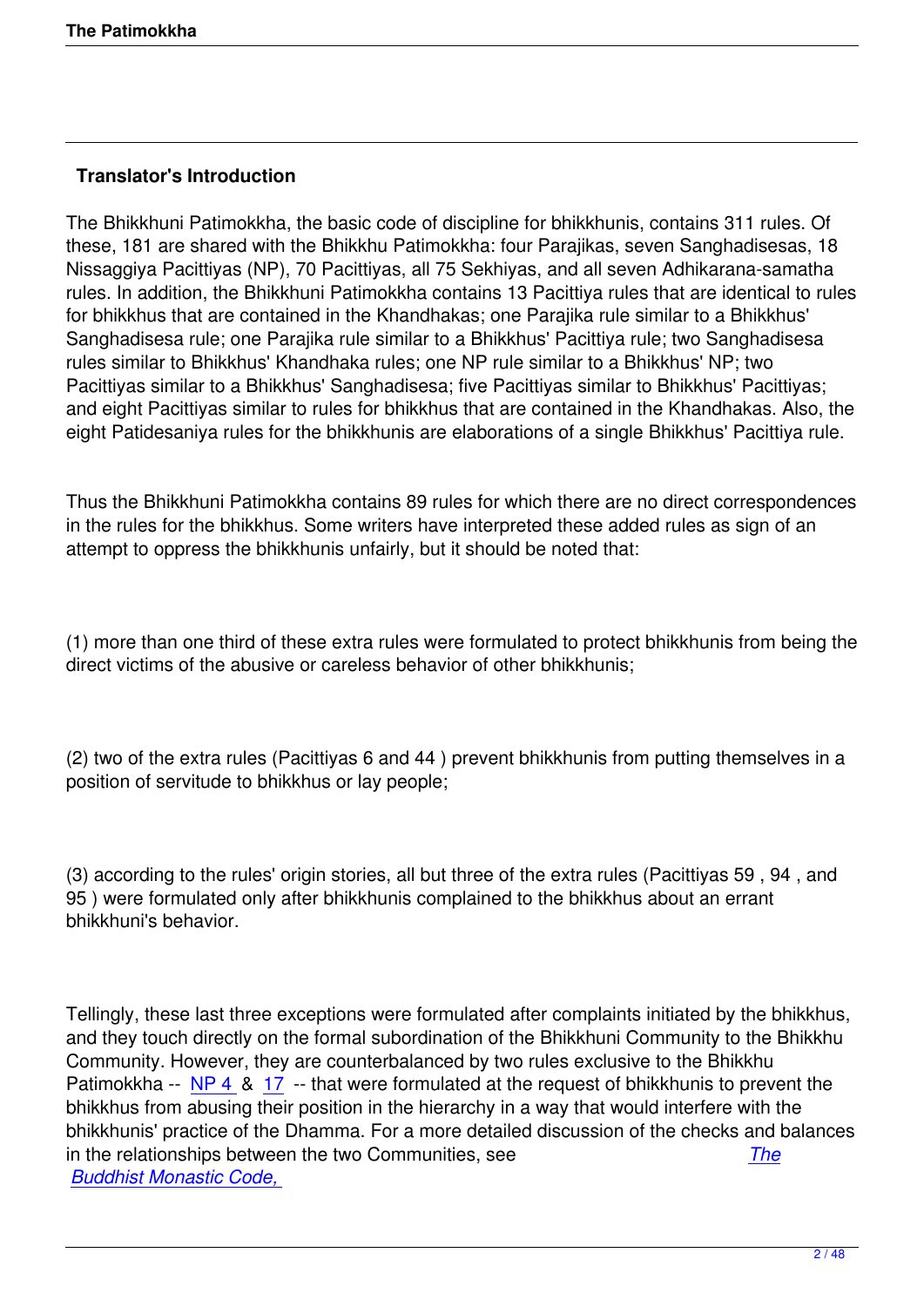.

In the following translation, I have marked the correspondences between the bhikkhus' and bhikkhunis' rules in brackets. Where the brackets follow the number of the bhikkhuni rule and simply contain a number, the corresponding bhikkhus' rule is in the same section in the Bhikkhu Patimokkha as in the Bhikkhuni Patimokkha. Thus, under the sanghadisesa rules, **7 [5]** means that the Bhikkhunis' Sanghadisesa 7 is identical with the Bhikkhus' Sanghadisesa 5. If the brackets follow the rule and simply contain a reference to a rule in the Mahavagga (Mv) or Cullavagga (Cv), the corresponding bhikkhus' rule is contained in the Khandhakas. If the brackets follow the rule and include the word "see" followed by a number, the corresponding bhikkhus' rule is similar rather than identical. Correspondences in the Sekhiya and Adhikarana-samatha sections are not marked, as these two sections are completely identical in the two Patimokkhas.

Rules marked with an asterisk (\*) are identical with -- or directly related to -- vows included in the Eight Garudhammas, or Vows of Respect. On this topic, see *The Buddhist Monastic Code,*  volume II, chapter 23

. Some writers have argued that, because the rules in question are all pacittiya rules, and because the Vows of Respect impose a more stringent penalty th[an a simple confession for](http://www.yellowrobe.com/practice/the-patimokkha/219-online-resources-of-patimokkha.html) [overstepping the vows](http://www.yellowrobe.com/practice/the-patimokkha/219-online-resources-of-patimokkha.html), we must assume that the vows and their more stringent punishment were added later to the canon, in an attempt to oppress the bhikkhunis. However, a standard principle throughout the Vinaya -- formulated in Adhikarana-samatha 4 in both Patimokkhas -- is that an offender cannot be penalized until he/she has confessed to an offense. In light of this principle, the confession required by the pacittiya rules would be a first, necessary step before imposing the half-month penance stipulated in the fifth vow.

The translation here is based on the complete Pali Bhikkhuni Patimokkha in Mohan Wijayaratna, *Buddhist Nuns: The Birth and Development of a Women's Monastic Order* (BN), although there were many spots where I had to rely on the Thai edition of the Pali Canon to correct mistakes in BN. I have also consulted I.B. Horner's partial English translation of the Bhikkhuni Patimokkha rules in

#### *The Book of Discipline,*

volume three (BD); the partial Thai translation included in Mahamakut's complete translation of the Pali Canon; and the complete English translation in BN. Where my translation differs from BD, I have marked it with a (§); where it differs from BN, a (?); where it differs from both, a (§?).

Parenthetical insertions in the rules, if otherwise unmarked, are based on the canonical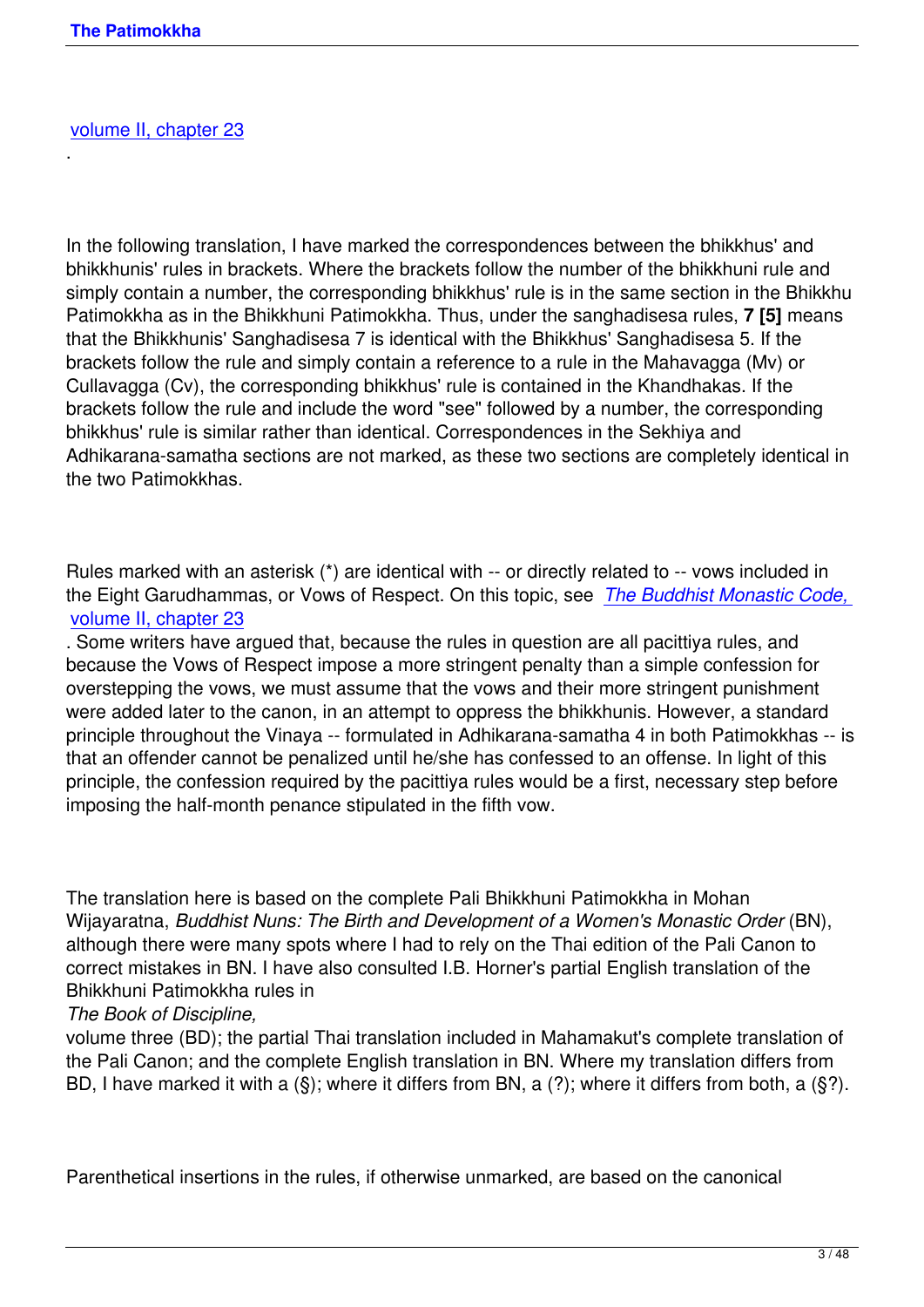word-commentary from the Bhikkhuni Vibhanga, the part of the Vinaya Pitaka that contains the Bhikkhuni Patimokkha together with its explanatory material. If marked with the abbreviation "Comm," parenthetical insertions in the rules are drawn from the Commentary, Buddhaghosa's *Samantapasadika.* 

Technical issues are explained in the endnotes.

#### **Parajika Top**

**1** [ 1 ]. Sho[uld a](#toc)ny bhikkhuni willingly engage in the sexual act, even with a male animal, she is defeated and no longer in communion.

**2** [ 2 ]. Should any bhikkhuni, in the manner of stealing, take what is not given from an inhabited area or from the wilderness -- just as when, in the taking of what is not given, kings arresting the criminal would flog, imprison, or banish her, saying, "You are a robber, you are a fool, you are benighted, you are a thief" -- a bhikkhuni in the same way taking what is not given is defeated and no longer in communion.

**3** [ 3 ]. Should any bhikkhuni intentionally deprive a human being of life, or search for an assassin for her, or praise the advantages of death, or incite her to die (thus): "My good man, what use is this wretched, miserable life to you? Death would be better for you than life," or with such an idea in mind, such a purpose in mind, should in various ways praise the advantages of death or incite her to die, she also is defeated and no longer in communion.

**4** [ 4 ]. Should any bhikkhuni, without direct knowledge, boast of a superior human state, a truly noble knowledge and vision as present in herself, saying, "Thus do I know; thus do I see," such that regardless of whether or not she is cross-examined on a later occasion, she -- being remorseful and desirous of purification -- might say, "Ladies, not knowing, I said I know; not seeing, I said I see -- vainly, falsely, idly," unless it was from over-estimation, she also is defeated and no longer in communion.

**5 .** Should any bhikkhuni, lusting, consent to a lusting man's rubbing, rubbing up against, taking hold of, touching, or fondling (her) below the collar-bone and above the circle of the knees, she also is defeated and no longer in communion for being "one above the circle of the knees." [See Bhikkhus' Sanghadisesa 2 ]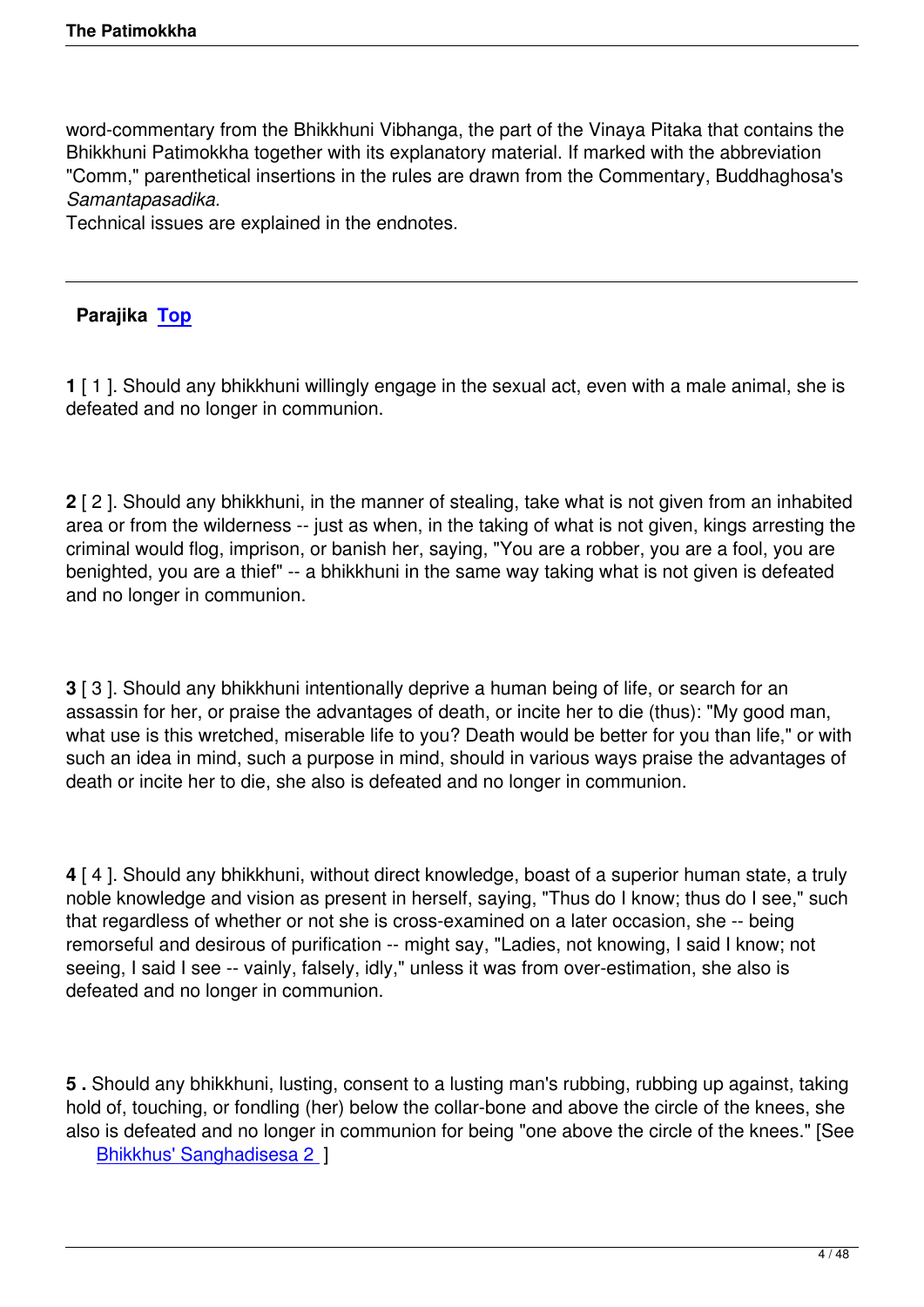**6 .** Should any bhikkhuni, knowing that (another) bhikkhuni has fallen into an act (entailing) defeat, neither accuse her herself nor inform the group, and then -- whether she (the other bhikkhuni) is still alive or has died, has been expelled or gone over to another sect -- she (this bhikkhuni) should say, "Even before, ladies, I knew of this bhikkhuni that 'This sister is of such-and-such a sort,' and I didn't accuse her myself nor did I inform the group," then she also is defeated and no longer in communion for being "one who concealed a fault." [See Bhikkh us' Pacittiya 64

**7 .** Should any bhikkhuni follow a bhikkhu suspended by a Community (of bhikkhus) acting in harmony, in line with the Dhamma, in line with the Vinaya, in line with the teacher's instructions, and he is disrespectful, has not made amends, has broken off his friendship (with the bhikkhus), the bhikkhunis should admonish her thus: "Lady, that bhikkhu has been suspended by a community acting harmony in line with the Dhamma, in line with the Vinaya, in line with the teacher's instructions. He is disrespectful, he has not made amends, he has broken off his friendship. Do not follow him, lady."

And should that bhikkhuni, admonished thus by the bhikkhunis, persist as before, the bhikkhunis are to rebuke her up to three times so as to desist. If while being rebuked up to three times she desists, that is good. If she does not desist, then she also is defeated and no longer in communion for being "a follower of a suspended (bhikkhu)." (§?)

**8 .** Should any bhikkhuni, lusting, consent to a lusting man's taking hold of her hand or touching the edge of her outer robe, or should she stand with him or converse with him or go to a rendezvous with him, or should she consent to his approaching her, or should she enter a hidden place with him, or should she dispose her body to him -- (any of these) for the purpose of that unrighteous act (Comm: physical contact) -- then she also is defeated and no longer in communion for "(any of) eight grounds." (§)

## **Sanghadisesa Top**

]

**1 .** Should any bhi[kkhu](#toc)ni start a legal case against a householder, a householder's son, a slave, or a worker, or even against a wandering contemplative: this bhikkhuni, as soon as she has fallen into the first act of offence, is to be (temporarily) driven out, and it entails initial and subsequent meetings of the Community.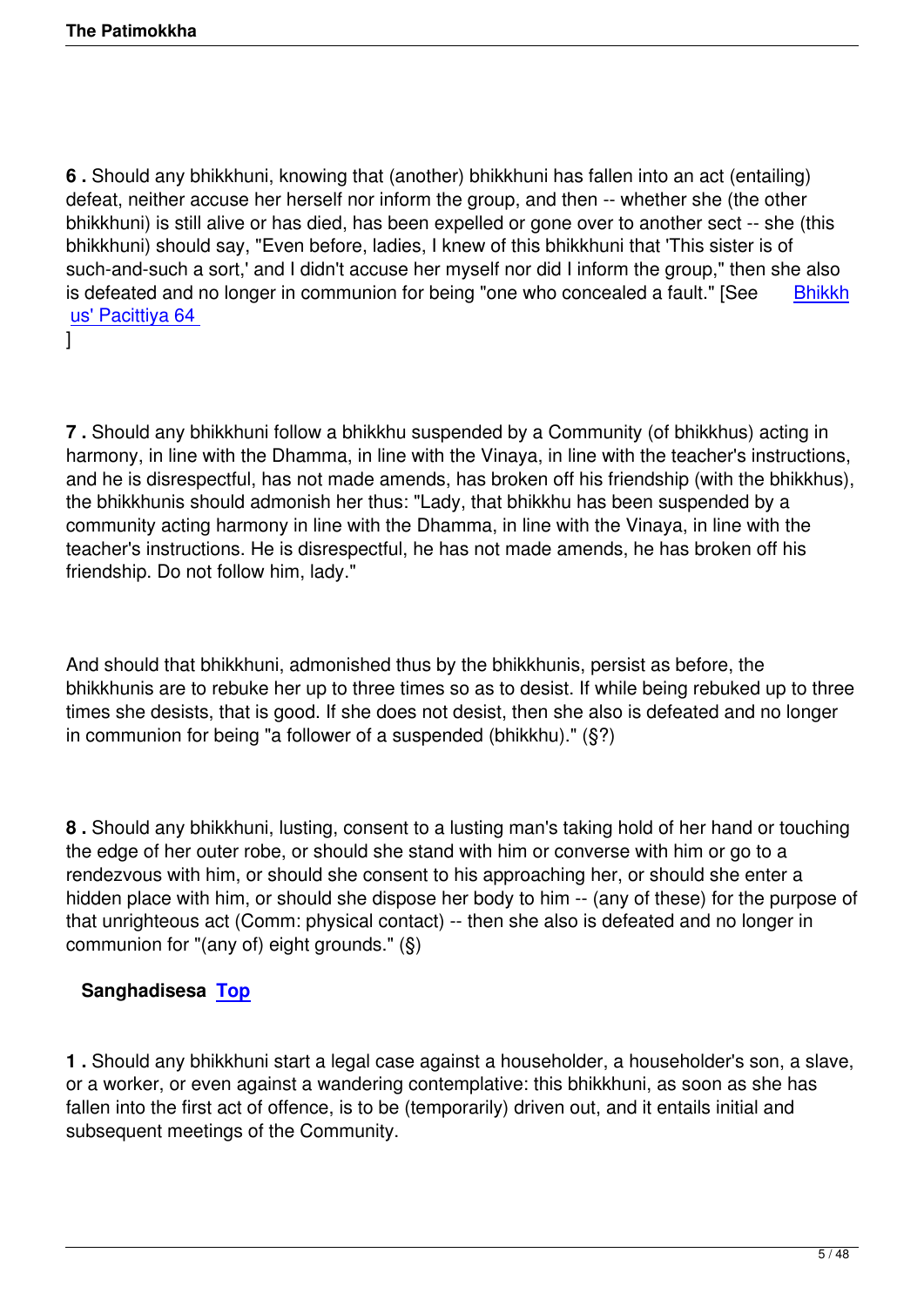**2 .** Should any bhikkhuni knowingly ordain a woman thief sentenced to death, without having obtained permission from the king or the Community or the (governing) council or the (governing) committee or the (governing) guild -- unless the woman is allowable (i.e., already ordained in another sect or with other bhikkhunis) -- this bhikkhuni, also, as soon as she has fallen into the first act of offence, is to be (temporarily) driven out, and it entails initial and subsequent meetings of the Community. [See Mv.I.43.1]

**3 .** Should any bhikkhuni go among villages alone or go to the other shore of a river alone or stay away for a night alone or fall behind her companion(s) alone: this bhikkhuni, also, as soon as she has fallen into the first act of offence, is to be (temporarily) driven out, and it entails initial and subsequent meetings of the Community.

**4 .** Should any bhikkhuni -- without having obtained permission from the Community who performed the act, without knowing the desire of the group -- restore a bhikkhuni whom a Community acting harmony in line with the Dhamma, in line with the Vinaya, in line with the teacher's instructions, has suspended: this bhikkhuni, also, as soon as she has fallen into the first act of offence, is to be (temporarily) driven out, and it entails initial and subsequent meetings of the Community. [See Cv.I.28-29]

**5 .** Should any bhikkhuni, lusting, having received staple or non-staple food from the hand of a lusting man, consume or chew it: this bhikkhuni, also, as soon as she has fallen into the first act of offence, is to be (temporarily) driven out, and it entails initial and subsequent meetings of the Community.

**6 .** Should any bhikkhuni say, "What does it matter to you whether this man is lusting or not, when you are not lusting? Please, lady, take what the man is giving -- staple or non-staple food -- with your own hand and consume or chew it": this bhikkhuni, also, as soon as she has fallen into the first act of offence, is to be (temporarily) driven out, and it entails initial and subsequent meetings of the Community.

**7** [ 5 ]. Should any bhikkhuni engage in conveying a man's intentions to a woman or a woman's intentions to a man, proposing marriage or paramourage -- even if only for a momentary liaison: this bhikkhuni, also, as soon as she has fallen into the first act of offence, is to be (temporarily) driven out, and it entails initial and subsequent meetings of the Community.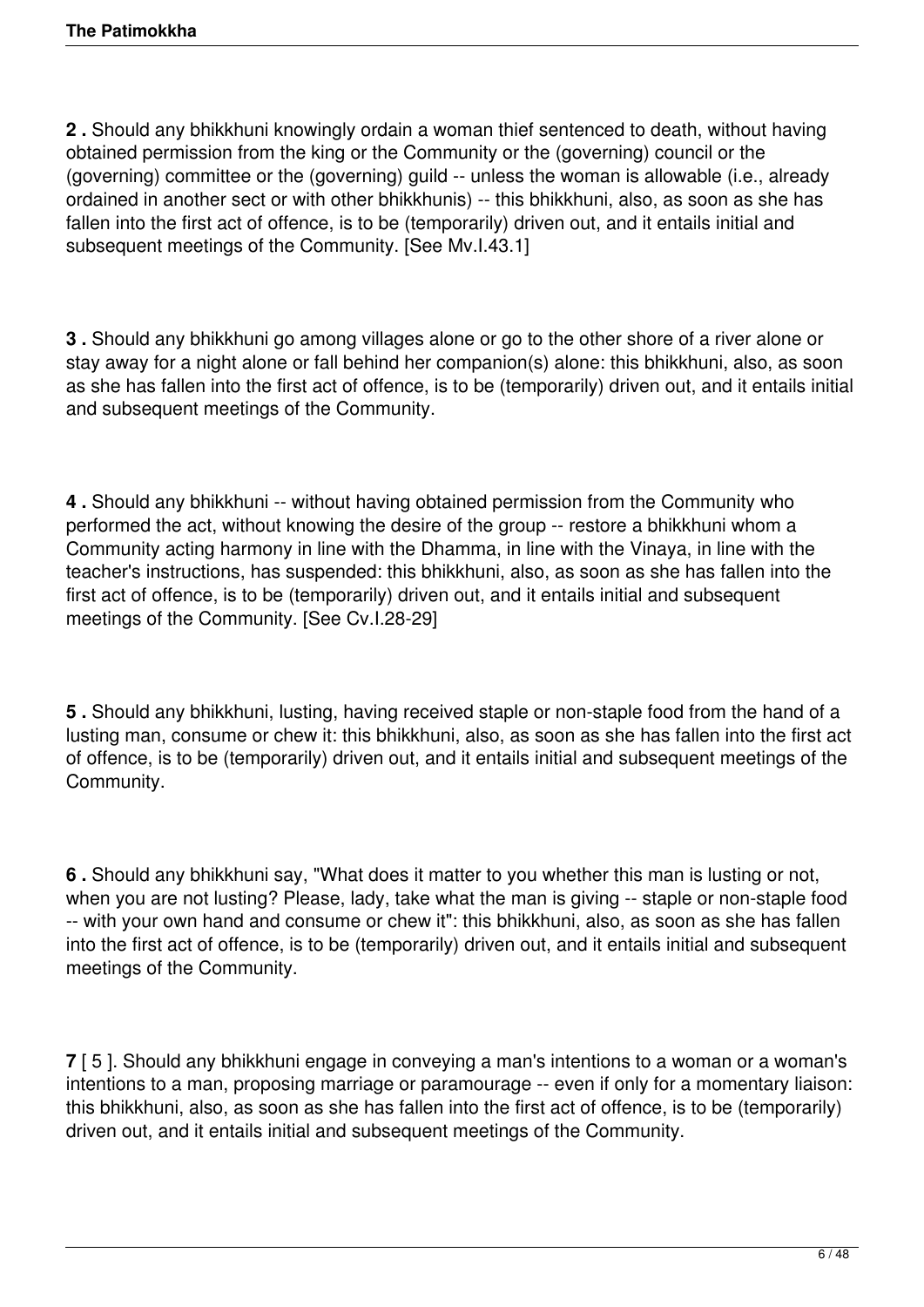**8** [ 8 ]. Should any bhikkhuni, malicious, angered, displeased, charge a (fellow) bhikkhuni with an unfounded case involving defeat, (thinking), "Surely with this I may bring about her fall from the celibate life," then regardless of whether or not she is cross-examined on a later occasion, if the issue is unfounded and the bhikkhuni confesses her anger: this bhikkhuni, also, as soon as she has fallen into the first act of offence, is to be (temporarily) driven out, and it entails initial and subsequent meetings of the Community.

**9** [ 9 ]. Should any bhikkhuni, malicious, angered, displeased, using as a mere ploy an aspect of an issue that pertains otherwise, charge a bhikkhuni with a case involving defeat, (thinking), "Surely with this I may bring about her fall from the celibate life," then regardless of whether or not she is cross-examined on a later occasion, if the issue pertains otherwise, an aspect used as a mere ploy, and the bhikkhuni confesses her anger: this bhikkhuni, also, as soon as she has fallen into the first act of offence, is to be (temporarily) driven out, and it entails initial and subsequent meetings of the Community.

**10 .** Should any bhikkhuni, angry and displeased, say, "I repudiate the Buddha, I repudiate the Dhamma, I repudiate the Sangha, I repudiate the Training. Since when were the Sakyan-daughter contemplatives the only contemplatives? There are other contemplatives who are conscientious, scrupulous, and desirous of training. I will practice the holy life in their company," the bhikkhunis should admonish her thus: "Lady, don't -- angry and displeased - say, 'I repudiate the Buddha, I repudiate the Dhamma, I repudiate the Sangha, I repudiate the Training. Since when were the Sakyan-daughter contemplatives the only contemplatives? There are other contemplatives who are conscientious, scrupulous, and desirous of training. I will practice the holy life in their company.' Take delight, lady. The Dhamma is well-expounded. Follow the holy life for the right ending of suffering."

And should that bhikkhuni, admonished thus by the bhikkhunis, persist as before, the bhikkhunis are to rebuke her up to three times so as to desist. If while being rebuked up to three times she desists, that is good. If she does not desist, then this bhikkhuni, also, as soon as she has fallen into the third act of offence, is to be (temporarily) driven out, and it entails initial and subsequent meetings of the Community.

**11 .** Should any bhikkhuni, turned down in even a trifling issue, angry and displeased, say, "The bhikkhunis are prejudiced by favoritism, prejudiced by aversion, prejudiced by delusion, prejudiced by fear," the bhikkhunis should admonish her thus: "Lady, don't -- turned down in even a trifling issue, angry and displeased -- say, 'The bhikkhunis are prejudiced by favoritism, prejudiced by aversion, prejudiced by delusion, prejudiced by fear. It may be that you, lady, are prejudiced by favoritism, prejudiced by aversion, prejudiced by delusion, prejudiced by fear."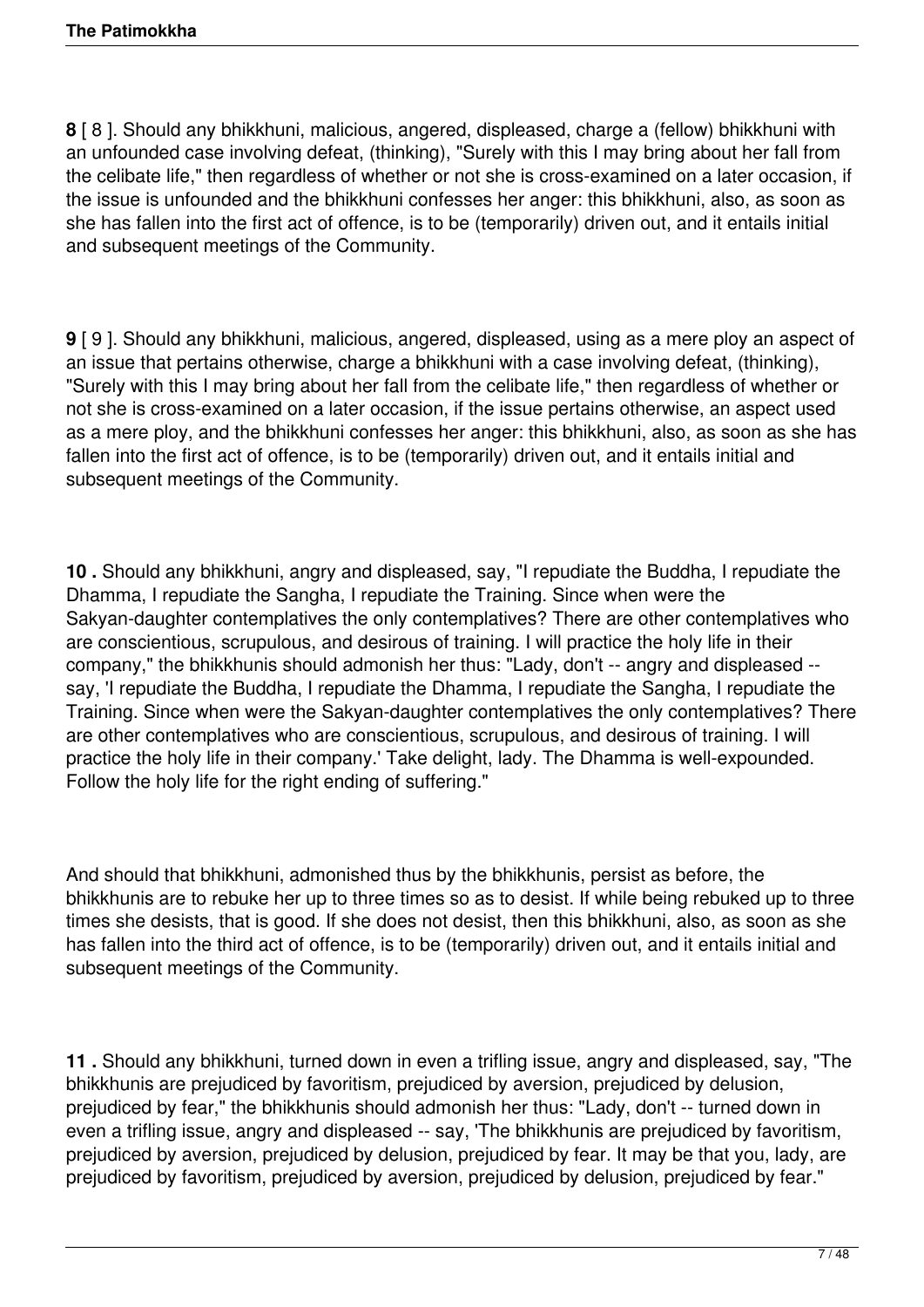And should that bhikkhuni, admonished thus by the bhikkhunis, persist as before, the bhikkhunis are to rebuke her up to three times so as to desist. If while being rebuked up to three times she desists, that is good. If she does not desist, then this bhikkhuni, also, as soon as she has fallen into the third act of offence, is to be (temporarily) driven out, and it entails initial and subsequent meetings of the Community.

**12 .** In case bhikkhunis are living entangled, depraved in their conduct, depraved in their reputation, depraved in their notoriety (depraved in their livelihood), exasperating the Bhikkhuni Community, hiding one another's faults, the bhikkhunis should admonish them thus: "The sisters are living entangled, depraved in their conduct, depraved in their reputation, depraved in their notoriety. Split up (your group), ladies. The Community recommends isolation for the sisters."

And should those bhikkhunis, thus admonished, persist as before, the bhikkhunis are to rebuke them up to three times so as to desist. If while being rebuked up to three times by the bhikkhunis they desist, that is good. If they do not desist, then these bhikkhunis, also, as soon as they have fallen into the third act of offence, are to be (temporarily) driven out, and it entails initial and subsequent meetings of the Community. (§?)

**13 .** Should any bhikkhuni say (to the bhikkhunis criticized in the preceding case), "Live entangled, ladies. Don't live separately. There are other bhikkhunis in the Community with the same conduct, the same reputation, the same notoriety, exasperating the Bhikkhuni Community, hiding one another's faults, but the Community doesn't say anything to them. It's simply because of your weakness that the Community -- with contempt, scorn, intolerance, and threats -- says, 'The sisters are living entangled, depraved in their conduct, depraved in their reputation, depraved in their notoriety. Split up (your group), ladies. The Community recommends isolation for the sisters,'" the bhikkhunis should admonish her thus: "Lady, don't say, 'Live entangled, ladies. Don't live separately. There are other bhikkhunis in the Community with the same conduct, the same reputation, the same notoriety, exasperating the Bhikkhuni Community, hiding one another's faults, but the Community doesn't say anything to them. It's simply because of your weakness that the Community -- with contempt, scorn, intolerance, and threats -- says, "The sisters are living entangled, depraved in their conduct, depraved in their reputation, depraved in their notoriety. Split up (your group), ladies. The Community recommends isolation for the sisters."'"

And should that bhikkhuni, admonished thus by the bhikkhunis, persist as before, the bhikkhunis are to rebuke her up to three times so as to desist. If while being rebuked up to three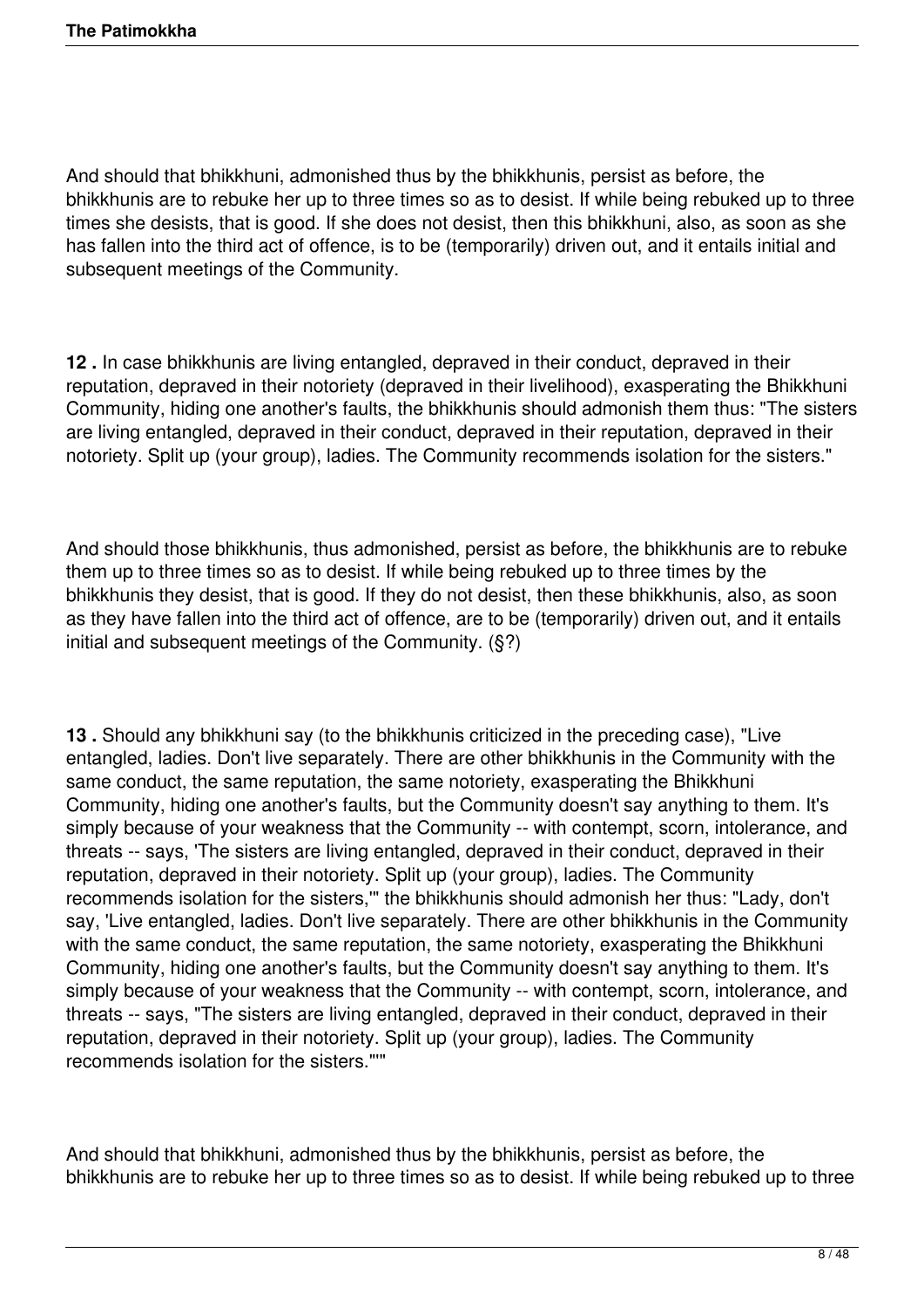times she desists, that is good. If she does not desist, then this bhikkhuni, also, as soon as she has fallen into the third act of offence, is to be (temporarily) driven out, and it entails initial and subsequent meetings of the Community. (§)

**14** [ 10 ]. Should any bhikkhuni agitate for a schism in a Community in concord, or should she persist in taking up an issue conducive to schism, the bhikkhunis should admonish her thus: "Do not, lady, agitate for a schism in a Community in concord or persist in taking up an issue conducive to schism. Let the lady be reconciled with the Community, for a Community in concord, on complimentary terms, free from dispute, having a common recitation, dwells in peace."

And should that bhikkhuni, admonished thus by the bhikkhunis, persist as before, the bhikkhunis are to rebuke her up to three times so as to desist. If while being rebuked up to three times she desists, that is good. If she does not desist, then this bhikkhuni, also, as soon as she has fallen into the third act of offence, is to be (temporarily) driven out, and it entails initial and subsequent meetings of the Community.

**15** [ 11 ]. Should bhikkhunis -- one, two, or three -- who are followers and partisans of that bhikkhuni, say, "Do not, ladies, admonish that bhikkhuni in any way. She is an exponent of the Dhamma, an exponent of the Vinaya. She acts with our consent and approval. She knows, she speaks for us, and that is pleasing to us," other bhikkhunis are to admonish them thus: "Do not say that, ladies. That bhikkhuni is not an exponent of the Dhamma and she is not an exponent of the Vinaya. Do not, ladies, approve of a schism in the Community. Let the ladies' (minds) be reconciled with the Community, for a Community in concord, on complimentary terms, without dispute, with a common recitation, dwells in peace."

And should those bhikkhunis, thus admonished, persist as before, the bhikkhunis are to rebuke them up to three times so as to desist. If while being rebuked up to three times by the bhikkhunis they desist, that is good. If they do not desist, then these bhikkhunis, also, as soon as they have fallen into the third act of offence, are to be (temporarily) driven out, and it entails initial and subsequent meetings of the Community.

**16** [ 12 ]. In case a bhikkhuni is by nature difficult to admonish -- who, when being legitimately admonished by the bhikkhunis with reference to the training rules included in the (Patimokkha) recitation, makes herself unadmonishable (saying), "Do not, ladies, say anything to me, good or bad; and I will not say anything to the ladies, good or bad. Refrain, ladies, from admonishing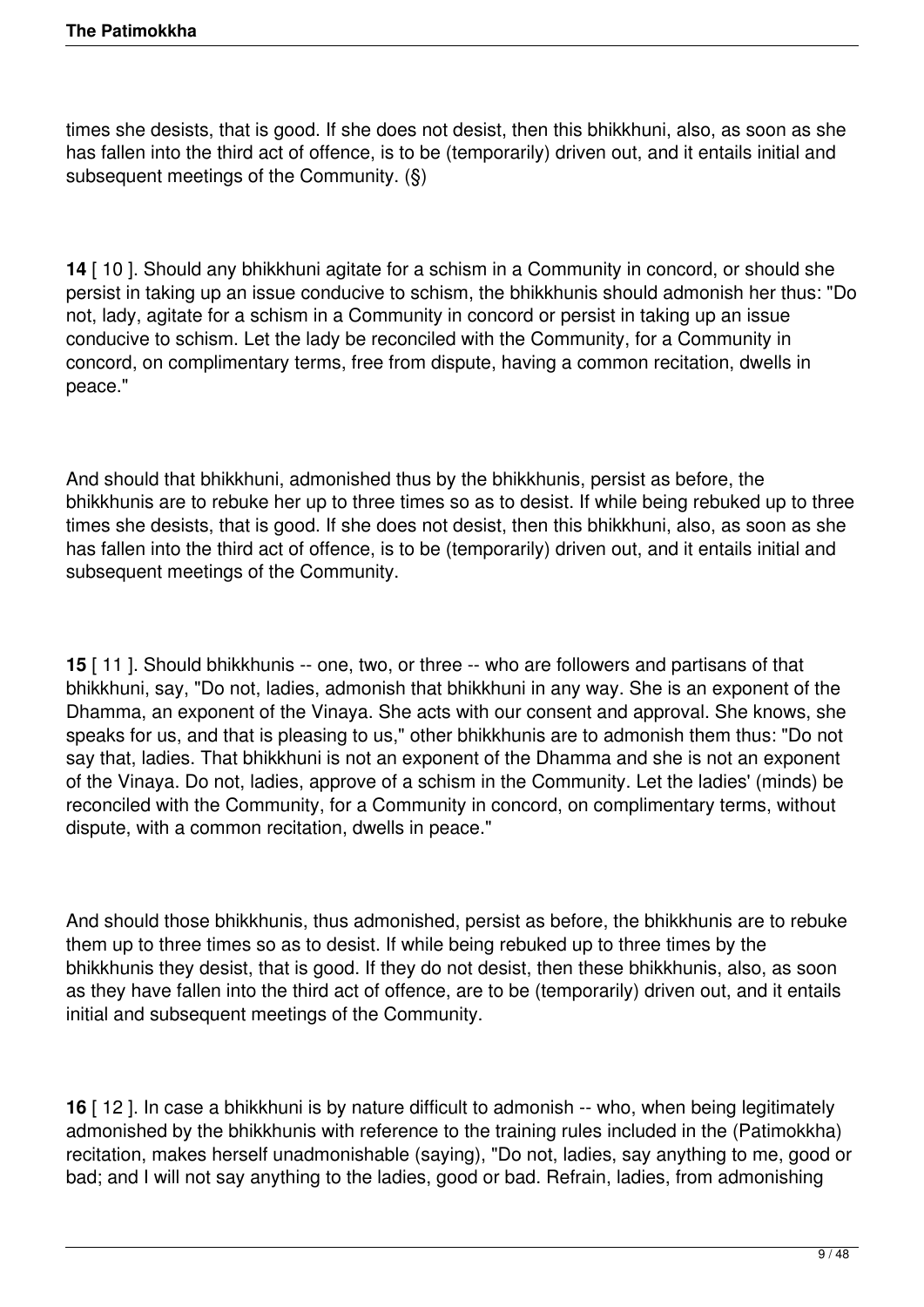me" -- the bhikkhunis should admonish her thus: "Let the lady not make herself unadmonishable. Let the lady make herself admonishable. Let the lady admonish the bhikkhunis in accordance with what is right, and the bhikkhunis will admonish the lady in accordance with what is right; for it is thus that the Blessed One's following is nurtured: through mutual admonition, through mutual rehabilitation."

And should that bhikkhuni, thus admonished by the bhikkhunis, persist as before, the bhikkhunis are to be rebuke her up to three times so as to desist. If while being rebuked up to three times she desists, that is good. If she does not desist, then this bhikkhuni, also, as soon as she has fallen into the third act of offence, is to be (temporarily) driven out, and it entails initial and subsequent meetings of the Community.

**17** [ 13 ]. In case a bhikkhuni living in dependence on a certain village or town is a corrupter of families, a woman of depraved conduct -- whose depraved conduct is both seen and heard about, and the families she has corrupted are both seen and heard about -- the bhikkhunis are to admonish her thus: "You, lady, are a corrupter of families, a woman of depraved conduct. Your depraved conduct is both seen and heard about; the families you have corrupted are both seen and heard about. Leave this monastery, lady. Enough of your staying here."

And should that bhikkhuni, thus admonished by the bhikkhunis, say about the bhikkhunis, "The bhikkhunis are prejudiced by favoritism, prejudiced by aversion, prejudiced by delusion, prejudiced by fear, in that for this sort of offense they banish some and do not banish others," the bhikkhunis are to admonish her thus: "Do not say that, lady. The bhikkhunis are not prejudiced by favoritism, are not prejudiced by aversion, are not prejudiced by delusion, are not prejudiced by fear. You, lady, are a corrupter of families, a woman of depraved conduct. Your depraved conduct is both seen and heard about, and the families you have corrupted are both seen and heard about. Leave this monastery, lady. Enough of your staying here."

And should that bhikkhuni, thus admonished by the bhikkhunis, persist as before, the bhikkhunis are to rebuke her up to three times so as to desist. If while being rebuked up to three times she desists, that is good. If she does not desist, then this bhikkhuni, also, as soon as she has fallen into the third act of offence, is to be (temporarily) driven out, and it entails initial and subsequent meetings of the Community.

 **Nissaggiya Pacittiya Top Part One: The Bowl Chapter Top**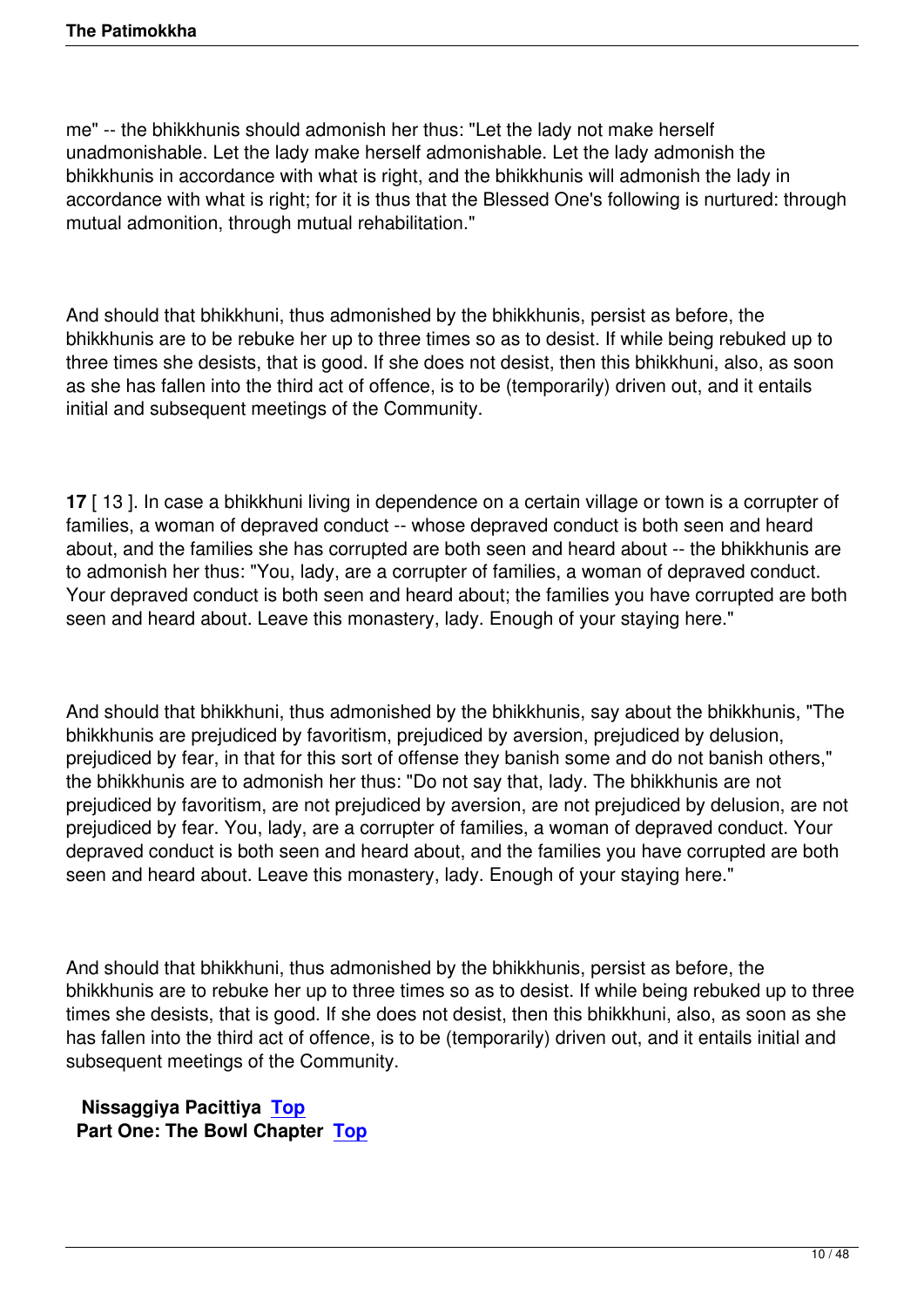**1 .** Should any bhikkhuni make a bowl-hoard (have more than one bowl in her possession), it is to be forfeited and confessed. [See Bhikkhus' NP 21 ]

**2 .** Should any bhikkhuni, having deter[mined an out-of-se](file:///d:/Backup/wwwroot/buddha/patimokkha2.htm#NP21)ason cloth to be an in-season cloth, distribute it, it is to be forfeited and confessed.  $(\S$ ?) [ Endnote 1 ]

**3 .** Should any bhikkhuni, having exchanged robe-cloth with another bhikkhuni, later say to her, "Here, lady. This is your robe-cloth. Bring me that robe-cloth of mine. What was yours is still yours. What was mine is still mine. Bring me that one of mine. Take yours back," and then snatch it back or have it snatched back, it is to be forfeited and confessed.

**4 .** Should any bhikkhuni, having had one thing asked for, (then send it back and) have another thing asked for, it is to be forfeited and confessed.

**5 .** Should any bhikkhuni, having had one thing bought, (then send it back and) have another thing bought, it is to be forfeited and confessed.

**6 .** Should any bhikkhuni, using a fund intended for one purpose, dedicated to one purpose for the Community, have something else bought, it is to be forfeited and confessed. (§)

**7 .** Should any bhikkhuni, having herself asked for a fund intended for one purpose, dedicated to one purpose for the Community, use it to have something else bought, it is to be forfeited and confessed. (§) [ Endnote 2 ]

**8 .** Should any bhikkhuni, using a fund intended for one purpose, dedicated to one purpose for a group, have something else bought, it is to be forfeited and confessed. (§)

**9 .** Should any bhikkhuni, having herself asked for a fund intended for one purpose, dedicated to one purpose for a group, use it to have something else bought, it is to be forfeited and confessed. (§)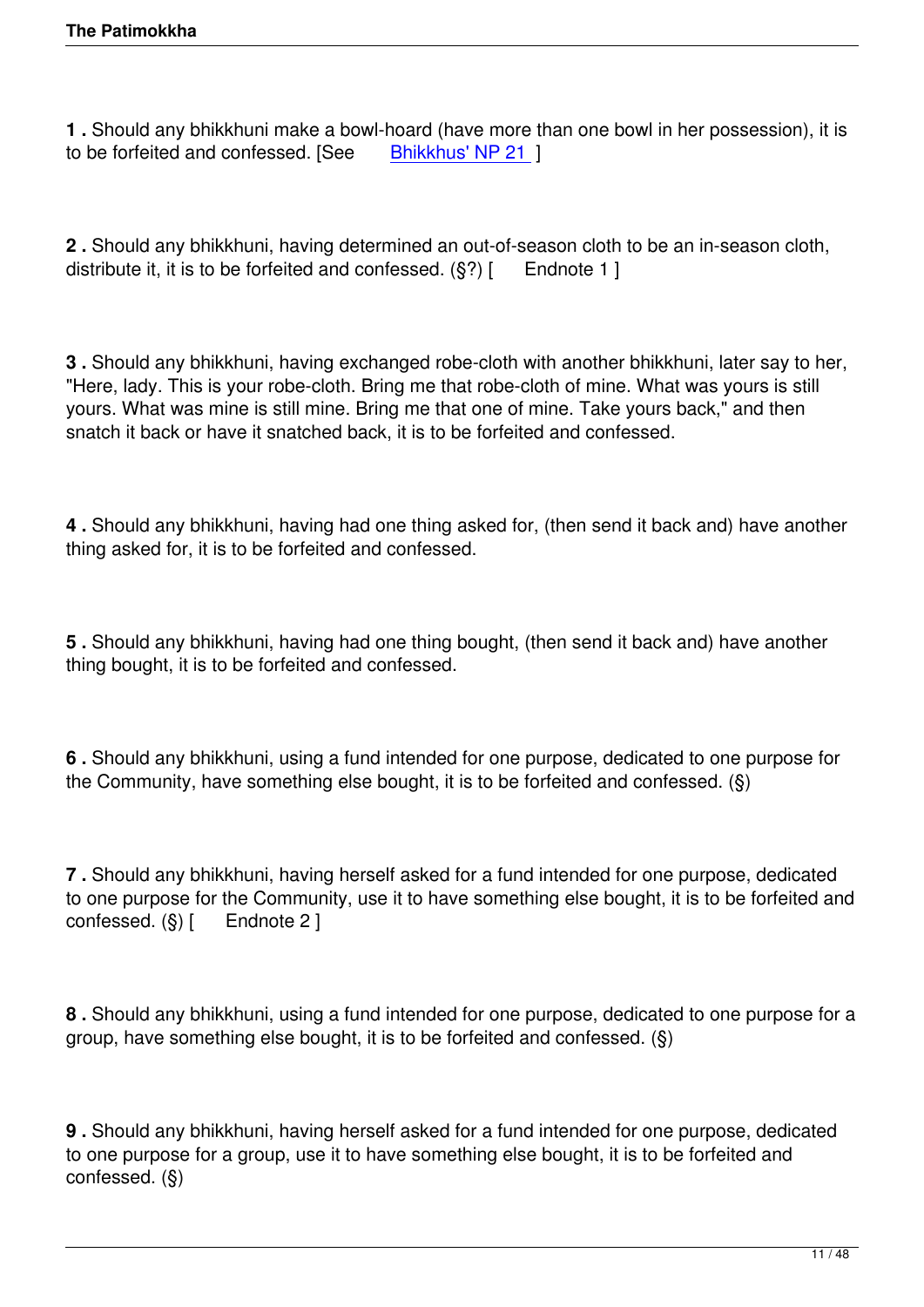**10 .** Should any bhikkhuni, having herself asked for a fund intended for one purpose, dedicated to one purpose for an individual, use it to have something else bought, it is to be forfeited and confessed. (§)

# **Part Two: The Robe-cloth Chapter Top**

**11 .** When a bhikkhuni is asking for a h[eavy](#toc) cloth, one worth four "bronzes" at most may be asked for. If she asks for more than that, it is to be forfeited and confessed.

**12 .** When a bhikkhuni is asking for a light cloth, one worth two and a half "bronzes" at most may be asked for. If she asks for more than that, it is to be forfeited and confessed.

**13** [ 1 ]. When a bhikkhuni has finished her robe-making and the frame is destroyed (her kathina privileges are in abeyance), she is to keep an extra robe-cloth ten days at most. Beyond that, it is to be forfeited and confessed.

**14** [ 2 ]. When a bhikkhuni has finished her robe-making and the frame is destroyed (her kathina privileges are in abeyance): If she dwells apart from (any of) her five robes even for one night - unless authorized by the bhikkhunis -- it is to be forfeited and confessed.

**15** [ 3 ]. When a bhikkhuni has finished her robe-making and the frame is destroyed (her kathina privileges are in abeyance): If out-of-season robe-cloth accrues to her, she may accept it if she so desires. Once she accepts it, she is to make it up immediately (into a cloth requisite). If it should not be enough, she may lay it aside for a month at most if she has an expectation for filling the lack. Should she keep it beyond that, even when there is an expectation (for further cloth), it is to be forfeited and confessed.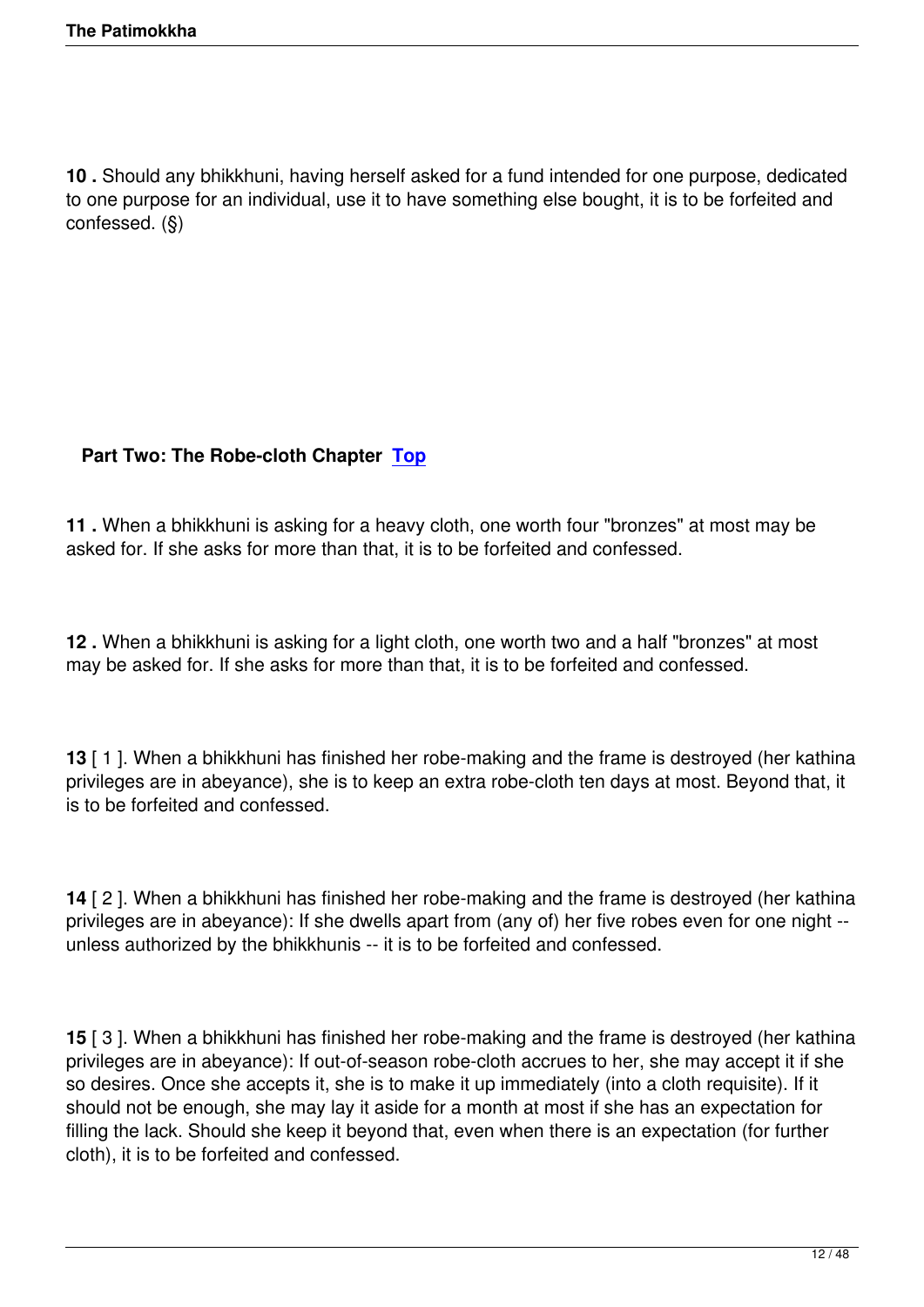**16** [ 6 ]. Should any bhikkhuni ask for robe-cloth from a man or woman householder unrelated to her, except at the proper occasion, it is to be forfeited and confessed. Here the proper occasion is this: The bhikkhuni's robe has been stolen or destroyed. This is the proper occasion in this case.

**17** [ 7 ]. If that unrelated man or woman householder presents the bhikkhuni with many robes (pieces of robe-cloth), she is to accept at most (enough for) an upper and an under robe. If she accepts more than that, it is to be forfeited and confessed.

**18** [ 8 ]. In case a man or woman householder prepares a robe fund for the sake of an unrelated bhikkhuni, thinking. "Having purchased a robe with this robe fund, I will supply the bhikkhuni named so-and-so with a robe:" If the bhikkhuni, not previously invited, approaching (the householder) should make a stipulation with regard to the robe, saying, "It would be good indeed, sir, if you supplied me (with a robe), having purchased a robe of such-and-such a sort with this robe fund" -- out of a desire for something fine -- it is to be forfeited and confessed.

**19** [ 9 ]. In case two householders -- men or women -- prepare separate robe funds for the sake of a bhikkhuni unrelated to them, thinking, "Having purchased separate robes with these separate robe funds of ours, we will supply the bhikkhuni named so-and-so with robes": If the bhikkhuni, not previously invited, approaching (them) should make a stipulation with regard to the robe, saying, "It would be good indeed, sirs, if you supplied me (with a robe), having purchased a robe of such-and-such a sort with these separate robe funds, the two (funds) together for one (robe)" -- out of a desire for something fine -- it is to be forfeited and confessed.

**20** [ 10 ]. In case a king, a royal official, a brahmin or a householder sends a robe fund for the sake of a bhikkhuni via a messenger (saying), "Having purchased a robe with this robe fund, supply the bhikkhuni named so-and-so with a robe": If the messenger, approaching the bhikkhuni, should say, "This is a robe fund being delivered for the sake of the lady. May the lady accept this robe fund," then the bhikkhuni is to tell the messenger: "We do not accept robe funds, my friend. We accept robes (robe-cloth) as are proper according to season."

If the messenger should say to the bhikkhuni, "Does the lady have a steward?" then, bhikkhunis, if the bhikkhuni desires a robe, she may indicate a steward -- either a monastery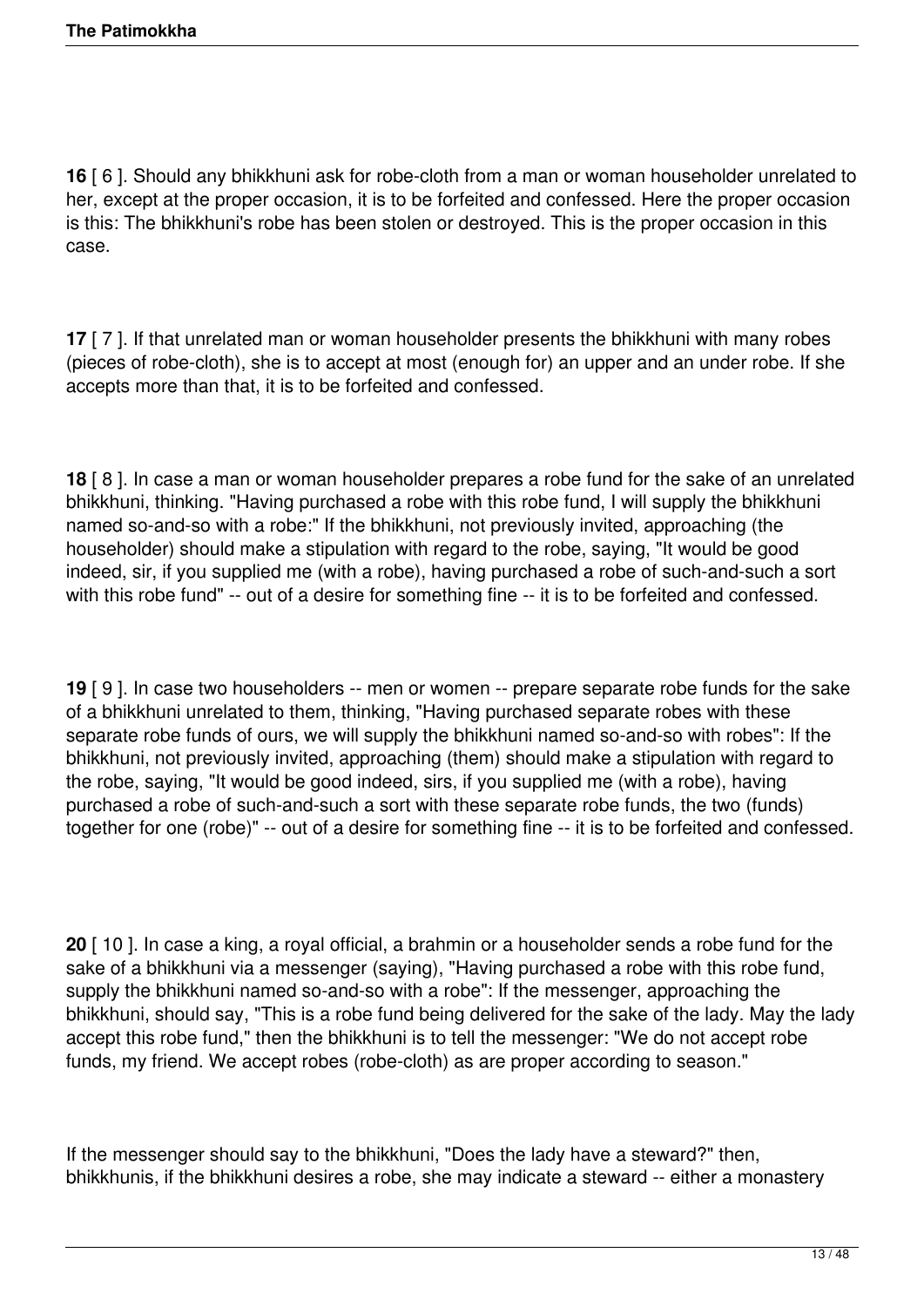attendant or a lay follower -- (saying), "That, sir, is the bhikkhunis' steward."

If the messenger, having instructed the steward and going to the bhikkhuni, should say, "I have instructed the steward the lady indicated. May the lady go (to her) and she will supply you with a robe in season," then the bhikkhuni, desiring a robe and approaching the steward, may prompt and remind her two or three times, "I have need of a robe." Should (the steward) produce the robe after being prompted and reminded two or three times, that is good.

If she does not produce the robe, (the bhikkhuni) should stand in silence four times, five times, six times at most for that purpose. Should (the steward) produce the robe after (the bhikkhuni) has stood in silence for the purpose four, five, six times at most, that is good.

If she should not produce the robe (at that point), should she then produce the robe after (the bhikkhuni) has endeavored further than that, it is to be forfeited and confessed.

If she should not produce (the robe), then the bhikkhuni herself should go to the place from which the robe fund was brought, or a messenger should be sent (to say), "The robe fund that you, venerable sirs, sent for the sake of the bhikkhuni has given no benefit to the bhikkhuni at all. May the you be united with what is yours. May what is yours not be lost." This is the proper course here.

## **Part Three: The Gold and Silver Chapter Top**

**21** [ 18 ]. Should any bhikkhuni take gold and [silve](#toc)r, or have it taken, or consent to its being deposited (near her), it is to be forfeited and confessed.

**22** [ 19 ]. Should any bhikkhuni engage in various types of monetary exchange, it (the income)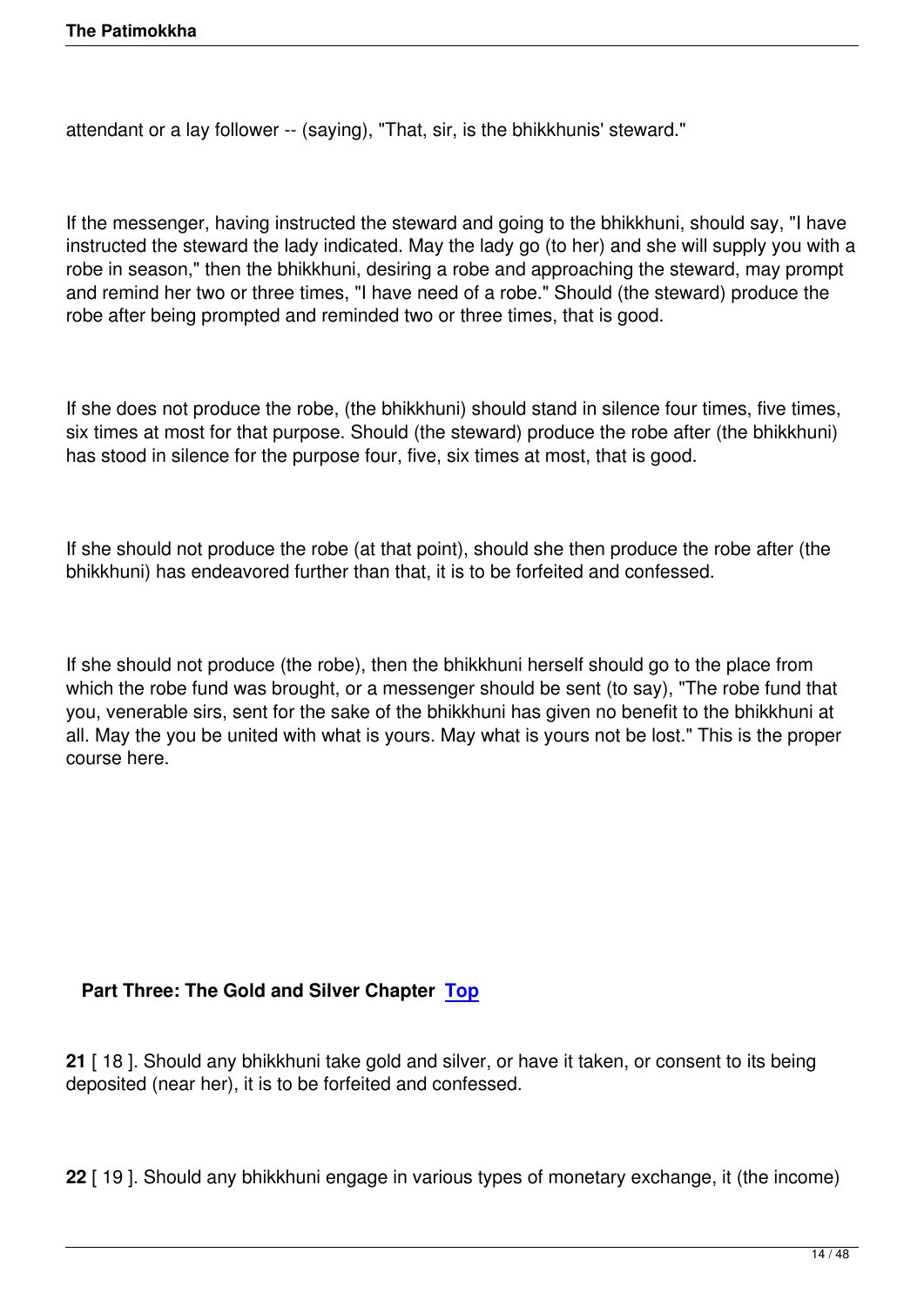is to be forfeited and confessed.

**23** [ 20 ]. Should any bhikkhuni engage in various types of trade, (the article obtained) is to be forfeited and confessed.

**24** [ 22 ]. Should a bhikkhuni with an alms bowl having less than five mends ask for another new bowl, it is to be forfeited and confessed. The bowl is to be forfeited by the bhikkhuni to the company of bhikkhunis. That company of bhikkhunis' final bowl should be presented to the bhikkhuni, (saying,) "This, bhikkhuni, is your bowl. It is to be kept until broken." This is the proper procedure here.

**25** [ 23 ].There are these tonics to be taken by sick bhikkhunis: ghee, fresh butter, oil, honey, sugar/molasses. Having been received, they are to be used from storage seven days at most. Beyond that, they are to be forfeited and confessed.

**26** [ 25 ]. Should any bhikkhuni, having herself given a robe-cloth to (another) bhikkhuni, and then being angered and displeased, snatch it back or have it snatched back, it is to be forfeited and confessed.

**27** [ 26 ]. Should any bhikkhuni, having requested thread, have a robe woven by weavers, it is to be forfeited and confessed.

**28** [ 27 ]. In case a man or woman householder unrelated to a bhikkhuni has weavers weave robe-cloth for her sake, and if the bhikkhuni, not previously invited (by the householder), having approached the weavers, should make stipulations with regard to the cloth, saying, "This cloth, friends, is to be woven for my sake. Make it long, make it broad, make it tightly woven, well woven, well spread, well scraped, well smoothed, and perhaps I may reward you with a little something;" and should the bhikkhuni, having said that, reward them with a little something, even as much as alms food, it (the cloth) is to be forfeited and confessed.

**29** [ 28 ]. Ten days prior to the third-month Kattika full moon, should robe-cloth offered in urgency accrue to a bhikkhuni, she is to accept it if she regards it as offered in urgency. Once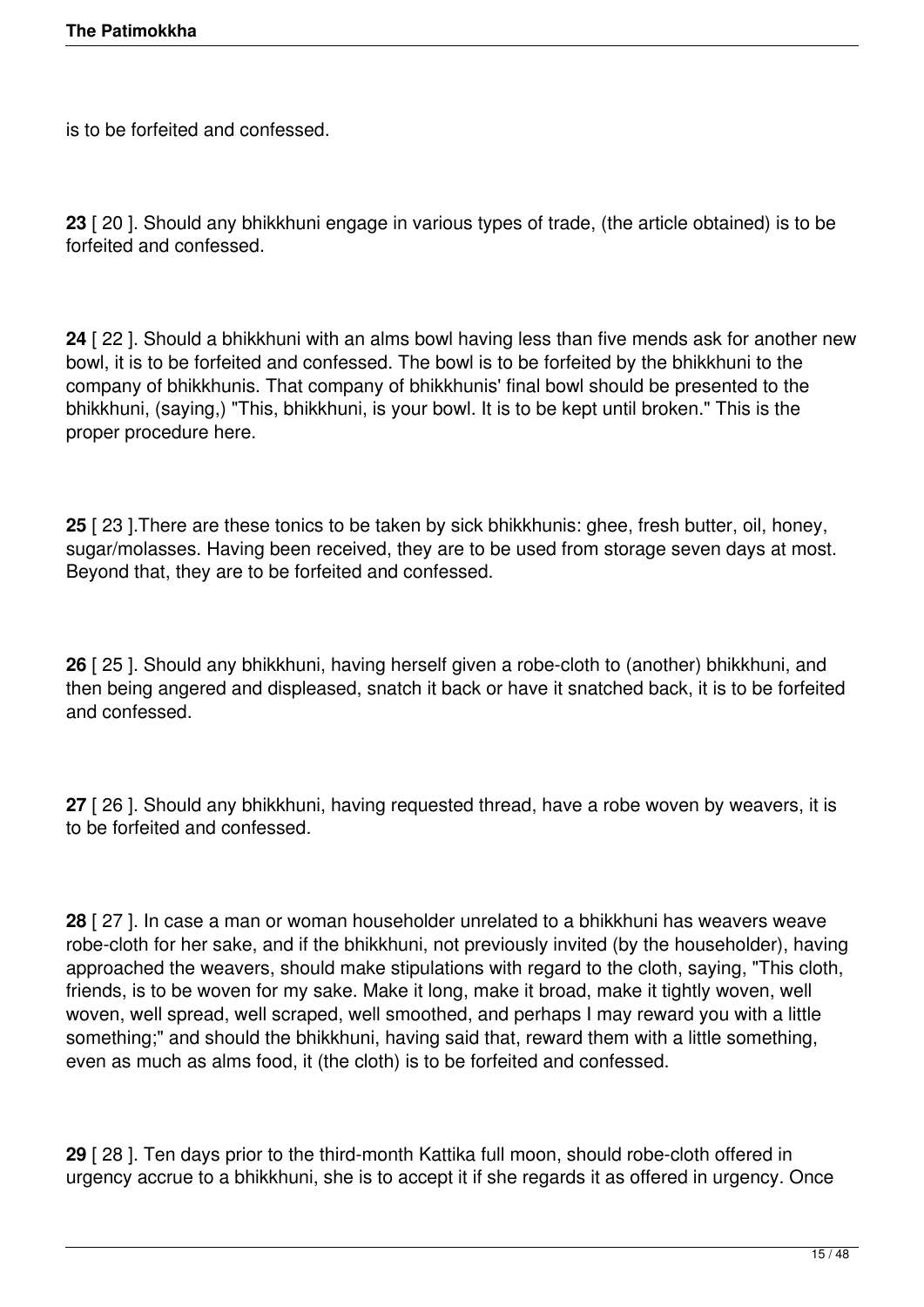she has accepted it, she may keep it throughout the robe season. Beyond that, it is to be forfeited and confessed.

**30** [ 30 ]. Should any bhikkhuni knowingly divert to herself gains that had been intended for a Community, they are to be forfeited and confessed.

## **Pacittiya Top**

#### **Part One: The Garlic Chapter Top**

**1 .** Should any bhikkhuni eat garlic, it is to be confessed. [Cv.V.34.1]

**2 .** Should a[ny bh](#toc)ikkhuni have th[e hair](#toc) in the "tight places" (armpits and pelvic areas) removed, it is to be confessed. [Cv.V.27.4]

**3 .** (Genital) slapping (even to the extent of consenting to a blow with a lotus-leaf) is to be confessed. [See Bhikkhus' Sanghadisesa 1 ]

**4 .** (The insertion of) [a dildo is to be confessed.](file:///d:/Backup/wwwroot/buddha/patimokkha2.htm#Sg1) (§) [See Bhikkhus' Sanghadisesa 1 ]

**5 .** When a bhikkhuni is giving herself an ablution, is to b[e given only to the depth of](file:///d:/Backup/wwwroot/buddha/patimokkha2.htm#Sg1) two finger joints (and using no more than two fingers). Beyond that, it is to be confessed.  $(\S)$ 

**6 .** Should any bhikkhuni, when a bhikkhu is eating, attend on him with water or a fan, it is to be confessed.

**7 .** Should any bhikkhuni, having asked for raw grain or having had it asked for, having roasted it or having had it roasted, having pounded it or having had it pounded, having cooked it or having had it cooked, then eat it, it is to be confessed.

**8 .** Should any bhikkhuni toss or get someone else to toss excrement or urine or trash or leftovers over a wall or a fence, it is to be confessed.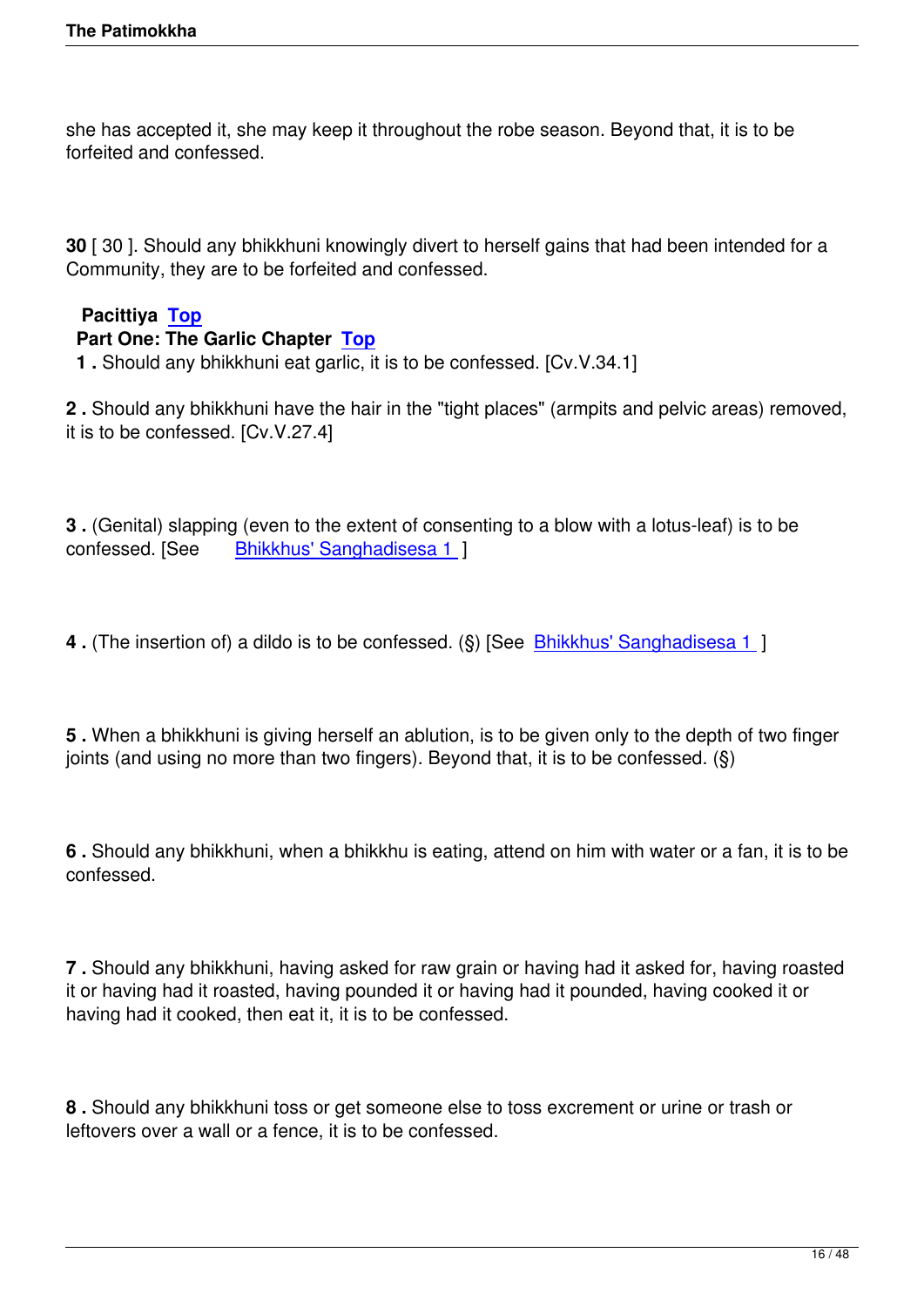**9 .** Should any bhikkhuni toss or get someone else to toss excrement or urine or trash or leftovers on living crops, it is to be confessed.

**10 .** Should any bhikkhuni go to see dancing or singing or instrument-playing, it is to be confessed. [Cv.V.2.6]

# **Part Two: The Darkness Chapter Top**

**11 .** Should any bhikkhuni stand or co[nvers](#toc)e with a man, one on one, in the darkness of the night without a light, it is to be confessed.

**12 .** Should any bhikkhuni stand or converse with a man, one on one, in a concealed place, it is to be confessed.

**13 .** Should any bhikkhuni stand or converse with a man, one on one, in the open air, it is to be confessed.

**14 .** Should any bhikkhuni -- along a road, in a cul-de-sac, or at a crossroads -- stand or converse with a man one on one, or whisper in his ear, or dismiss the bhikkhuni who is her companion, it is to be confessed.

**15 .** Should any bhikkhuni, having gone to family residences before the meal (before noon), having sat down on a seat, depart without taking the owner's leave, it is to be confessed.

**16 .** Should any bhikkhuni, having gone to family residences after the meal (between noon and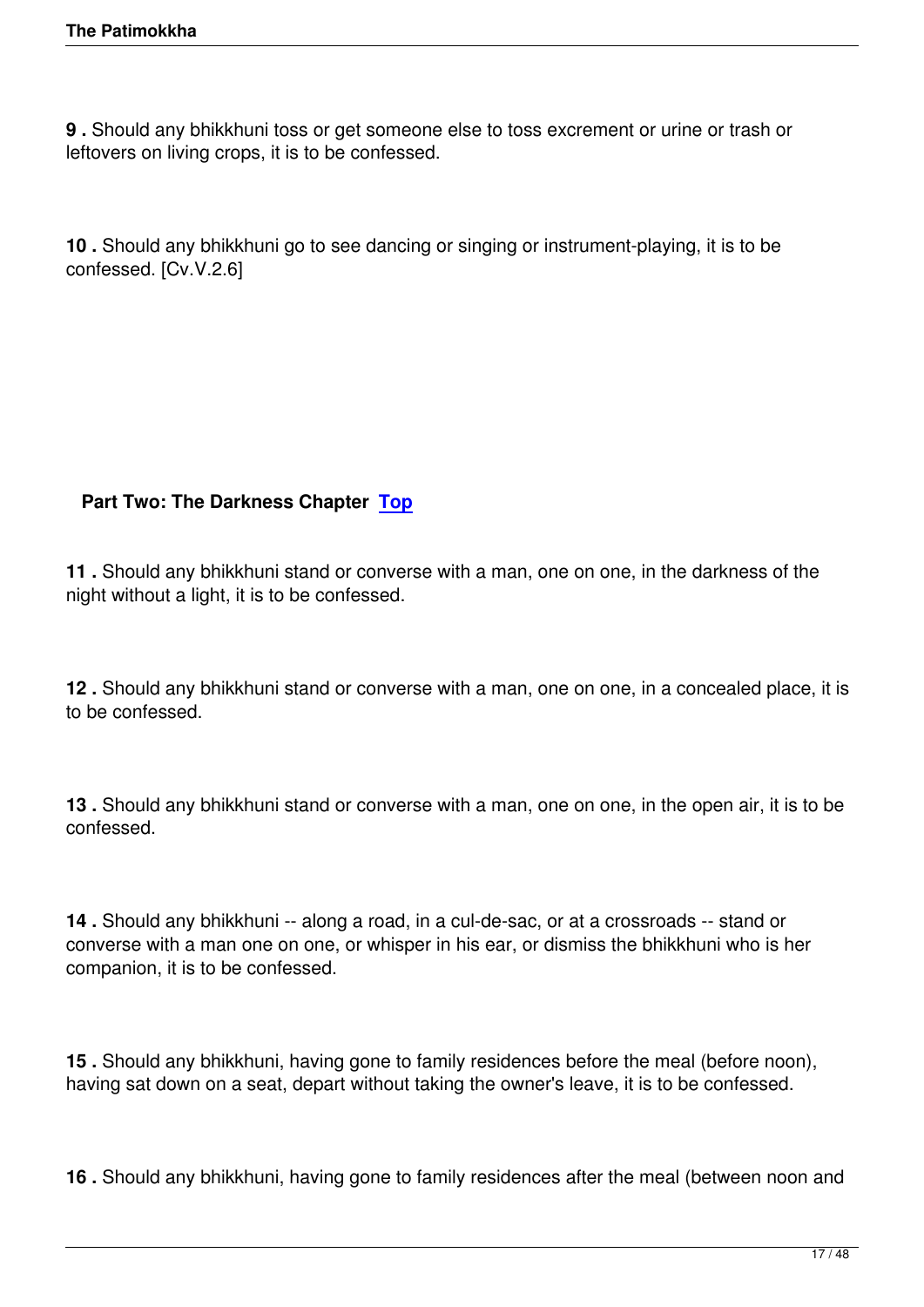sunset), sit or lie down on a seat without asking the owner's permission, it is to be confessed.

**17 .** Should any bhikkhuni, having gone to family residences in the wrong time (between sunset and dawn), having spread out bedding or having had it spread out, sit or lie down (there) without asking the owner's permission, it is to be confessed.

**18 .** Should any bhikkhuni, because of a misapprehension, because of a misunderstanding, malign another (bhikkhuni), it is to be confessed.

**19 .** Should any bhikkhuni curse herself or another (bhikkhuni) with regard to hell or the holy life, it is to be confessed.

**20 .** Should any bhikkhuni weep, beating and beating herself, it is to be confessed.

## **Part Three: The Naked Chapter Top**

**21 .** Should any bhikkhuni bathe na[ked, i](#toc)t is to be confessed. [See Mv.VIII.28 & Cv.V.16.2]

**22 .** When a bhikkhuni is making a bathing cloth, it is to be made to the standard measurement. Here the standard is this: four spans -- using the Sugata span -- in length, two spans in width. In excess of that, it is to be cut down and confessed. [See Bhikkhus' Pacittiya 91 ]

**23 .** Should any bhikkhuni, having unsewn (another) bhikkhu[ni's robe or having had](file:///d:/Backup/wwwroot/buddha/patimokkha2.htm#Pc91) it unsewn, and then later -- when there are no obstructions -- neither sew it nor make an effort to have it sewn within four or five days, it is to be confessed. (§)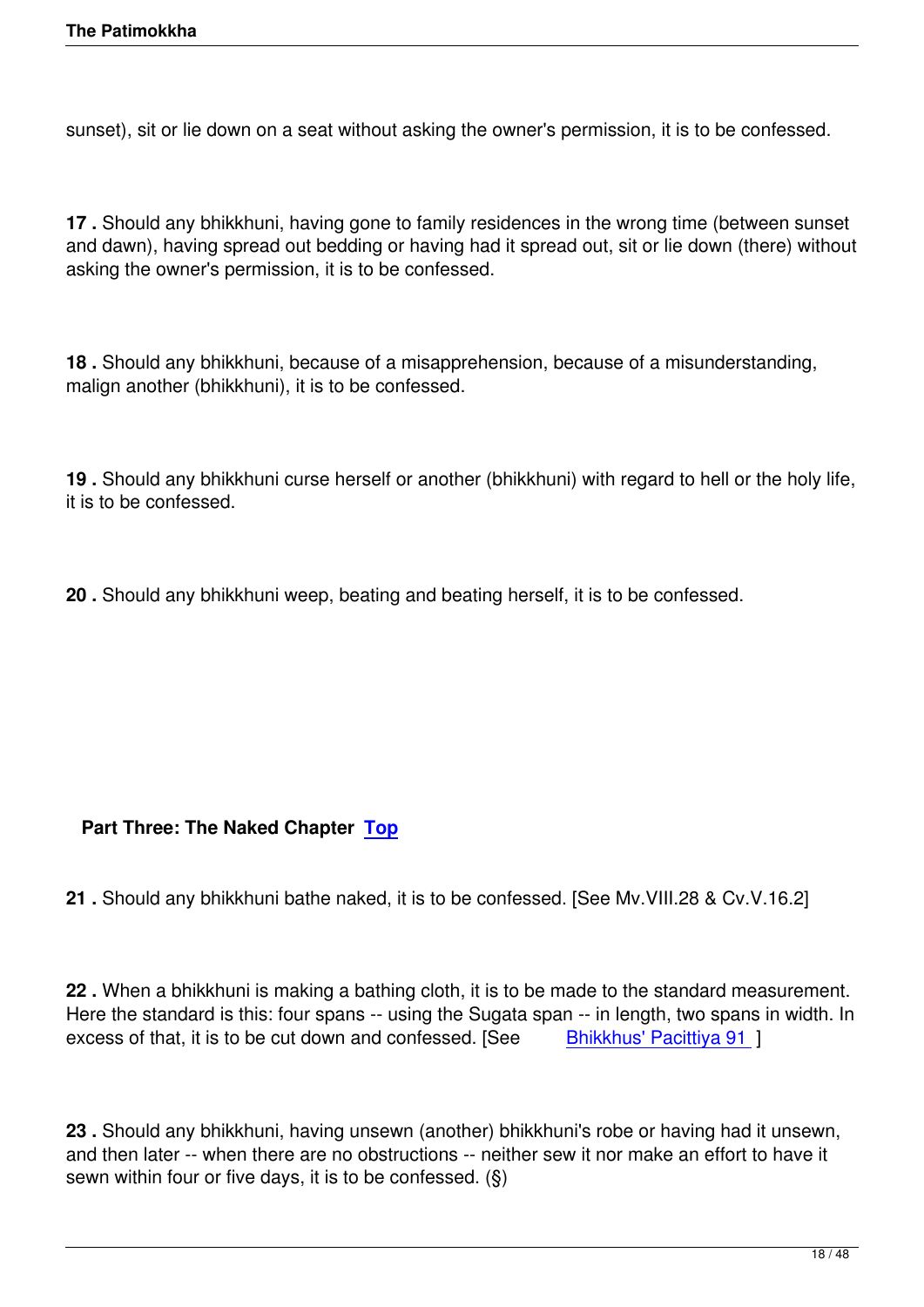**24 .** Should any bhikkhuni exceed her five-day outer robe period, it is to be confessed. (§?) [ En dnote 3 ]

**25 .** Should any bhikkhuni wear a robe that should be given back (one that she has borrowed from another bhikkhuni without asking her permission), it is to be confessed.

**26 .** Should any bhikkhuni put an obstruction in the way of a group's receiving robe-cloth, it is to be confessed.

**27 .** Should any bhikkhuni block a robe-cloth distribution that is in accordance with the rule, it is to be confessed.

**28 .** Should any bhikkhuni give a contemplative robe (a robe that has been marked so as to be allowable for a bhikkhu or bhikkhuni) to a householder, a male wanderer, or female wanderer, it is to be confessed.

**29 .** Should any bhikkhuni let the robe-season (the period for receiving kathina-donations) pass on the basis of a weak expectation for cloth, it is to be confessed.

**30 .** Should any bhikkhuni block the dismantling of the kathina privileges in accordance with the rule, it is to be confessed.

**Part Four: The Sharing Chapter Top**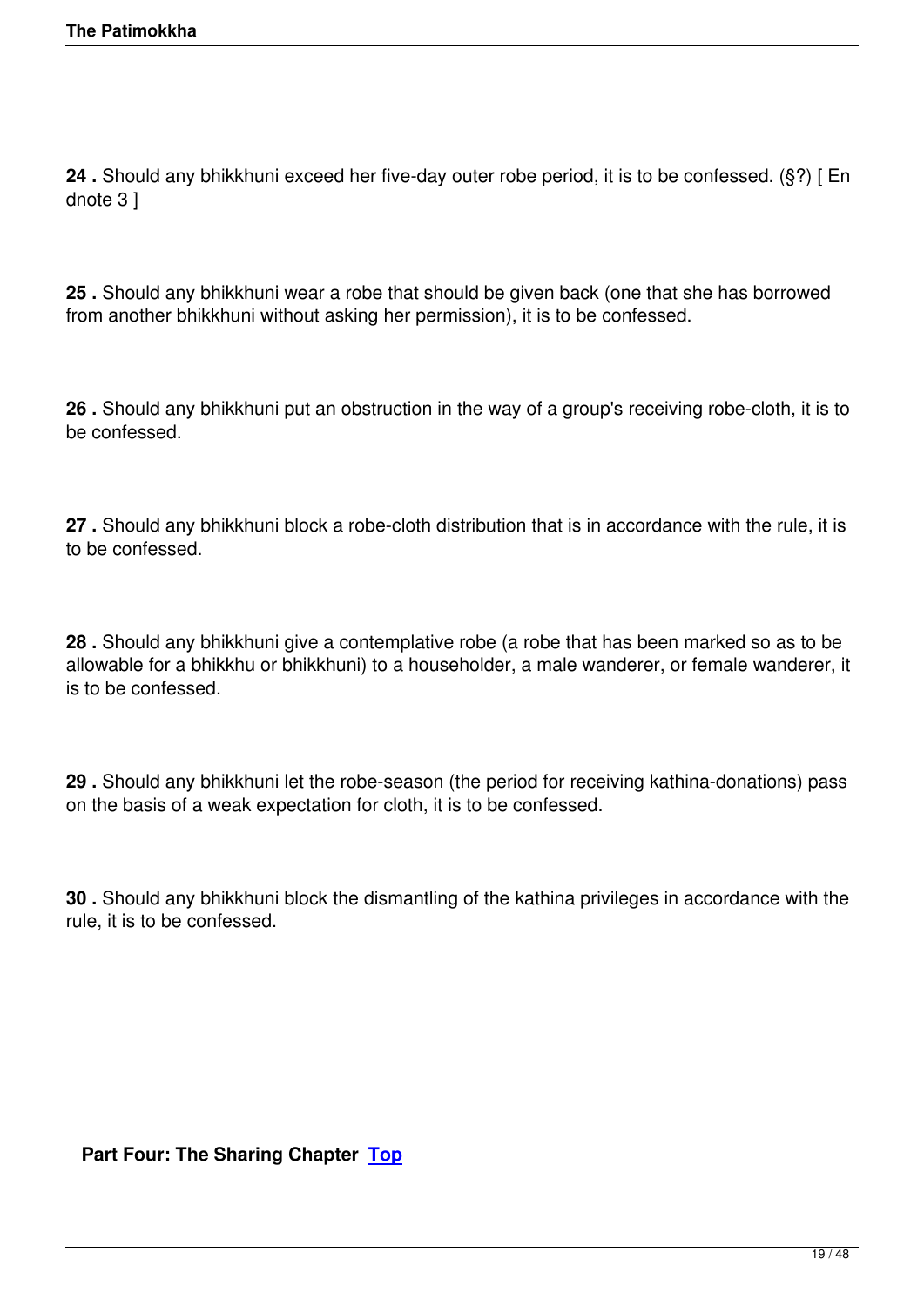**31 .** Should two bhikkhunis share a single bed, it is to be confessed. [Cv.V.19.2]

**32 .** Should two bhikkhunis share a single blanket or sleeping mat, it is to be confessed. [Cv.V.19.2]

**33 .** Should any bhikkhuni intentionally cause annoyance to (another) bhikkhuni, it is to be confessed.

**34 .** Should any bhikkhuni not attend to her ailing student nor make an effort to have her attended to, it is to be confessed. (§?) [See Cv.VIII.12.2]

**35 .** Should any bhikkhuni, having given living space to another bhikkhuni, then -- angry and displeased, evict her or have her evicted, it is to be confessed.

**36 .** Should any bhikkhuni live entangled with a householder or a householder's son, the bhikkhunis should admonish her thus: "Lady, don't live entangled with a householder or a householder's son. Live alone, lady. The Community recommends isolation for the lady."

And should that bhikkhuni, thus admonished, persist as before, the bhikkhunis are to rebuke her up to three times so as to desist. If while being rebuked up to three times by the bhikkhunis she desists, that is good. If she does not desist, it is to be confessed.

**37 .** Should any bhikkhuni, without joining a caravan of merchants, set out within the local king's territory on a journey considered dubious and risky, it is to be confessed. (§?)

**38 .** Should any bhikkhuni, without joining a caravan of merchants, set out outside the local king's territory on a journey considered dubious and risky, it is to be confessed. (§?)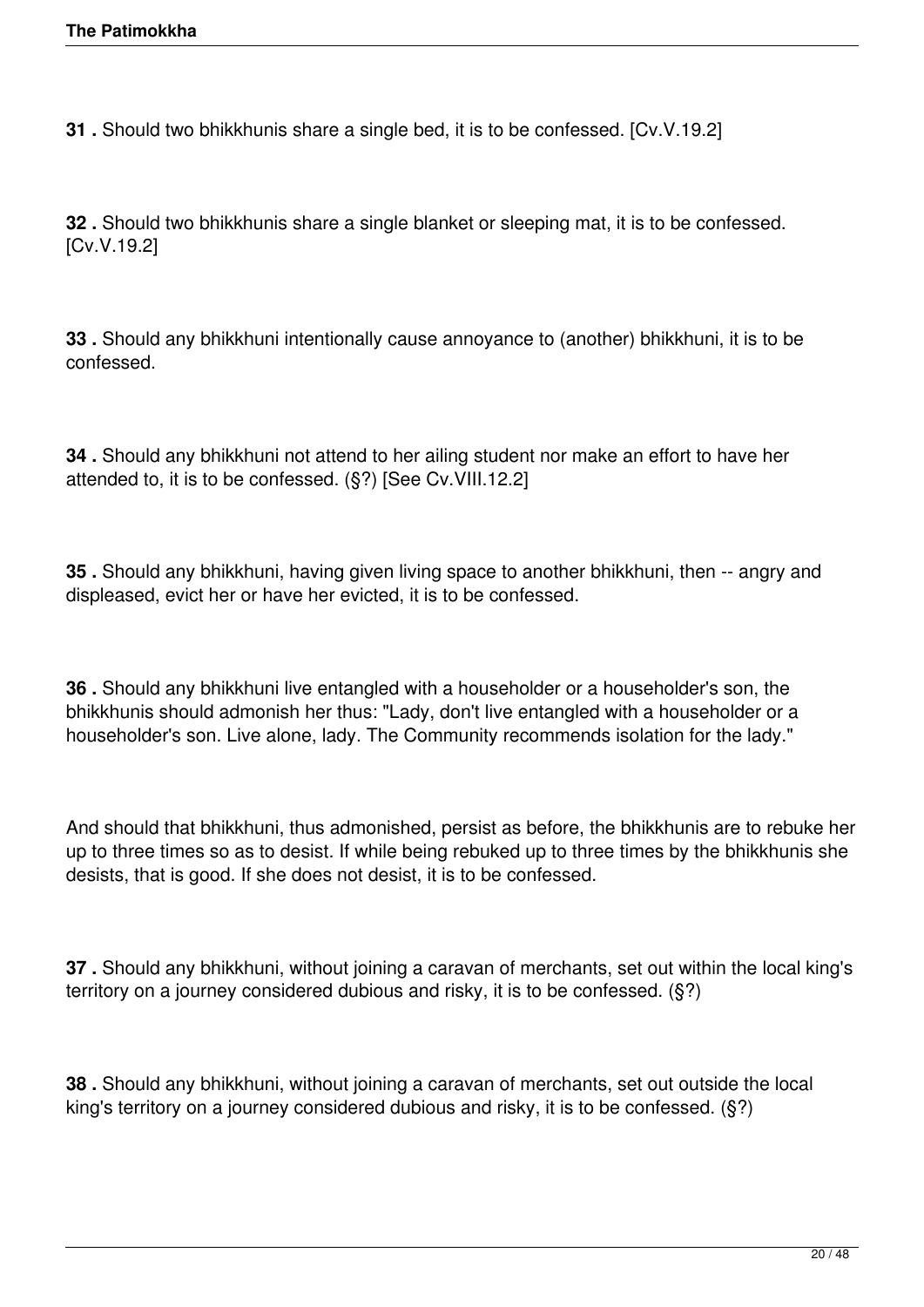**39 .** Should any bhikkhuni set out on a journey during the rains retreat, it is to be confessed. [Mv.III.3.2]

**40 .** Should any bhikkhuni, having completed the rains retreat, not depart on a journey of at least five or six leagues, it is to be confessed.

## **Part Five: The Picture Gallery Chapter Top**

**41 .** Should any bhikkhuni go to see a royal [plea](#toc)sure house or a picture gallery (any building decorated for amusement) or a park or a pleasure grove or a lotus pond, it is to be confessed.

**42 .** Should any bhikkhuni make use of a high chair or a couch stuffed with hair, it is to be confessed. [Cv.VI.8]

**43 .** Should any bhikkhuni spin yarn (thread), it is to be confessed.

**44 .** Should any bhikkhuni do a chore for a lay person, it is to be confessed. (§?) [ Endnote 4 ]

**45 .** Should any bhikkhuni -- when told by a bhikkhuni, "Come, lady. Help settle this issue," and having answered, "Very well" -- then, when there are no obstructions, neither settle it nor make an effort to have it settled, it is to be confessed.

**46 .** Should any bhikkhuni give, with her own hand, staple or non-staple food to a householder, a male wanderer, or a female wanderer, it is to be confessed.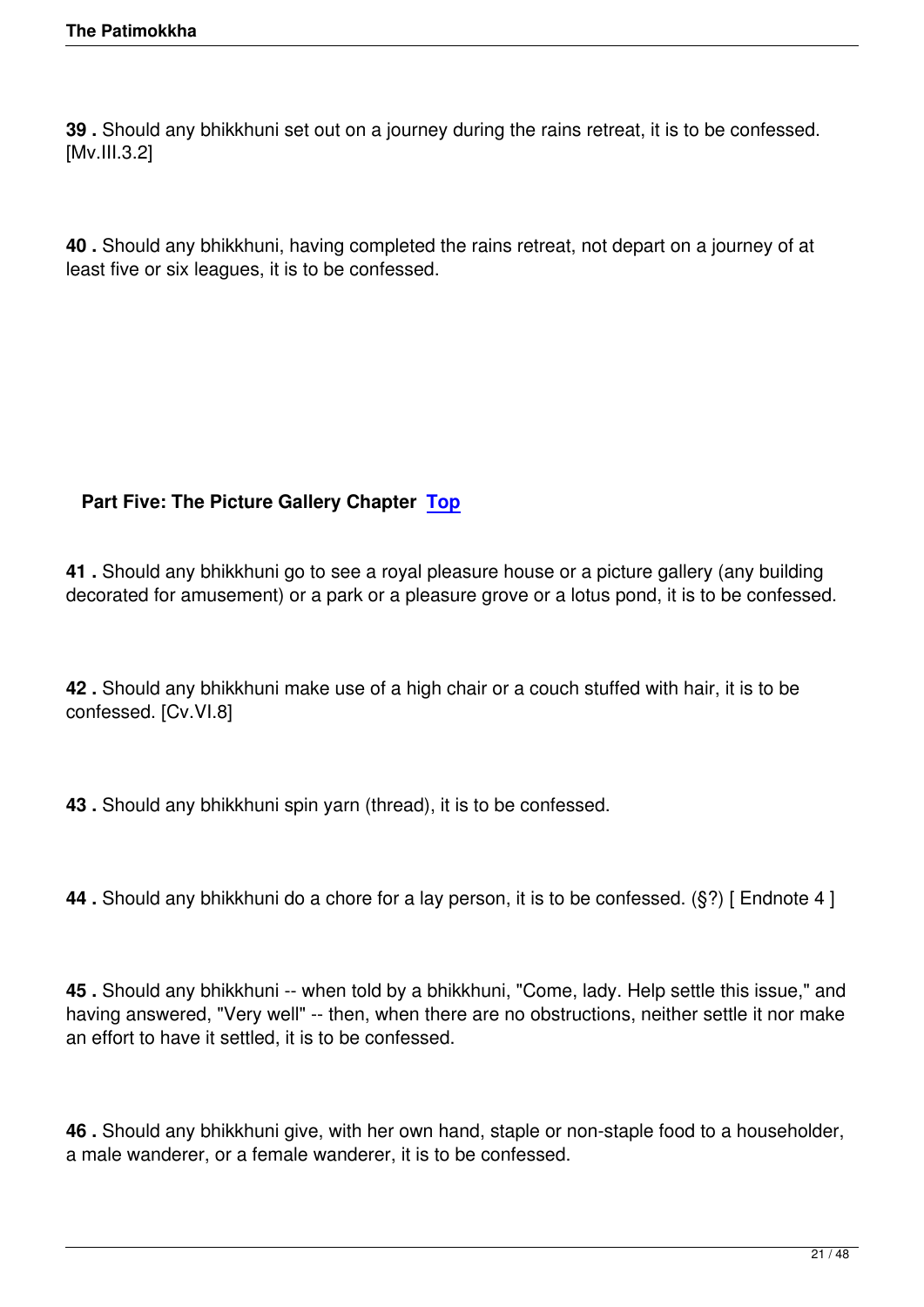**47 .** Should any bhikkhuni use a menstrual cloth without having forfeited it (after her previous period), it is to be confessed. (?)

**48 .** Should any bhikkhuni depart on a journey without having forfeited her dwelling space, it is to be confessed.

**49 .** Should any bhikkhuni study lowly arts (literally, bestial knowledge), it is to be confessed.

**50 .** Should any bhikkhuni teach lowly arts, it is to be confessed. [CvV.33.2]

# **Part Six: The Monastery Chapter Top**

**51 .** Should any bhikkhuni, without as[king p](#toc)ermission, knowingly enter a monastery containing a bhikkhu, it is to be confessed. [See Bhikkhus' Pacittiya 23 ]

**52 .** Should any bhikkhuni revile or insul[t a bhikkhu, it is to be co](file:///d:/Backup/wwwroot/buddha/patimokkha2.htm#Pc23)nfessed.\*

**53 .** Should any bhikkhuni, in a fit of temper, revile a group (the Bhikkhuni Community), it is to be confessed.

**54 .** Should any bhikkhuni, having eaten and turned down an offer (of further food), chew or consume staple or non-staple food (elsewhere), it is to be confessed. [See Bhikkhus' Pacittiya 35 **December 2018 Pacitive 35**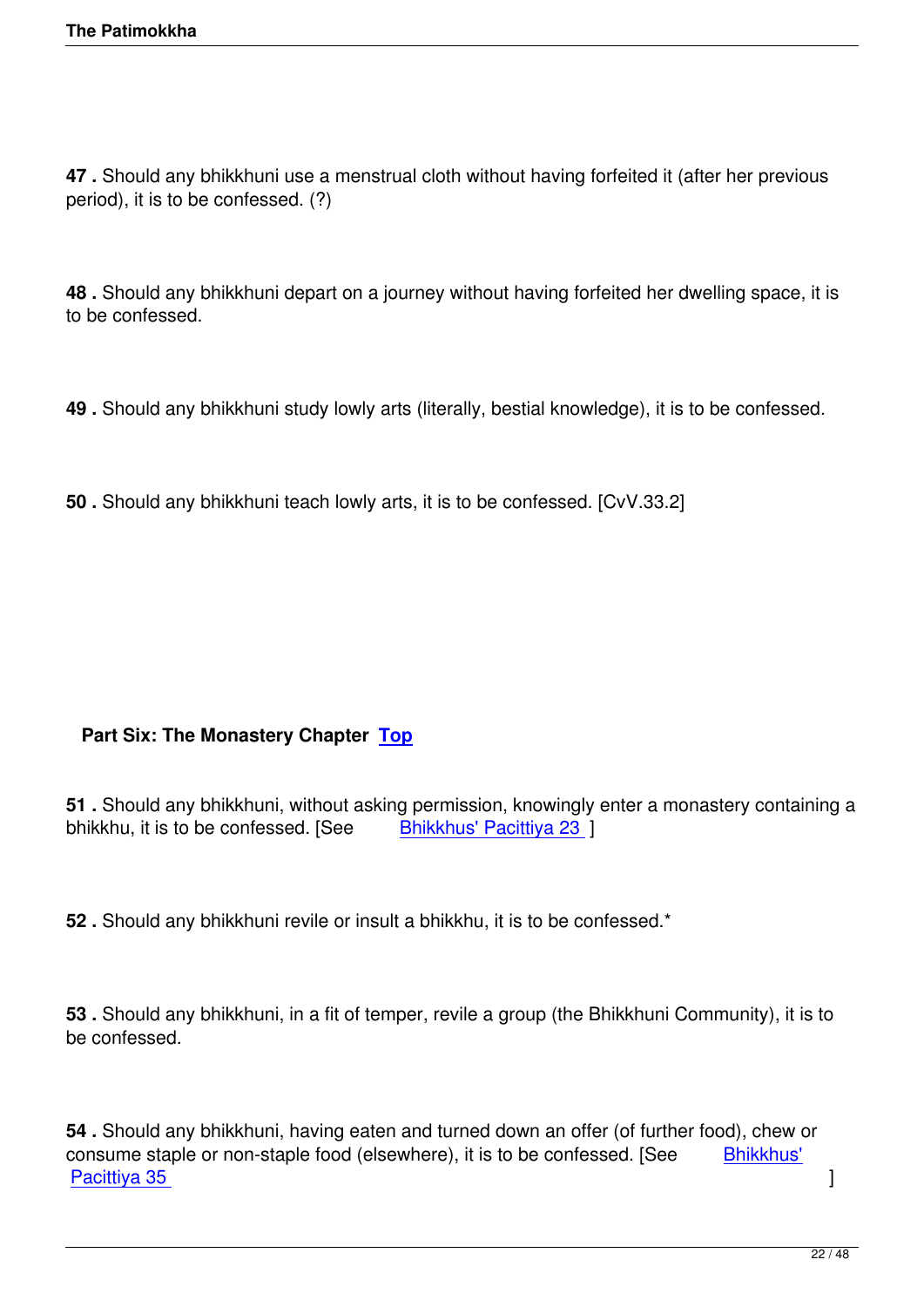**55 .** Should any bhikkhuni be stingy with regard to families (supporters), it is to be confessed. [ Endnote 5 ]

**56 .** Should any bhikkhuni spend the rains retreat in a dwelling where there are no bhikkhus (nearby), it is to be confessed.\*

**57 .** Should any bhikkhuni, having completed the rains retreat, not invite (criticism) from both Communities with regard to three matters -- what they have seen, heard, or suspected (her of doing) -- it is to be confessed.\*

**58 .** Should any bhikkhuni not go for the exhortation or for the (meeting that defines) communion (i.e., the Uposatha), it is to be confessed.\*

**59 .** Every half-month a bhikkhuni should request two things from the Bhikkhu Community: the asking of the date of the Uposatha and the approaching for exhortation. In excess of that (half-month), it is to be confessed.\*

**60 .** Should any bhikkhuni, without having informed a Community or a group (of bhikkhunis), alone with a man have a boil or scar that has appeared on the lower part of her body (between the navel and the knees) burst or cut open or cleaned or smeared with a salve or bandaged or unbandaged, it is to be confessed.

#### **Part Seven: The Pregnant Woman Chapter Top**

**61 .** Should any bhikkhuni give Acceptance (upa[samp](#toc)ada) to a pregnant woman, it is to be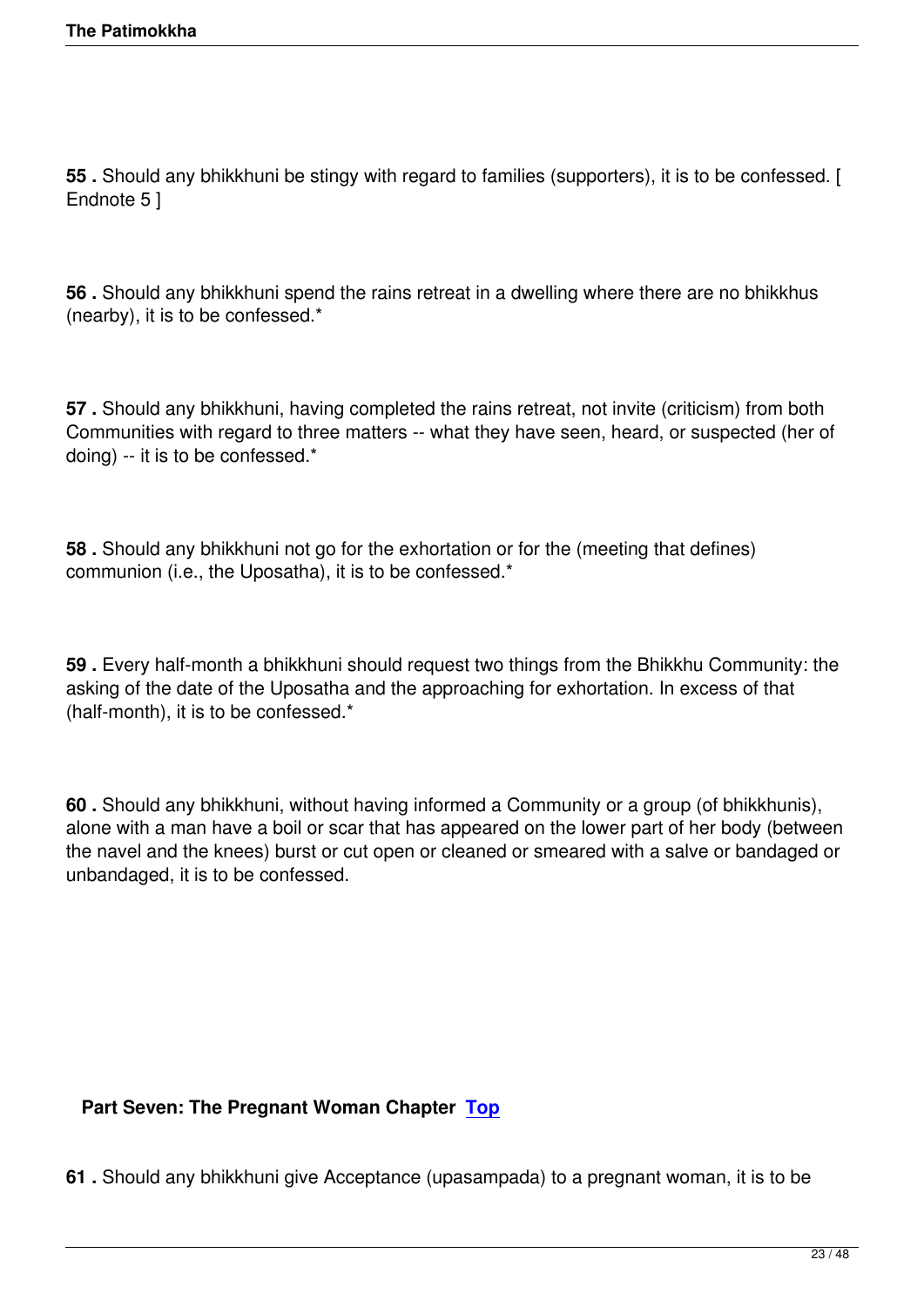**62 .** Should any bhikkhuni give Acceptance to a woman who is still nursing, it is to be confessed.

**63 .** Should any bhikkhuni give Acceptance to a probationer who has not trained for two years in the six precepts, it is to be confessed. $*$  [ Endnote 6 ]

**64 .** Should any bhikkhuni give Acceptance to a probationer who has not trained for two years in the six precepts and who has not received authorization from the Community, it is to be confessed.

**65 .** Should any bhikkhuni give Acceptance to a married woman less than twelve years old, it is to be confessed. (§) [See Bhikkhus' Pacittiya 65 ]

**66 .** Should any bhikkhuni give [Acceptance to a marrie](file:///d:/Backup/wwwroot/buddha/patimokkha2.htm#Pc65)d woman fully twelve years old but who has not trained for two years in the six precepts, it is to be confessed.\*  $(\S)$ 

**67 .** Should any bhikkhuni give Acceptance to a married woman fully twelve years old but who has not trained for two years in the six precepts and who has not received authorization from the Community, it is to be confessed. (§)

**68 .** Should any bhikkhuni, having given Acceptance to her student, neither assist her (in her training) nor have her assisted for (the next) two years, it is to be confessed. [See Cv.VIII.12.2-11]

**69 .** Should any bhikkhuni not attend to her preceptor for two years, it is to be confessed. [See Cv.VIII.11.2-18]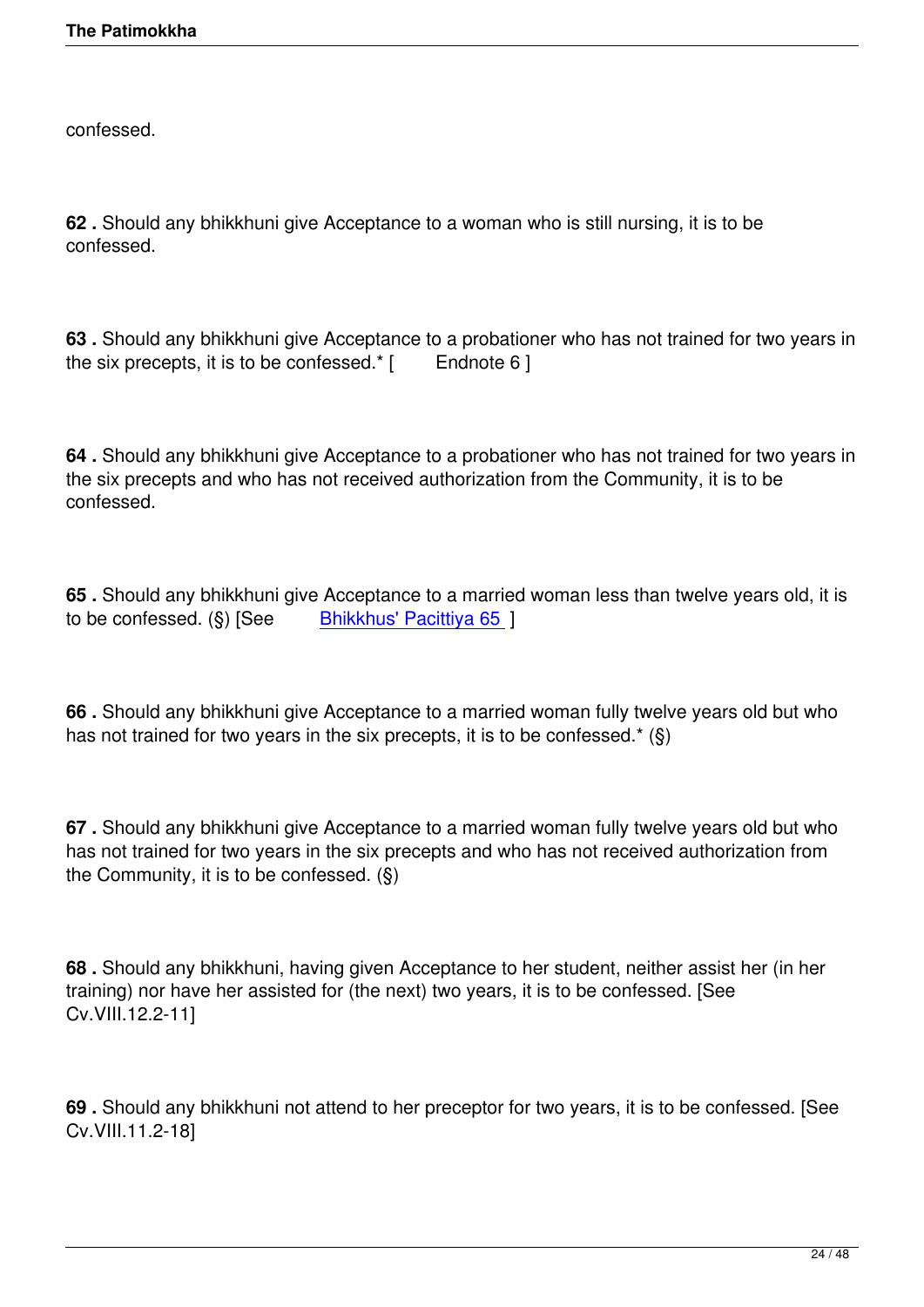**70 .** Should any bhikkhuni, having given Acceptance to her student, neither take her away nor have her taken away for at least five or six leagues, it is to be confessed. [ Findnote 7]

# **Part Eight: The Maiden Chapter Top**

**71 .** Should any bhikkhuni give Acce[ptanc](#toc)e to a maiden (unmarried woman/female novice) less than twenty years old, it is to be confessed.  $[$  Bhikkhus' Pacittiya 65 ]

**72 .** Should any bhikkhuni give Acceptance to a m[aiden fully twenty years](file:///d:/Backup/wwwroot/buddha/patimokkha2.htm#Pc65) old but who has not trained for two years in the six precepts, it is to be confessed.

**73 .** Should any bhikkhuni give Acceptance to a maiden fully twenty years old but who has not trained for two years in the six precepts and who has not received authorization from the Community, it is to be confessed.

**74 .** Should any bhikkhuni give Acceptance when she has less than twelve years (seniority), it is to be confessed. [See Mv.I.25.6]

**75 .** Should any bhikkhuni, even if she has fully twelve years (seniority) give Acceptance when she has not been authorized by the Community (of Bhikkhunis), it is to be confessed.

**76 .** Should any bhikkhuni -- having been told, "Enough, lady, of your giving Acceptance for the time being," and having answered, "Very well" -- later complain, it is to be confessed.

**77 .** Should any bhikkhuni -- having said to a probationer, "If you give me a robe, I will give you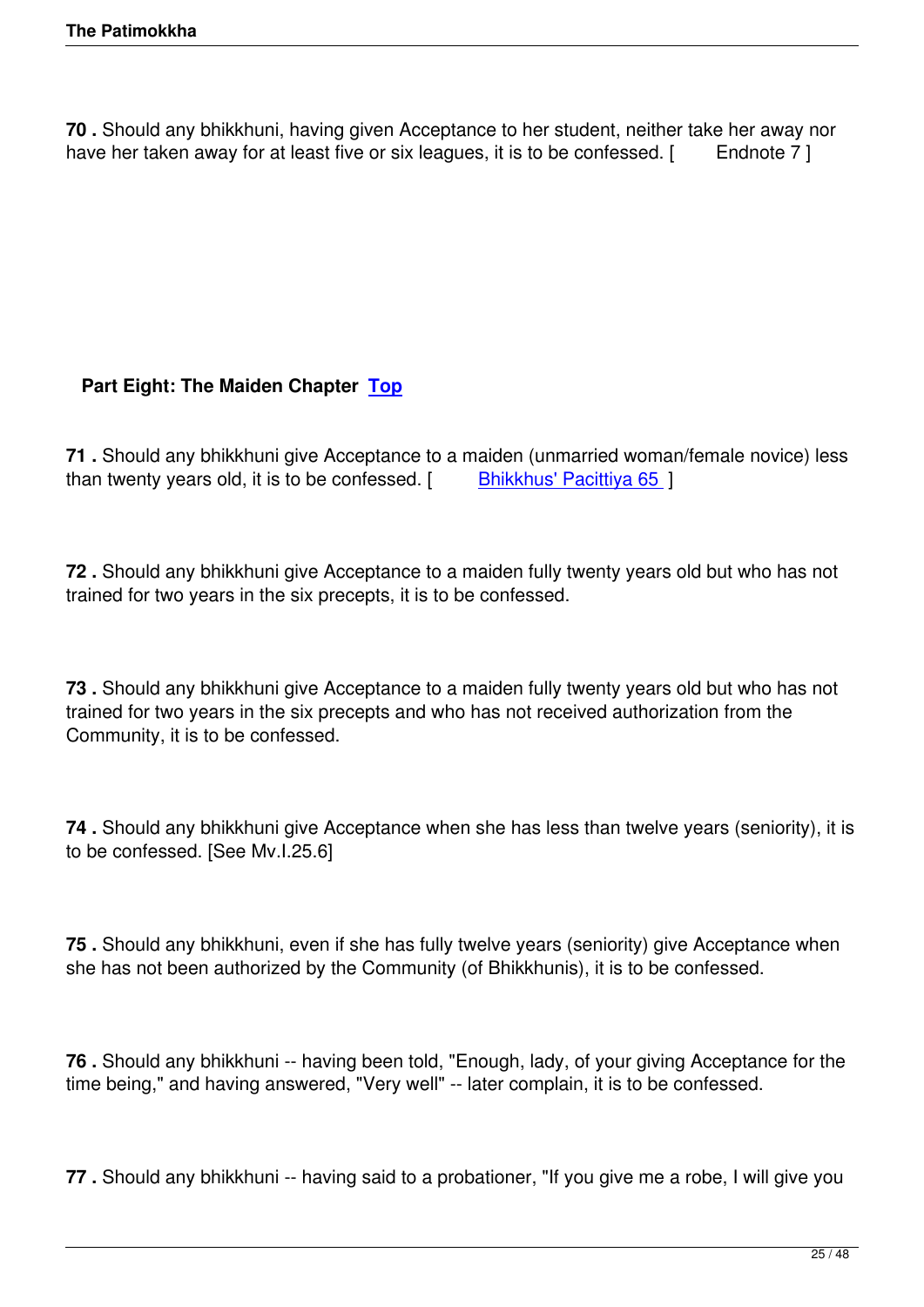Acceptance," -- then, when there are no obstructions, neither give her Acceptance nor make an effort for her Acceptance, it is to be confessed.

**78 .** Should any bhikkhuni -- having said to a probationer, "If you attend to me for two years, I will give you Acceptance," -- then, when there are no obstructions, neither give her Acceptance nor make an effort for her Acceptance, it is to be confessed.

**79 .** Should any bhikkhuni give Acceptance to a probationer who is entangled with men, entangled with youths, temperamental, a cause of grief, it is to be confessed.

**80 .** Should any bhikkhuni give Acceptance to a probationer without getting permission from her parents or her husband, it is to be confessed. [See Mv.I.54.6]

**81 .** Should any bhikkhuni give Acceptance to a probationer by means of left-over giving of consent, it is to be confessed.  $(S?)$  [ Endnote 8 ]

**82 .** Should any bhikkhuni give Acceptance (act as a preceptor) in consecutive years, it is to be confessed.

**83 .** Should any bhikkhuni give Acceptance (act as a preceptor) to two (probationers) in one year, it is to be confessed.

#### **Part Nine: The Sunshade and Leather Footwear Chapter Top**

**84 .** Should any bhikkhuni, not being ill, use a sunshade and le[ather](#toc) footwear (outside a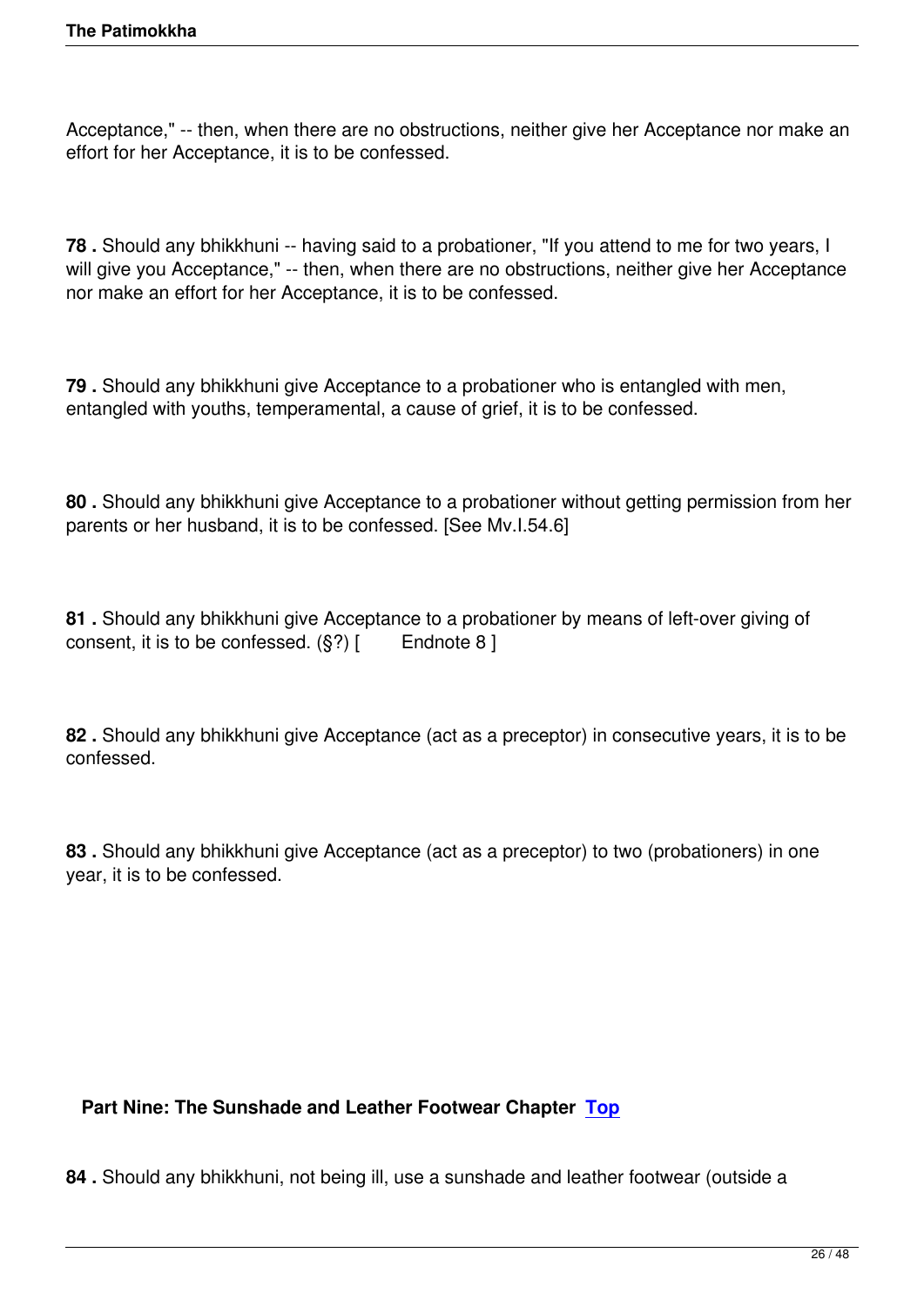monastery), it is to be confessed. [Sunshade: Cv.V.23.3; Footwear: See Mv.I.30, Mv.V.4.3, Mv.V.5.2]

**85 .** Should any bhikkhuni, not being ill, ride in a vehicle, it is to be confessed. [Mv.V.10.2]

**86 .** Should any bhikkhuni wear a hip ornament, it is to be confessed. (§) [Cv.V.2.1]

**87 .** Should any bhikkhuni wear a women's ornament, it is to be confessed. [See Cv.V.2.1]

**88 .** Should any bhikkhuni (not being ill) bathe with perfumes and scents, it is to be confessed. [See Mv.VI.9.2]

**89 .** Should any bhikkhuni (not being ill) bathe with scented sesame powder, it is to be confessed. [See Mv.VI.9.2]

**90 .** Should any bhikkhuni (not being ill) have another bhikkhuni rub or massage her, it is to be confessed.

**91 .** Should any bhikkhuni (not being ill) have a probationer rub or massage her, it is to be confessed.

**92 .** Should any bhikkhuni (not being ill) have a female novice rub or massage her, it is to be confessed.

**93 .** Should any bhikkhuni (not being ill) have a woman householder rub or massage her, it is to be confessed.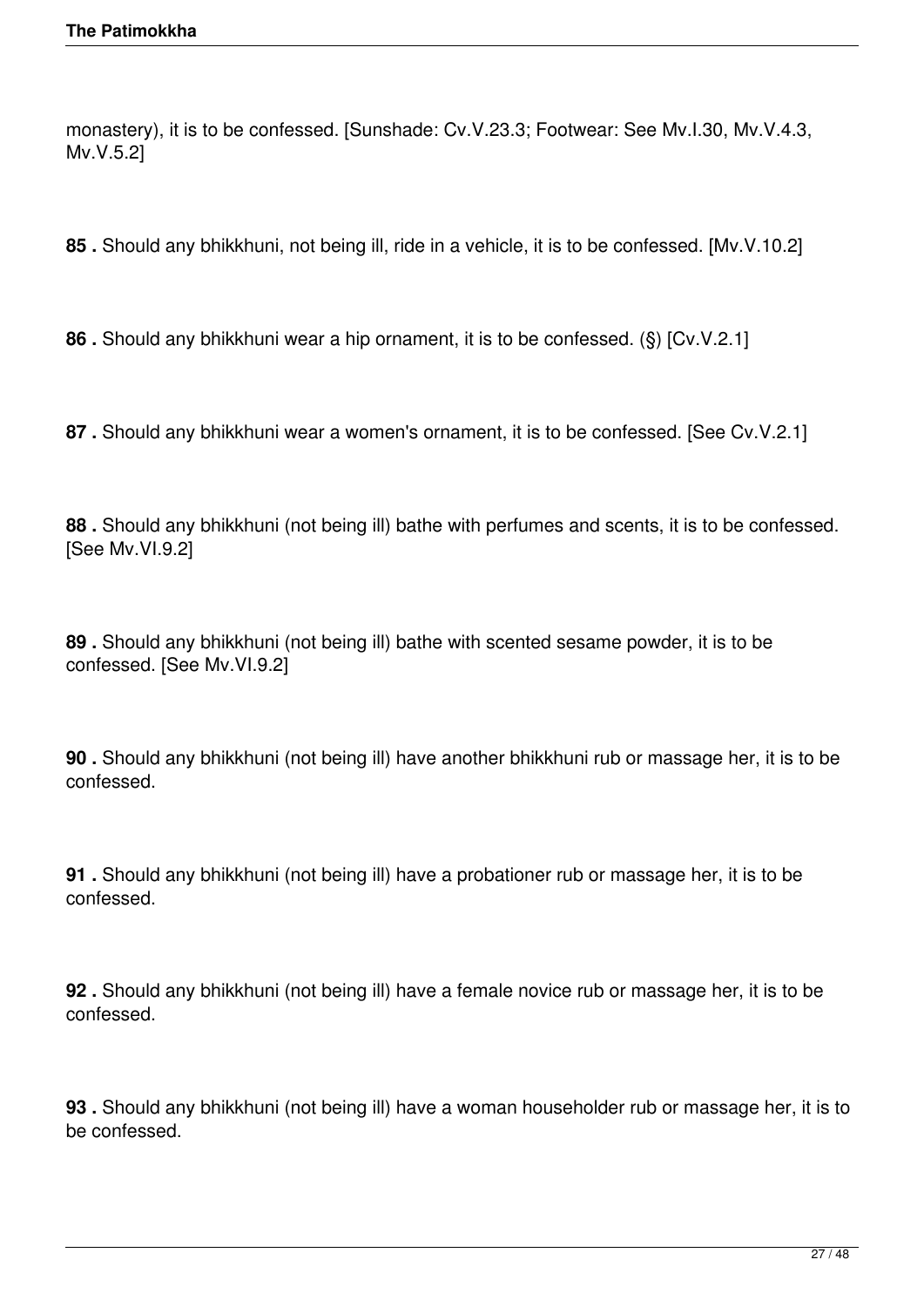**94 .** Should any bhikkhuni sit down in front of a bhikkhu without asking permission, it is to be confessed.\*

**95 .** Should any bhikkhuni ask a question (about the Suttas, Vinaya, or Abhidhamma) of a bhikkhu who has not given leave, it is to be confessed.\* [ Findnote 9 ]

**96 .** Should any bhikkhuni enter a village without her vest, it is to be confessed.

**Part Ten: The Lie Chapter Top**

**97** [ 1 ]. A deliberate lie is to b[e con](#toc)fessed.

**98** [ 2 ]. An insult is to be confessed.

**99** [ 3 ]. Malicious tale-bearing among bhikkhunis is to be confessed.

**100** [ 4 ]. Should any bhikkhuni have an unordained person recite Dhamma line by line (with her), it is to be confessed.

**101** [ 5 ]. Should any bhikkhuni lie down in the same lodging with an unordained woman for more than two or three consecutive nights, it is to be confessed.

**102** [ 6 ]. Should any bhikkhuni lie down in the same lodging with a man, it is to be confessed.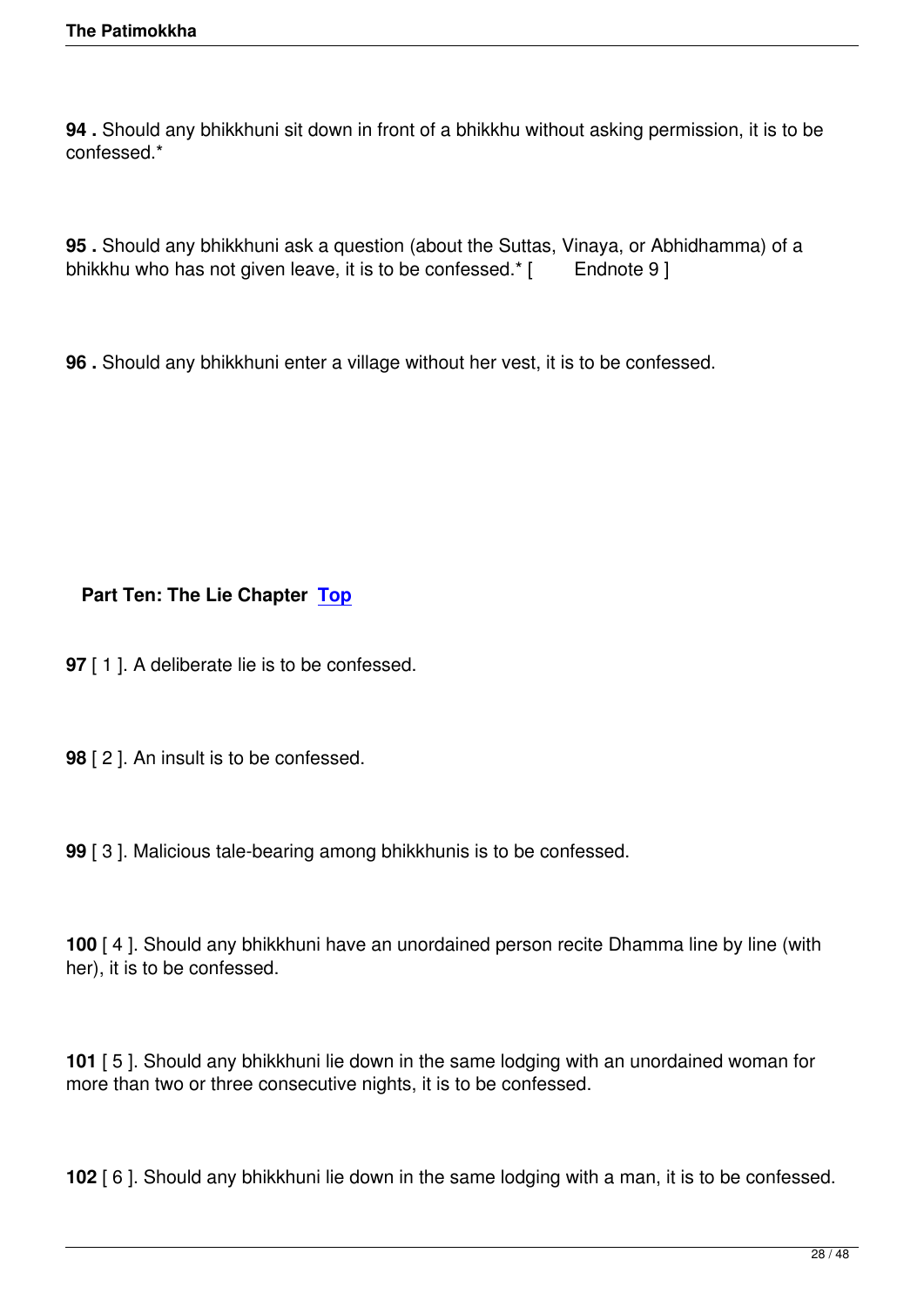**103** [ 7 ]. Should any bhikkhuni teach more than five or six sentences of Dhamma to a man, unless a knowledgeable woman is present, it is to be confessed.

**104** [ 8 ]. Should any bhikkhuni report (her own) factual superior human state to an unordained person, it is to be confessed. [ Endnote 10 ]

**105** [ 9 ]. Should any bhikkhuni report (another) bhikkhuni's gross offense to an unordained person -- unless authorized by the bhikkhunis -- it is to be confessed. [ Findnote 11 ]

**106** [ 10 ]. Should any bhikkhuni dig soil or have it dug, it is to be confessed.

## **Part Eleven: The Living Plant Chapter Top**

**107** [ 11 ]. The damaging of a living plant is [to be](#toc) confessed.

**108** [ 12 ]. Evasive speech and uncooperativeness are to be confessed.

**109** [ 13 ]. Maligning or complaining (about a Community official) is to be confessed.

**110** [ 14 ]. Should any bhikkhuni set a bed, bench, mattress, or stool belonging to the Community out in the open -- or have it set out -- and then on departing neither put it away nor have it put away, or should she go without taking leave, it is to be confessed.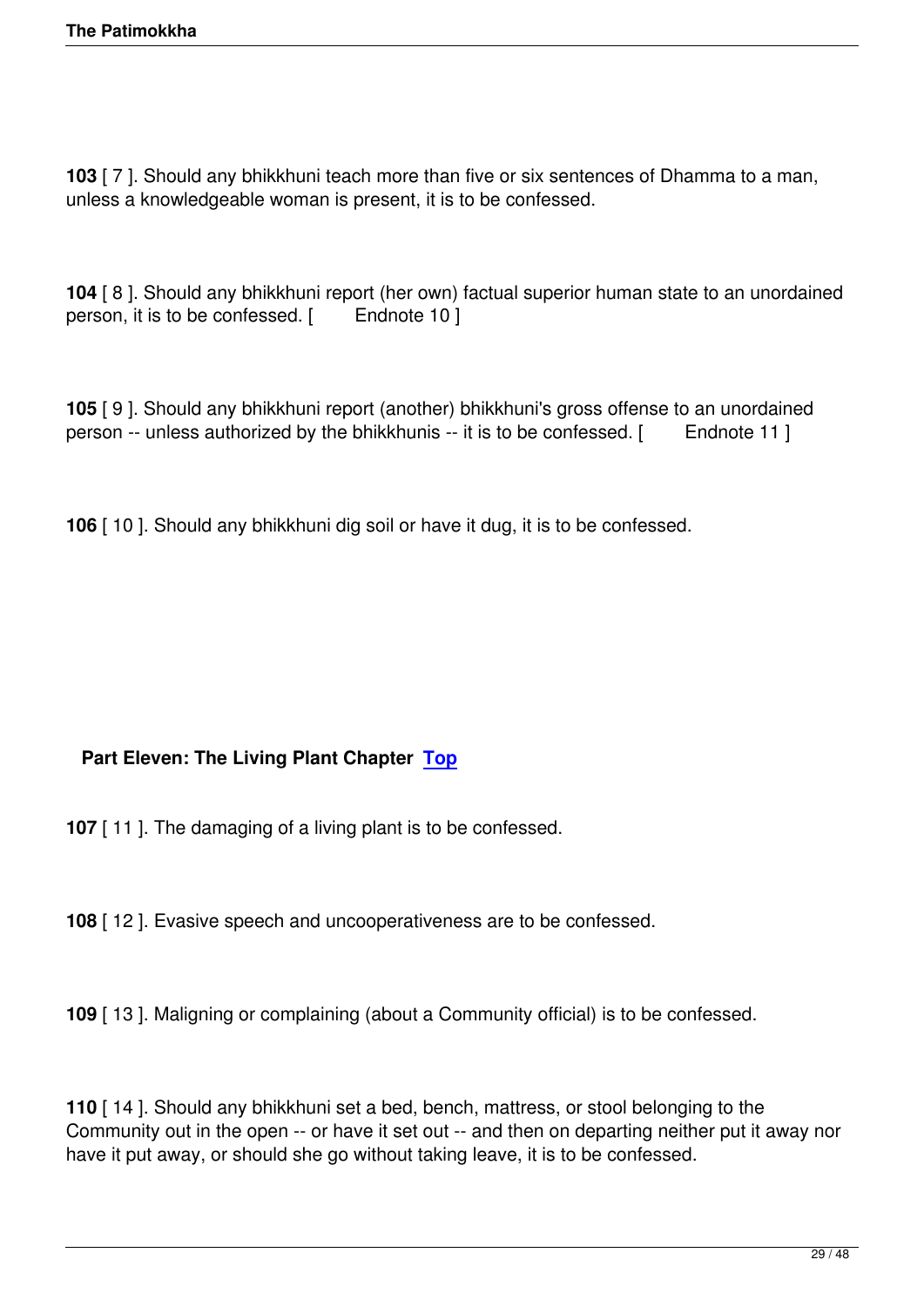**111** [ 15 ]. Should any bhikkhuni, having set out bedding in a lodging belonging to the Community -- or having had it set out -- and then on departing neither put it away nor have it put away, or should she go without taking leave, it is to be confessed.

**112** [ 16 ]. Should any bhikkhuni knowingly lie down in a lodging belonging to the Community so as to intrude on a bhikkhuni who arrived there first, (thinking), "Whoever feels crowded will go away" -- doing it for this reason and no other -- it is to be confessed.

**113** [ 17 ]. Should any bhikkhuni, angry and displeased, evict a bhikkhuni from a dwelling belonging to the Community -- or have her evicted -- it is to be confessed.

**114** [ 18 ]. Should any bhikkhuni sit or lie down on a bed or bench with detachable legs on an (unplanked) loft in a dwelling belonging to the Community, it is to be confessed.

**115** [ 19 ]. When a bhikkhuni is building a large dwelling, she may apply two or three layers of facing to plaster the area around the window frame and reinforce the area around the door frame the width of the door opening, while standing where there are no crops to speak of. Should she apply more than that, even if standing where there are no crops to speak of, it is to be confessed.

**116** [ 20 ]. Should any bhikkhuni knowingly pour water containing living beings -- or have it poured -- on grass or on clay, it is to be confessed.

**Part Twelve: The Food Chapter Top**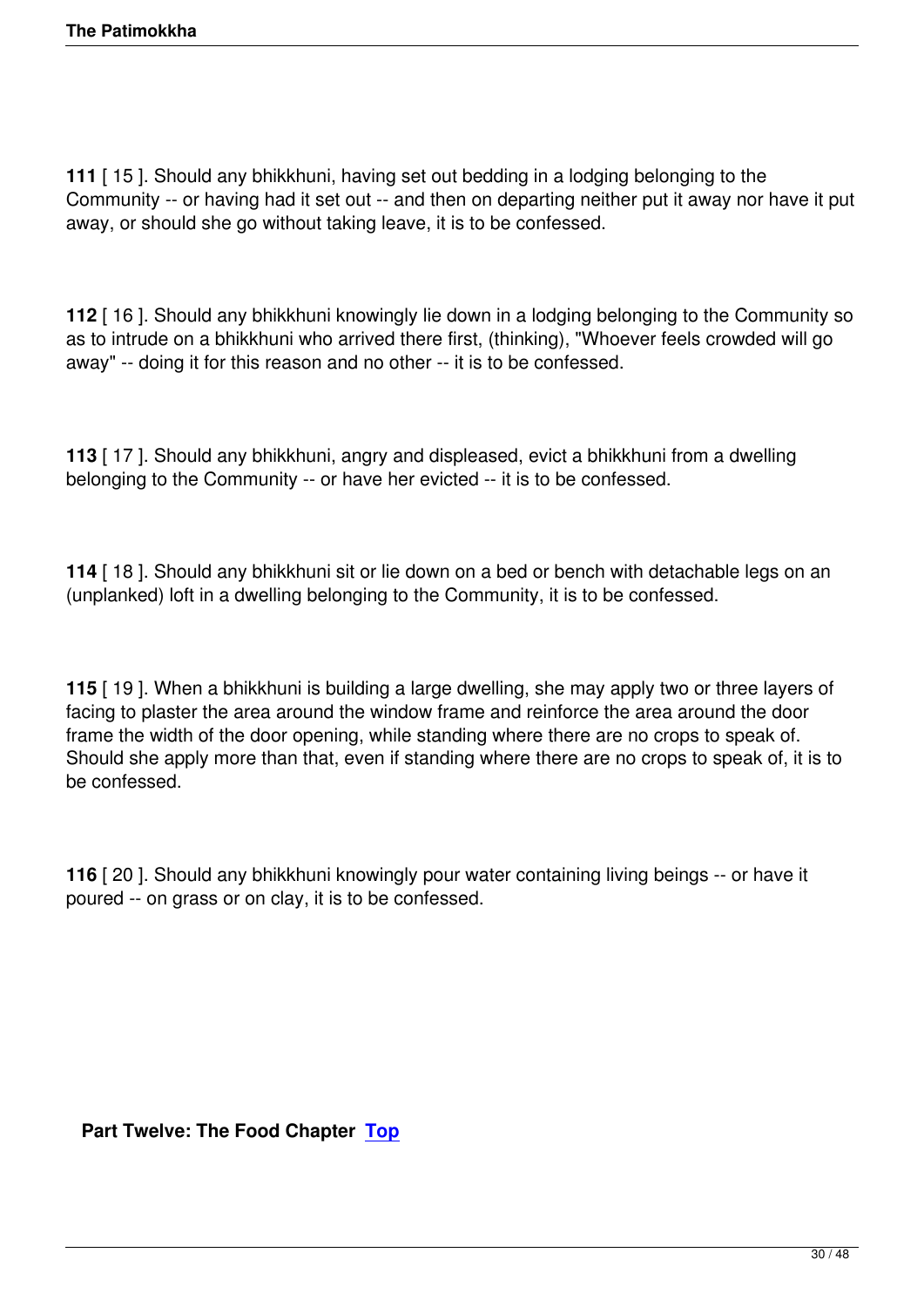**117** [ 31 ]. A bhikkhuni who is not ill may eat one meal at a public alms center. Should she eat more than that, it is to be confessed.

**118** [ 32 ]. A group meal, except on the proper occasions, is to be confessed. Here the proper occasions are these: a time of illness, a time of giving cloth, a time of making robes, a time of going on a journey, a time of embarking on a boat, an extraordinary occasion, a time when the meal is supplied by contemplatives. These are the proper occasions here.

**119** [ 34 ]. In case a bhikkhuni arriving at a family residence is presented with cakes or cooked grain-meal, she may accept two or three bowlfuls if she so desires. If she should accept more than that, it is to be confessed. Having accepted the two-or-three bowlfuls and having taken them from there, she is to share them among the bhikkhunis. This is the proper course here.

**120** [ 37 ]. Should any bhikkhuni chew or consume staple or non-staple food at the wrong time, it is to be confessed.

**121** [ 38 ]. Should any bhikkhuni chew or consume stored-up staple or non-staple food, it is to be confessed.

**122** [ 40 ]. Should any bhikkhuni take into her mouth an edible that has not been given -- except for water and tooth-cleaning sticks -- it is to be confessed.

**123** [ 42 ]. Should any bhikkhuni say to a bhikkhuni, "Come, lady, let's enter the village or town for alms," and then -- whether or not she has had (food) given to her -- dismiss her, saying, "Go away, lady. I don't like sitting or talking with you. I prefer sitting or talking alone," if doing it for that reason and no other, it is to be confessed.

**124** [ 43 ]. Should a bhikkhuni sit intruding on a family "with its meal," it is to be confessed.

**125** [ 44 ]. Should any bhikkhuni sit in private on a secluded seat with a man, it is to be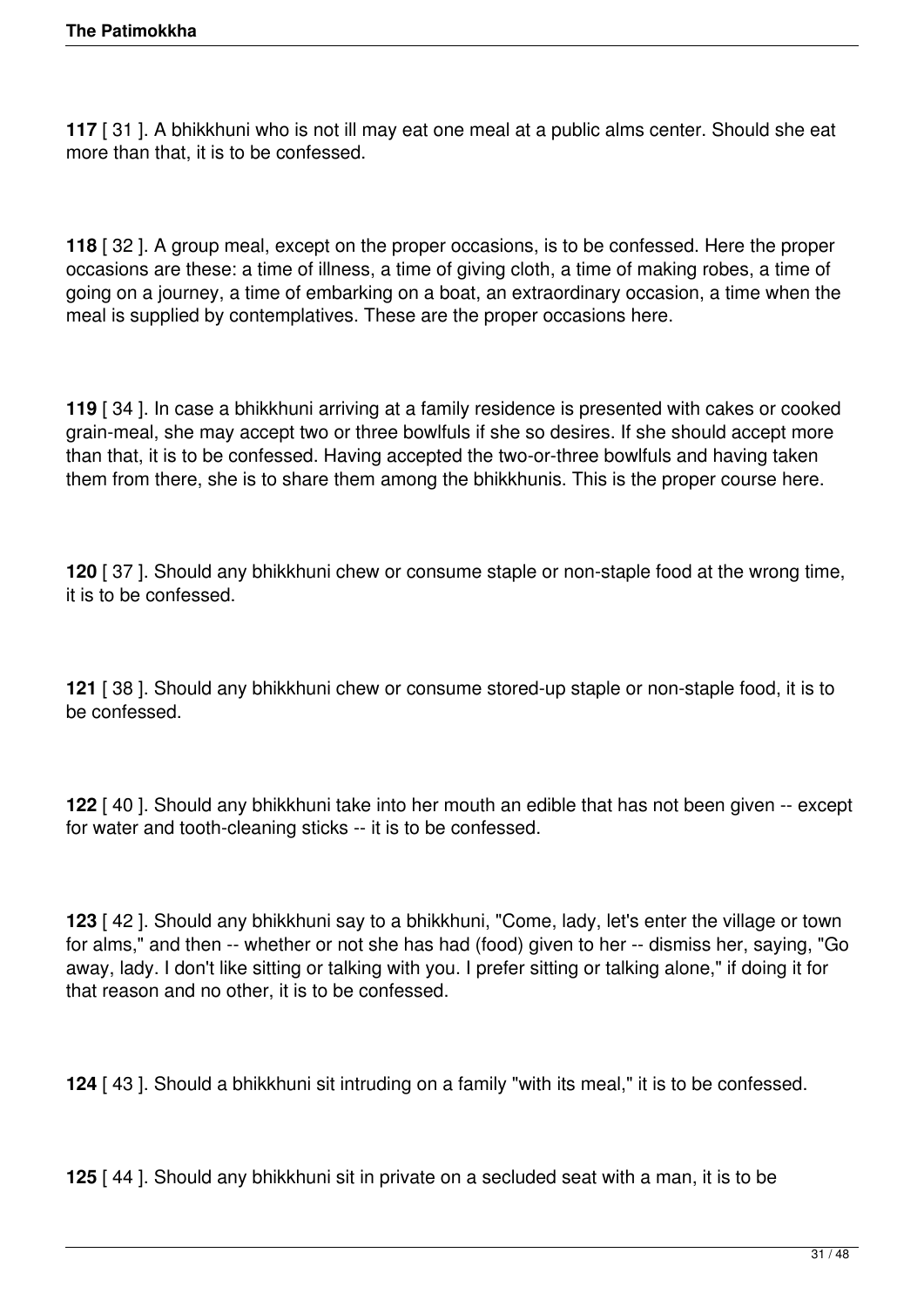**126** [ 45 ]. Should any bhikkhuni sit in private, alone with a man, it is to be confessed.

## **Part Thirteen: The Go-calling Chapter Top**

**127** [ 46 ]. Should any bhikkhuni, being invi[ted f](#toc)or a meal and without taking leave of an available bhikkhuni, go calling on families before or after the meal, except at the proper times, it is to be confessed. Here the proper times are these: the time of giving cloth, the time of making robes. These are the proper times here.

**128** [ 47 ].A bhikkhuni who is not ill may accept (make use of) a four-month invitation to ask for requisites. If she should accept (make use of) it for longer than that -- unless the invitation is renewed or is permanent -- it is to be confessed.

**129** [ 48 ]. Should any bhikkhuni go to see an army on active duty, unless there is a suitable reason, it is to be confessed.

**130** [ 49 ].There being some reason or another for a bhikkhuni to go to an army, she may stay two or three (consecutive) nights with the army. If she should stay longer than that, it is to be confessed.

**131** [ 50 ]. If a bhikkhuni staying two or three nights with an army should go to a battlefield, a roll call, the troops in battle formation, or to see a review of the (battle) units, it is to be confessed.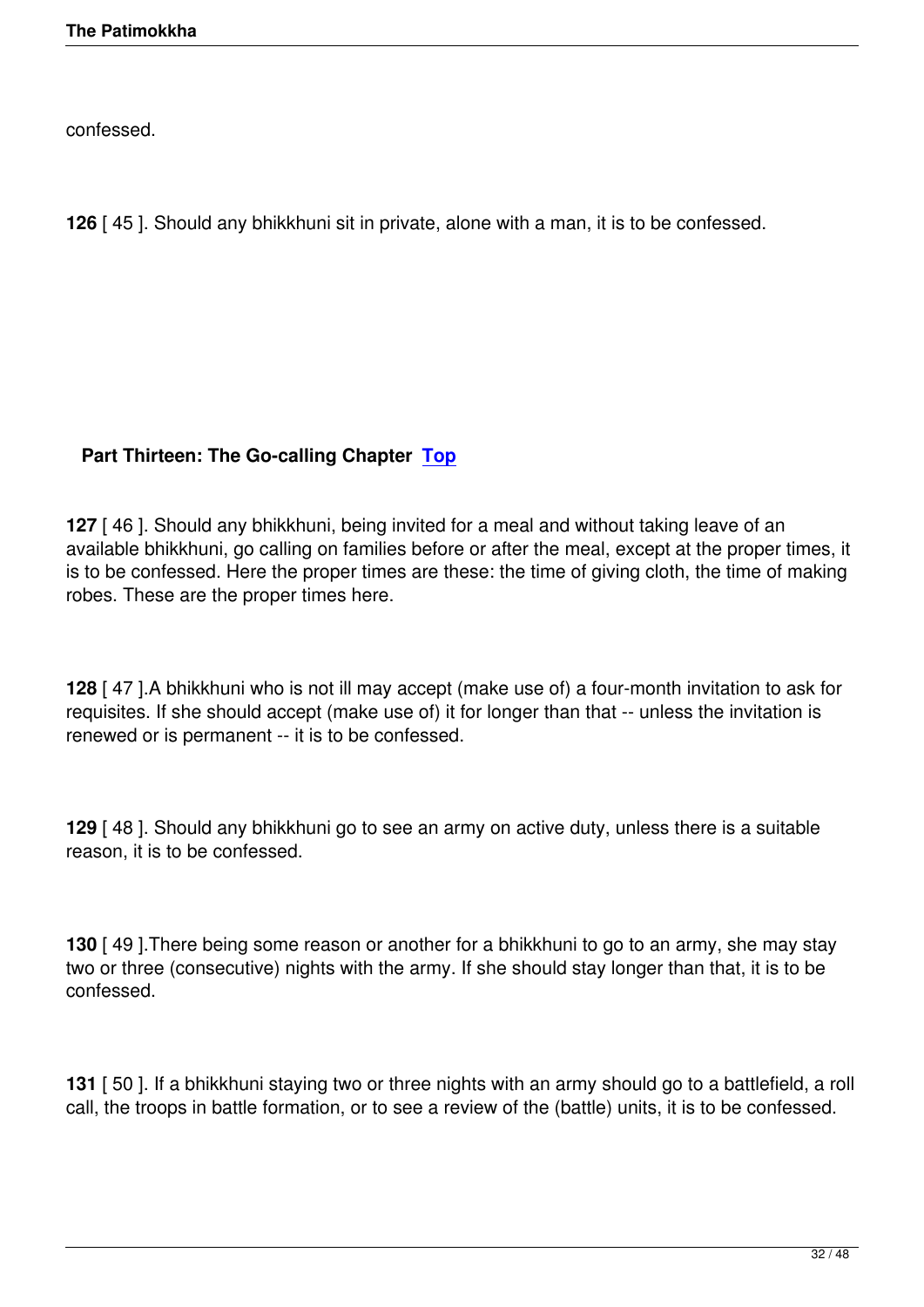**132** [ 51 ]. The drinking of alcohol or fermented liquor is to be confessed.

**133** [ 52 ]. Tickling with the fingers is to be confessed.

**134** [ 53 ]. The act of playing in the water is to be confessed.

**135** [ 54 ]. Disrespect is to be confessed.

**136** [ 55 ]. Should any bhikkhuni try to frighten another bhikkhuni, it is to be confessed.

# **Part Fourteen: The Fire Chapter Top**

**137** [ 56 ]. Should any bhikkhuni who [is no](#toc)t ill, seeking to warm herself, kindle a fire or have one kindled -- unless there is a suitable reason -- it is to be confessed.

**138** [ 57 ]. Should any bhikkhuni bathe at intervals of less than half a month, except at the proper occasions, it is to be confessed. Here the proper occasions are these: the last month and a half of the hot season, the first month of the rains, these two and a half months being a time of heat, a time of fever; (also) a time of illness; a time of work; a time of going on a journey; a time of wind or rain. These are the proper times here.

**139** [ 58 ]. When a bhikkhuni receives a new robe, any one of three means of discoloring it is to be applied: green, brown, or black. If a bhikkhuni should make use of a new robe without applying any of the three means of discoloring it, it is to be confessed.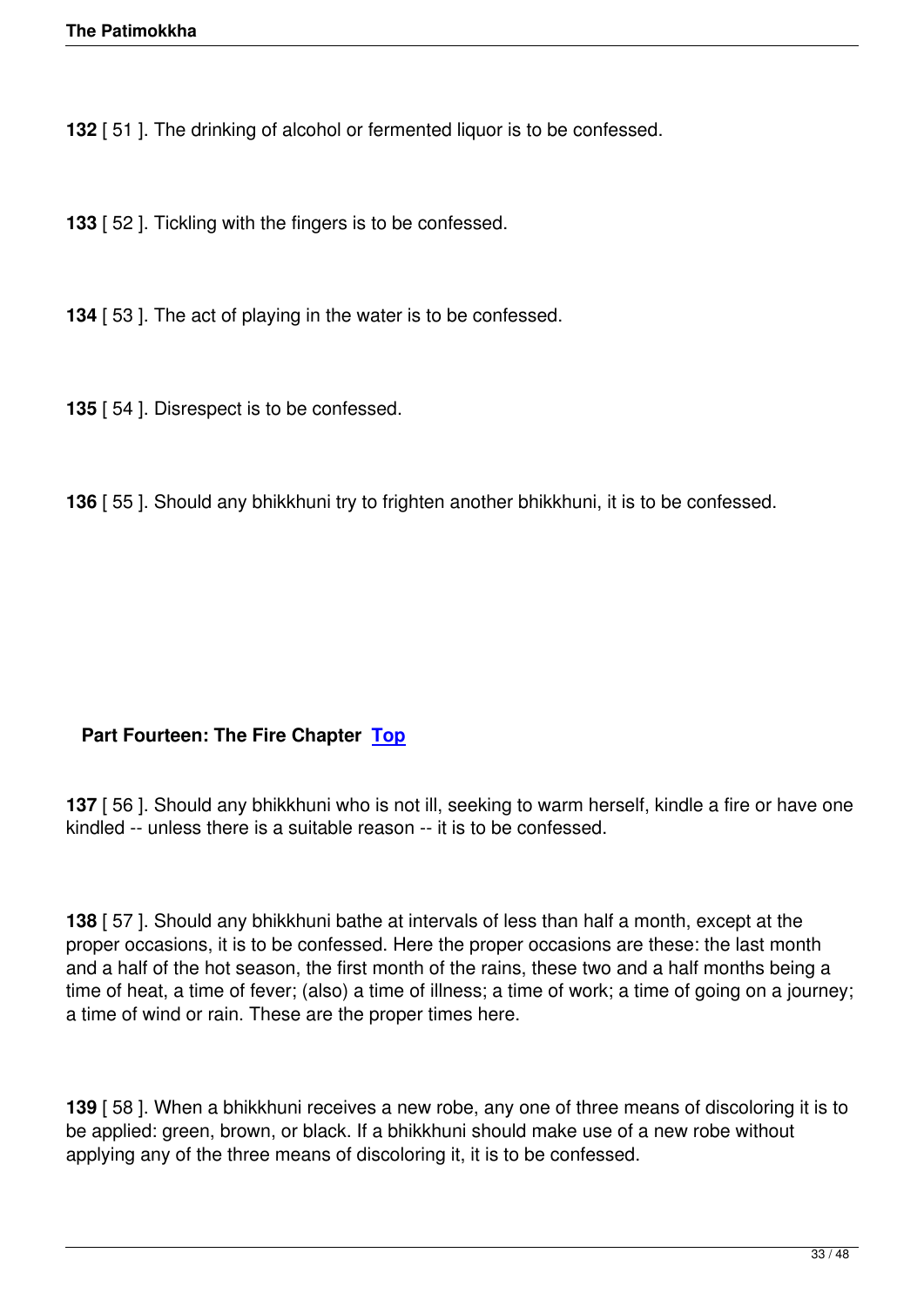**140** [ 59 ]. Should any bhikkhuni, herself having placed robe-cloth under shared ownership (vikappana) with a bhikkhu, a bhikkhuni, a female probationer, a male novice, or a female novice, then make use of the cloth without the shared ownership's being rescinded, it is to be confessed.

**141** [ 60 ]. Should any bhikkhuni hide (another) bhikkhuni's bowl, robe, sitting cloth, needle case, or belt -- or have it hidden -- even as a joke, it is to be confessed.

**142** [ 61 ]. Should any bhikkhuni knowingly deprive an animal of life, it is to be confessed.

**143** [ 62 ]. Should any bhikkhuni knowingly make use of water with living beings in it, it is to be confessed.

**144** [ 63 ]. Should any bhikkhuni knowingly agitate for the reviving of an issue that has been rightfully dealt with, it is to be confessed.

**145** [ 66 ]. Should any bhikkhuni knowingly and by arrangement travel together with a caravan of thieves, even for the interval between one village and the next, it is to be confessed.

**146** [ 68 ]. Should any bhikkhuni say the following: "As I understand the Dhamma taught by the Blessed One, those acts the Blessed One says are obstructive for me, when indulged in, are not genuine obstructions," the bhikkhunis should admonish her thus: "Do not say that, lady. Do not misrepresent the Blessed One, for it is not good to misrepresent the Blessed One. The Blessed One would not say anything like that. In many ways, lady, the Blessed One has described obstructive acts, and when indulged in they are genuine obstructions."

And should the bhikkhuni, thus admonished by the bhikkhunis, persist as before, the bhikkhunis are to rebuke her up to three times so as to desist. If while being rebuked up to three times she desists, that is good. If she does not desist, it is to be confessed.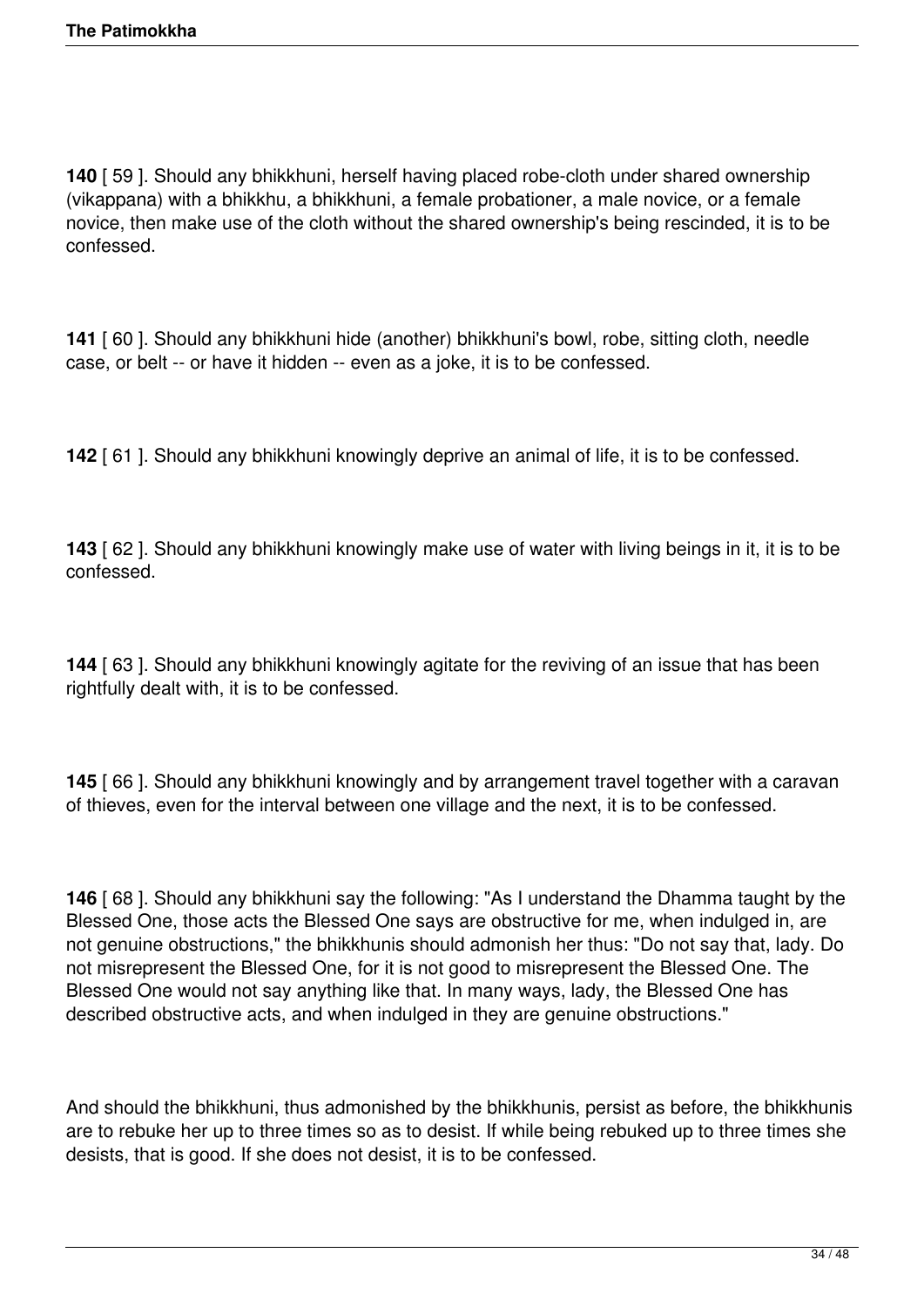## **Part Fifteen: The View Chapter Top**

**147** [ 69 ]. Should any bhikkhuni kn[owing](#toc)ly consort, join in communion, or lie down in the same lodging with a bhikkhuni professing such a view who has not acted in compliance with the rule, who has not abandoned that view, it is to be confessed.

**148** [ 70 ]. And if a female novice should say the following: "As I understand the Dhamma taught by the Blessed One, those acts the Blessed One says are obstructive for me when indulged in, are not genuine obstructions," the bhikkhunis should admonish her thus: "Do not say that, lady novice. Do not misrepresent the Blessed One, for it is not good to misrepresent the Blessed One. The Blessed One would not say anything like that. In many ways, lady, the Blessed One has described obstructive acts, and when indulged in they are genuine obstructions."

And should that novice, thus admonished by the bhikkhunis, persist as before, the bhikkhunis should admonish her as follows: "From this day forth, lady novice, you are not to claim the Blessed One as your teacher, nor are you even to have the opportunity the other female novices get -- that of sharing lodgings two or three nights with the bhikkhunis. Away with you! Out of our sight! (literally, 'Get lost!')"

Should any bhikkhuni knowingly support, receive services from, consort with, or lie down in the same lodging with a novice thus expelled, it is to be confessed.

**149** [ 71 ]. Should any bhikkhuni, admonished by the bhikkhunis in accordance with a rule, say, "Ladies, I will not train myself under this training rule until I have put questions about it to another bhikkhuni, experienced and learned in the discipline," it is to be confessed. Bhikkhus, [the Buddha is apparently addressing the bhikkhus who will inform the bhikkhunis of this training rule] (a training rule) is to be understood, is to be asked about, is to be pondered. This is the proper course here.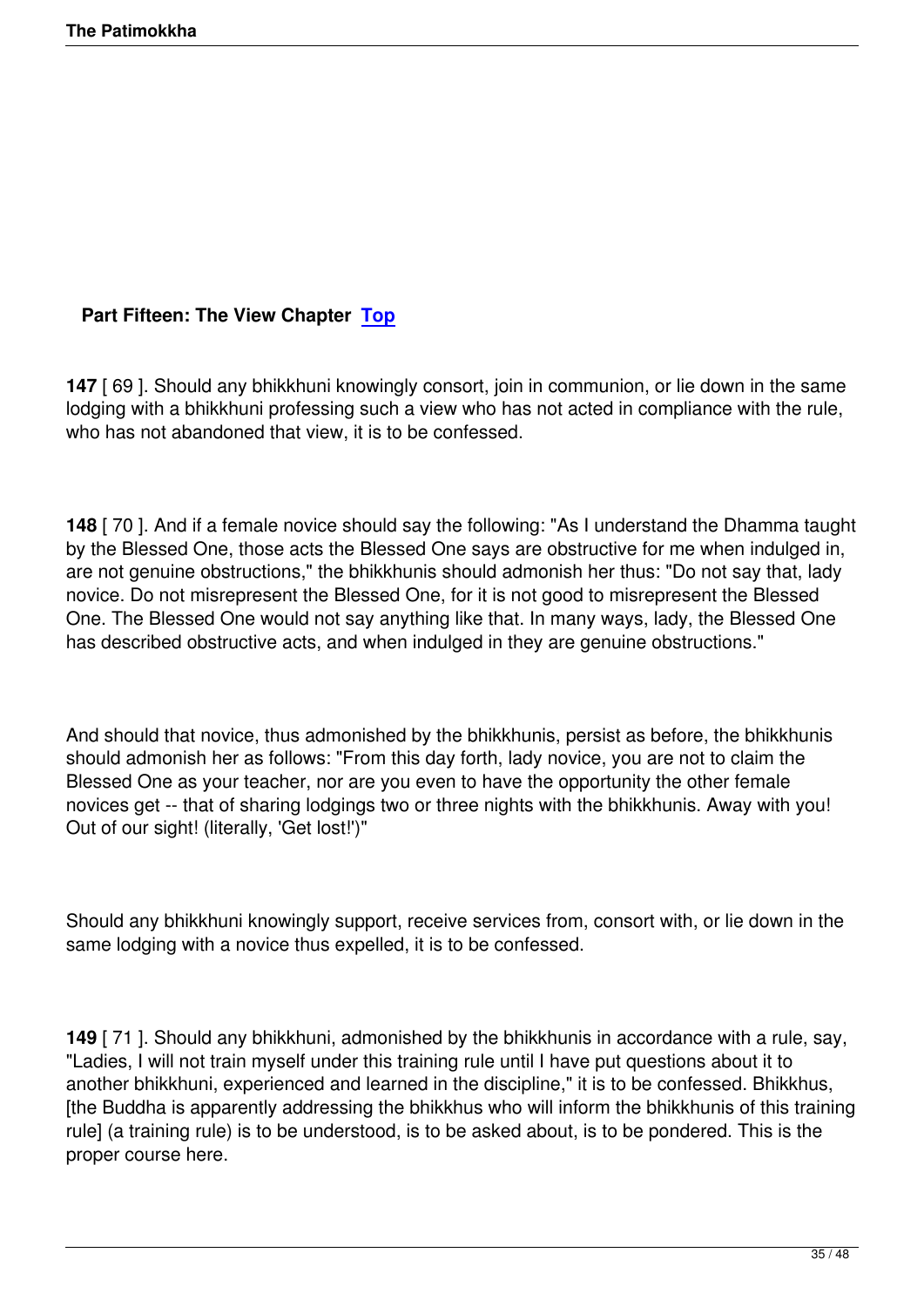**150** [ 72 ]. Should any bhikkhuni, when the Patimokkha is being repeated, say, "Why are these lesser and minor training rules repeated when they lead only to anxiety, bother and confusion?" the criticism of the training rules is to be confessed.

**151** [ 73 ]. Should any bhikkhuni, when the Patimokkha is being recited every half-month, say, "Just now have I heard that this case, too, is handed down in the Patimokkha, is included in the Patimokkha, and comes up for recitation every half-month;" and if other bhikkhunis should know, "That bhikkhuni has already sat through two or three recitations of the Patimokkha, if not more," the bhikkhuni is not exempted for being ignorant. Whatever the offense she has committed, she is to be dealt with in accordance with the rule; and in addition, her deception is to be exposed: "It is no gain for you, lady, it is ill-done, that when the Patimokkha is being recited, you do not pay proper attention and take it to heart." Here the deception is to be confessed.

**152** [ 74 ]. Should any bhikkhuni, angered and displeased, give a blow to (another) bhikkhuni, it is to be confessed.

**153** [ 75 ]. Should any bhikkhuni, angered and displeased, raise her hand against (another) bhikkhuni, it is to be confessed.

**154** [ 76 ]. Should any bhikkhuni charge a bhikkhuni with an unfounded sanghadisesa (offense), it is to be confessed.

**155** [ 77 ]. Should any bhikkhuni purposefully provoke anxiety in (another) bhikkhuni, (thinking,) "This way, even for just a moment, she will have no peace" -- if doing it for just this reason and no other -- it is to be confessed.

**156** [ 78 ]. Should any bhikkhuni stand eavesdropping on bhikkhunis when they are arguing, quarreling, and disputing, thinking, "I will overhear what they say" -- if doing it for just this reason and no other -- it is to be confessed.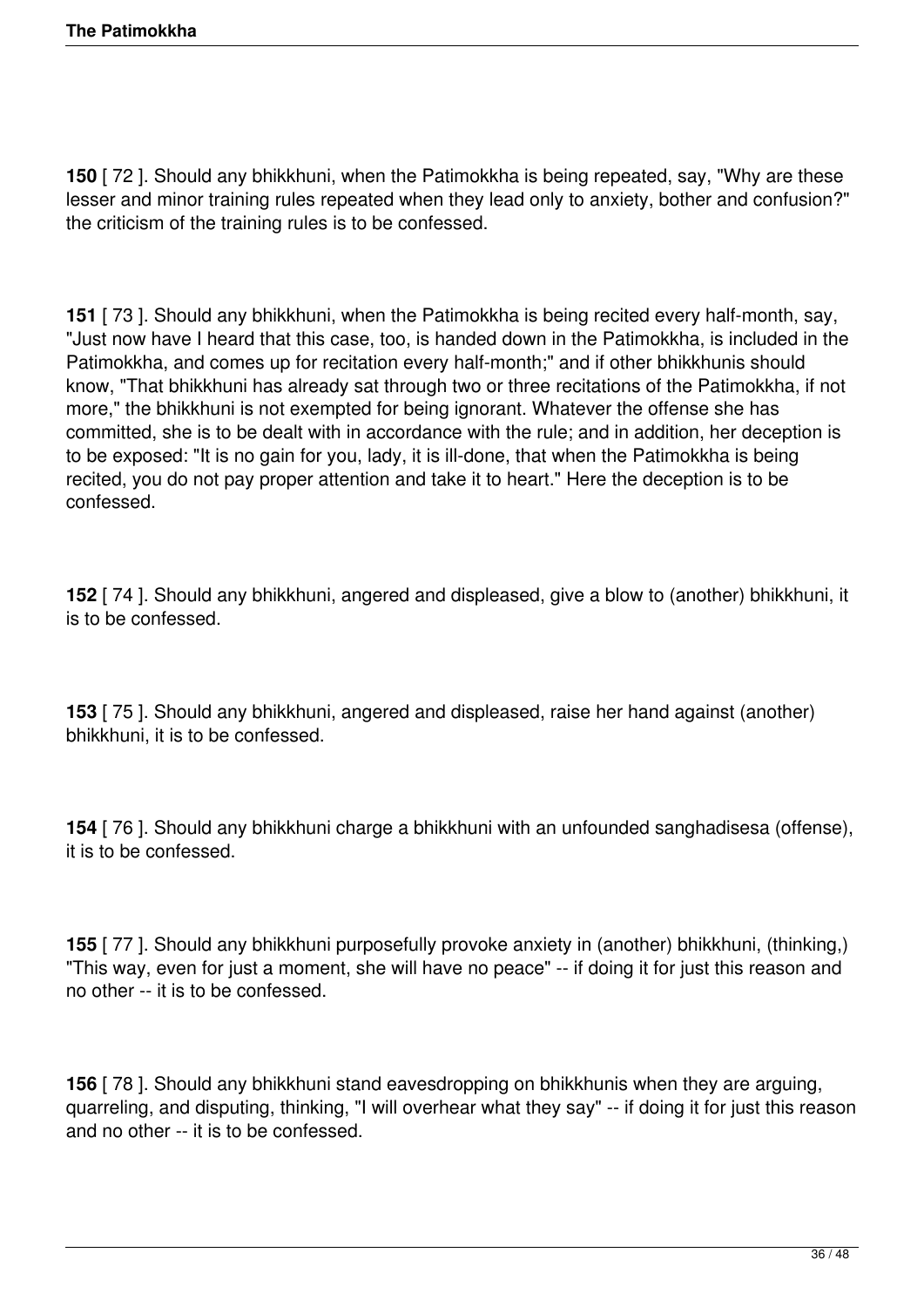## **Part Sixteen: The In-accordance -with-the-Rule Chapter Top**

**157** [ 79 ]. Should any bhikkhuni, having given consent (by pr[oxy\) t](#toc)o a formal act carried out in accordance with the rule, later complain (about the act), it is to be confessed.

**158** [ 80 ]. Should any bhikkhuni, when deliberation is being carried on in the Community, get up from her seat and leave without having given consent, it is to be confessed.

**159** [ 81 ]. Should any bhikkhuni, (acting as part of) a Community in concord, give robe-cloth (to an individual bhikkhuni) and later complain, "The bhikkhunis apportion the Community's gains according to friendship," it is to be confessed.

**160** [ 82 ]. Should any bhikkhuni knowingly divert to an individual gains that had been allocated for the Community, it is to be confessed.

**161** [ 84 ]. Should any bhikkhuni pick up or have (someone) pick up a valuable or what is considered a valuable, except within a monastery or within a dwelling, it is to be confessed. But when a bhikkhuni has picked up or had (someone) pick up a valuable or what is considered a valuable (left) in a monastery or in a dwelling, she is to keep it, (thinking,) "Whoever it belongs to will (come and) fetch it." This is the proper course here.

**162** [ 86 ]. Should any bhikkhuni have a needle case made of bone, ivory, or horn, it is to be broken and confessed.

**163** [ 87 ]. When a bhikkhuni is making a new bed or bench, it is to have legs (at most) eight fingerbreadths long -- using Sugata fingerbreadths -- not counting the lower edge of the frame. In excess of that it is to be cut down and confessed.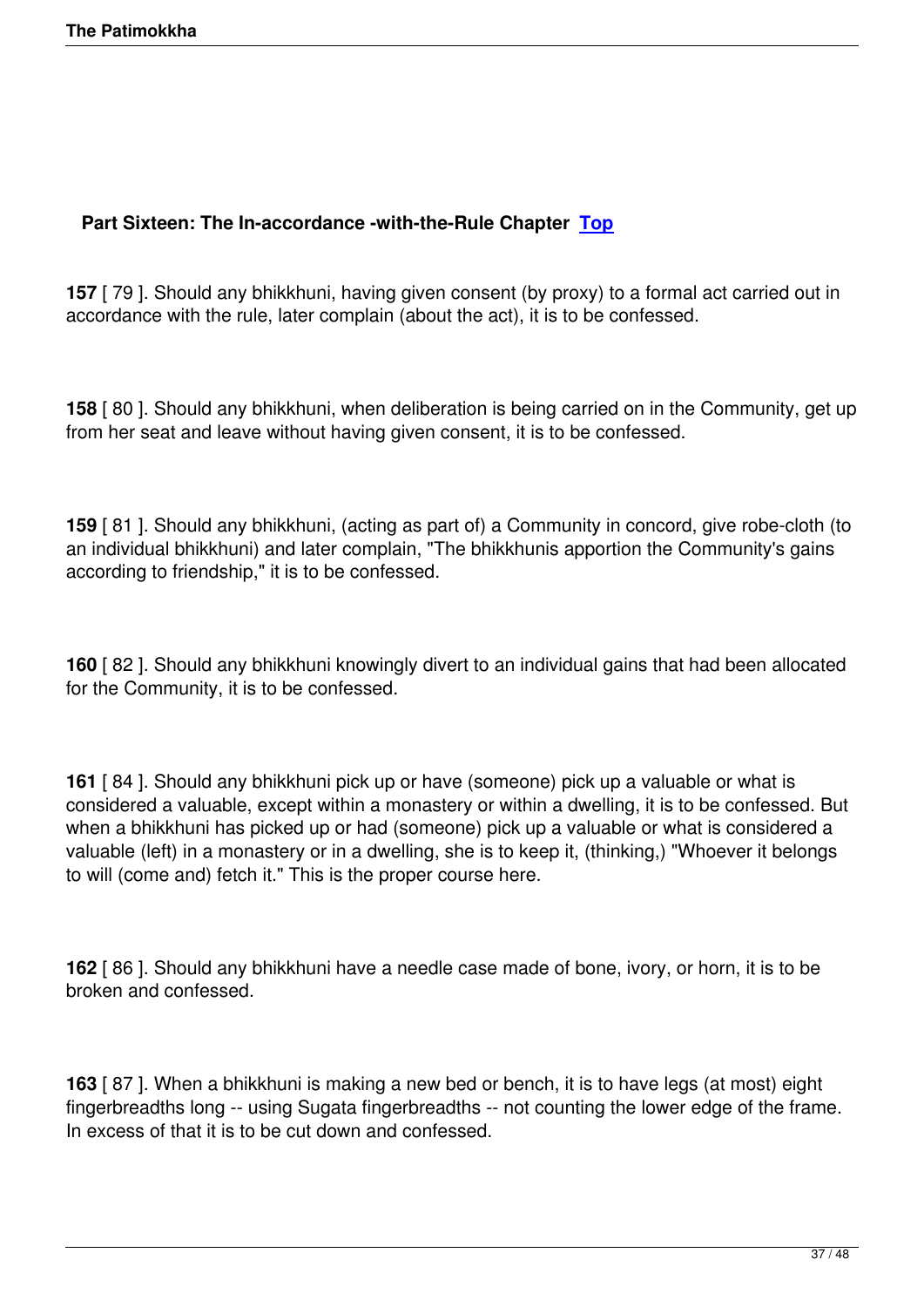**164** [ 88 ]. Should any bhikkhuni have a bed or bench upholstered, it (the upholstery) is to be torn off and confessed.

**165** [ 90 ]. When a bhikkhuni is making a skin-eruption covering cloth, it is to be made to the standard measurement. Here the standard is this: four spans -- using the Sugata span -- in length, two spans in width. In excess of that, it is to be cut down and confessed.

**166** [ 92 ]. Should any bhikkhuni have a robe made the size of the Sugata robe or larger, it is to be cut down and confessed. Here, the size of the Sugata robe is this: nine spans -- using the Sugata span -- in length, six spans in width. This is the size of the Sugata's Sugata robe.

## **Patidesaniya Top**

**1 .** Should any b[hikkh](#toc)uni, not being ill, ask for ghee and consume it, she is to acknowledge it: "Lady, I have committed a blameworthy, unsuitable act that ought to be acknowledged. I acknowledge it." [ Bhikkhus' Pacittiya 39 ]

**2-8 .** Should any bhik[khuni, not being ill, ask](file:///d:/Backup/wwwroot/buddha/patimokkha2.htm#Pc39) for oil... honey... sugar/molasses... fish... meat... milk... curds and consume it, she is to acknowledge it: "Lady, I have committed a blameworthy, unsuitable act that ought to be acknowledged. I acknowledge it." [ Bhikkhus' Pacittiya 39 ]

## **Sekhiya Top**

## **Part One: The 26 Dealing with Proper Behavior Top**

**1 . {2}** I will wear the lower robe {upper robe} wrapp[ed ar](#toc)ound (me): a training to be observed.

**3 . {4}** I will go {sit} well-covered in inhabited areas: a training to be observed.

**5 . {6}** I will go {sit} well-restrained in inhabited areas: a training to be observed.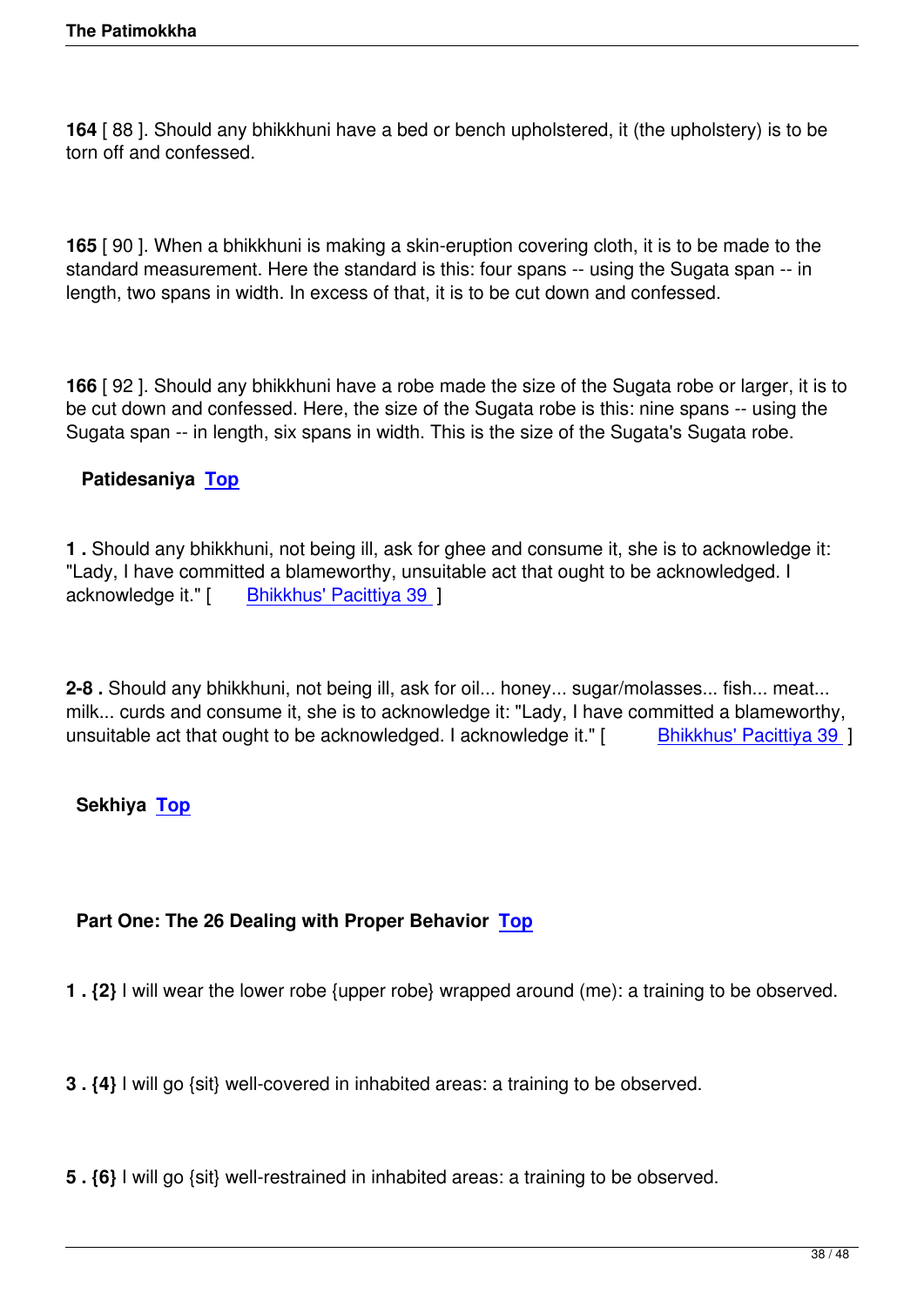**7 . {8}** I will go {sit} with eyes lowered in inhabited areas: a training to be observed.

**9 . {10}** I will not go {sit} with robes hitched up in inhabited areas: a training to be observed.

**11 . {12}** I will not go {sit} laughing loudly in inhabited areas: a training to be observed.

**13 . {14}** I will go {sit} (speaking) with a lowered voice in inhabited areas: a training to be observed.

**15 . {16}** I will not go {sit} swinging the body in inhabited areas: a training to be observed.

**17 . {18}** I will not go {sit} swinging the arms in inhabited areas: a training to be observed.

**19 . {20}** I will not go {sit} swinging the head in inhabited areas: a training to be observed.

**21 . {22}** I will not go {sit} with arms akimbo in inhabited areas: a training to be observed.

**23 . {24}** I will not go {sit} with my head covered in inhabited areas: a training to be observed.

**25 .** I will not go tiptoeing or walking just on the heels in inhabited areas: a training to be observed.

**26 .** I will not sit holding up the knees in inhabited areas: a training to be observed.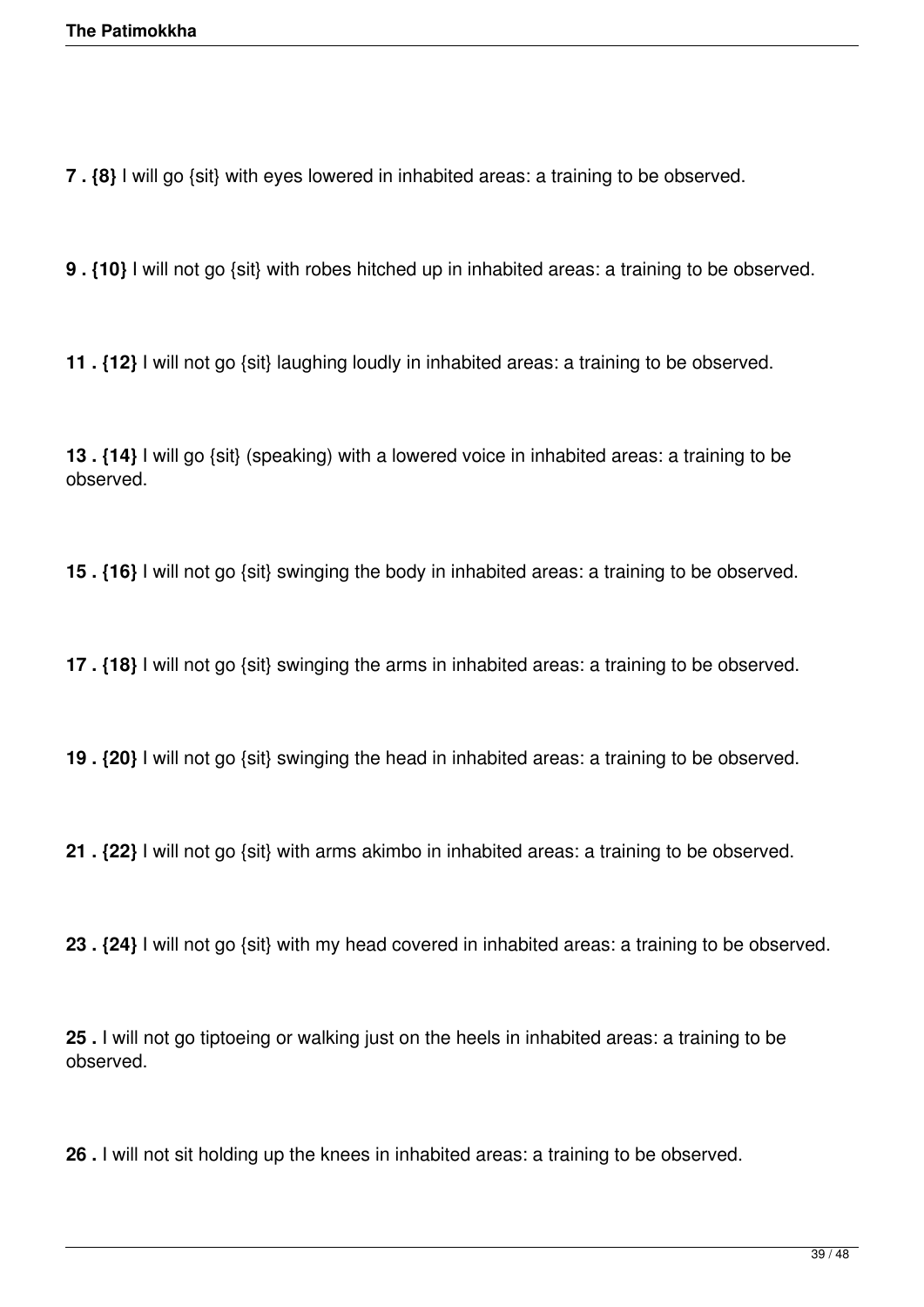#### **Two: The 30 Dealing with Food Top**

**27 .** I will receive alms food appreci[ativel](#toc)y: a training to be observed.

**28 .** I will receive alms food with attention focused on the bowl: a training to be observed.

**29 .** I will receive alms food with bean curry in proper proportion: a training to be observed.

**30 .** I will receive alms food level with the edge (of the bowl): a training to be observed.

**31 .** I will eat alms food appreciatively: a training to be observed.

**32 .** I will eat alms food with attention focused on the bowl: a training to be observed.

**33 .** I will eat alms food methodically: a training to be observed.

**34 .** I will eat alms food with bean curry in proper proportion: a training to be observed.

**35 .** I will not eat alms food taking mouthfuls from a heap: a training to be observed.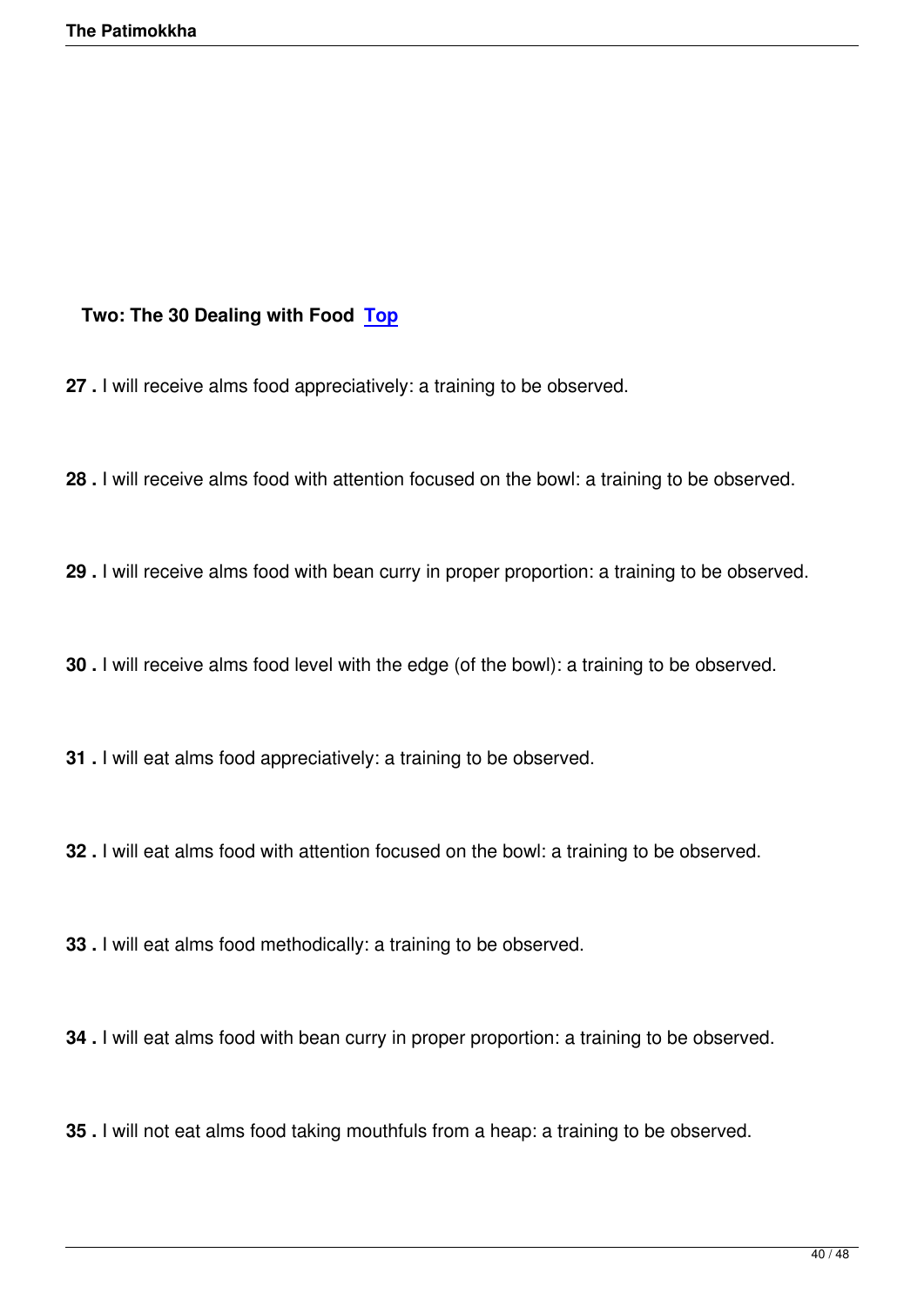**36 .** I will not hide bean curry and foods with rice out of a desire to get more: a training to be observed.

**37 .** Not being ill, I will not eat rice or bean curry that I have requested for my own sake: a training to be observed.

**38 .** I will not look at another's bowl intent on finding fault: a training to be observed.

**39 .** I will not take an extra-large mouthful: a training to be observed.

**40 .** I will make a rounded mouthful: a training to be observed.

**41 .** I will not open the mouth when the mouthful has yet to be brought to it: a training to be observed.

**42 .** I will not put the whole hand into the mouth while eating: a training to be observed.

**43 .** I will not speak with the mouth full of food: a training to be observed.

**44 .** I will not eat from lifted balls of food: a training to be observed.

**45 .** I will not eat nibbling at mouthfuls of food: a training to be observed.

**46 .** I will not eat stuffing out the cheeks: a training to be observed.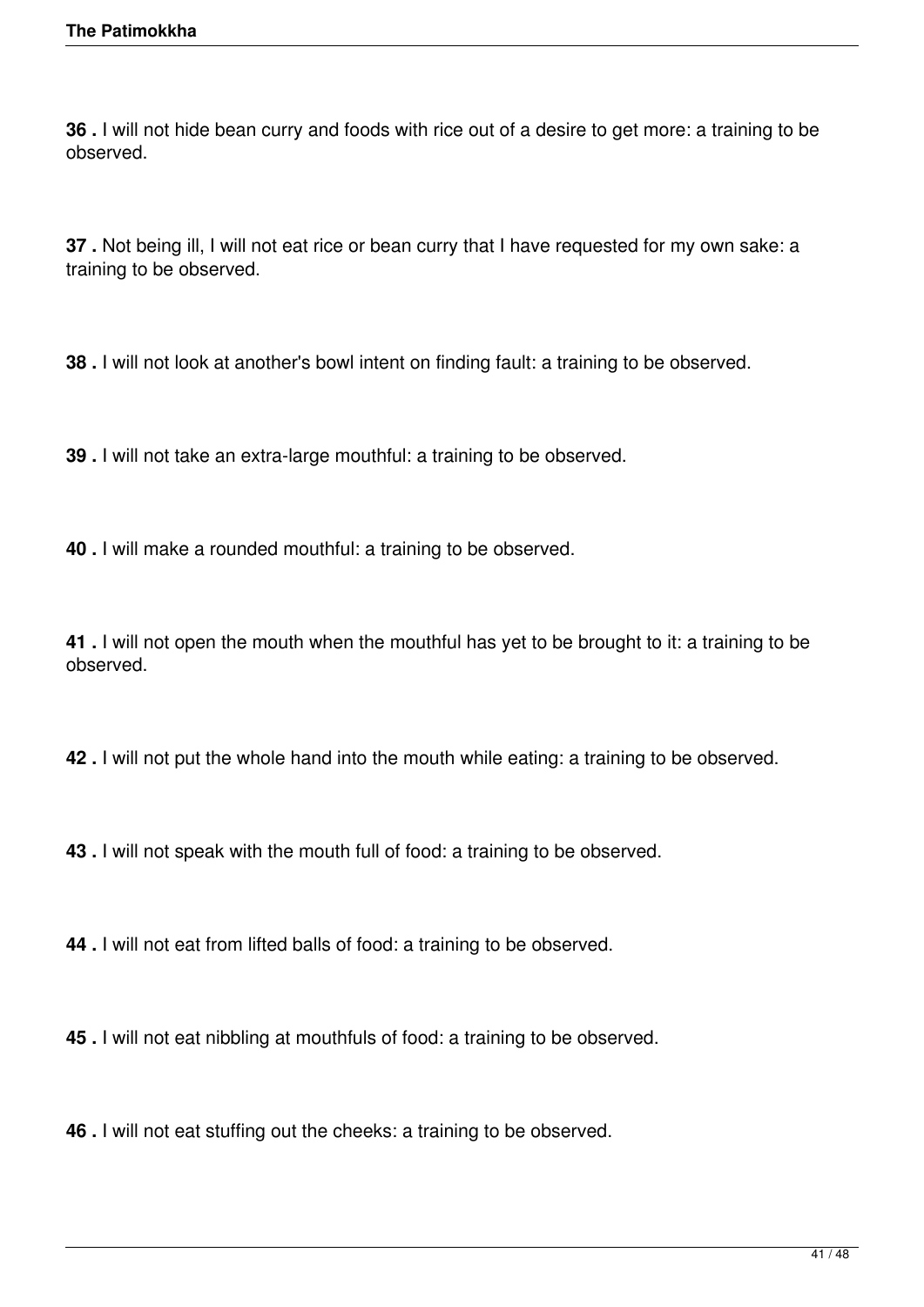**47 .** I will not eat shaking (food off) the hand: a training to be observed.

**48 .** I will not eat scattering rice about: a training to be observed.

**49 .** I will not eat sticking out the tongue: a training to be observed.

**50** . I will not eat smacking the lips: a training to be observed.

**51** . I will not eat making a slurping noise: a training to be observed.

**52** . I will not eat licking the hands: a training to be observed.

**53 .** I will not eat licking the bowl: a training to be observed.

**54 .** I will not eat licking the lips: a training to be observed.

**55 .** I will not accept a water vessel with a hand soiled by food: a training to be observed.

**56 .** I will not, in an inhabited area, throw away bowl-rinsing water that has grains of rice in it: a training to be observed.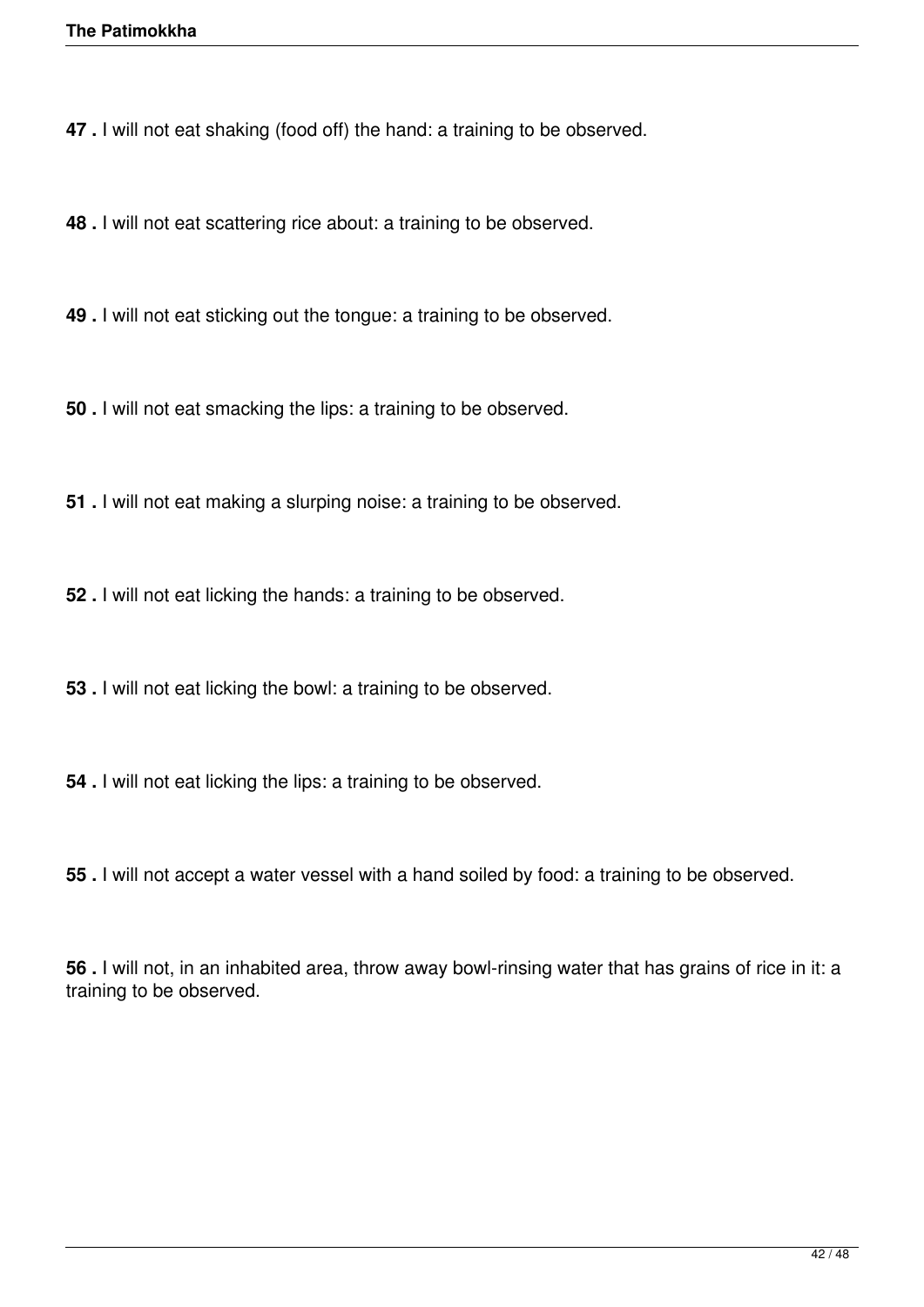**57 .** I will not teach Dhamma to a person with an um[brella](#toc) in her hand and who is not ill: a training to be observed.

**58 .** I will not teach Dhamma to a person with a staff in her hand and who is not ill: a training to be observed.

**59 .** I will not teach Dhamma to a person with a knife in her hand and who is not ill: a training to be observed.

**60 .** I will not teach Dhamma to a person with a weapon in her hand and who is not ill: a training to be observed.

**61 . {62}** I will not teach Dhamma to a person wearing non-leather {leather} footwear who is not ill: a training to be observed.

**63 .** I will not teach Dhamma to a person in a vehicle and who is not ill: a training to be observed.

**64 .** I will not teach Dhamma to a person lying down who is not ill: a training to be observed.

**65 .** I will not teach Dhamma to a person who sits holding up her knees and who is not ill: a training to be observed.

**66 .** I will not teach Dhamma to a person wearing headgear who is not ill: a training to be observed.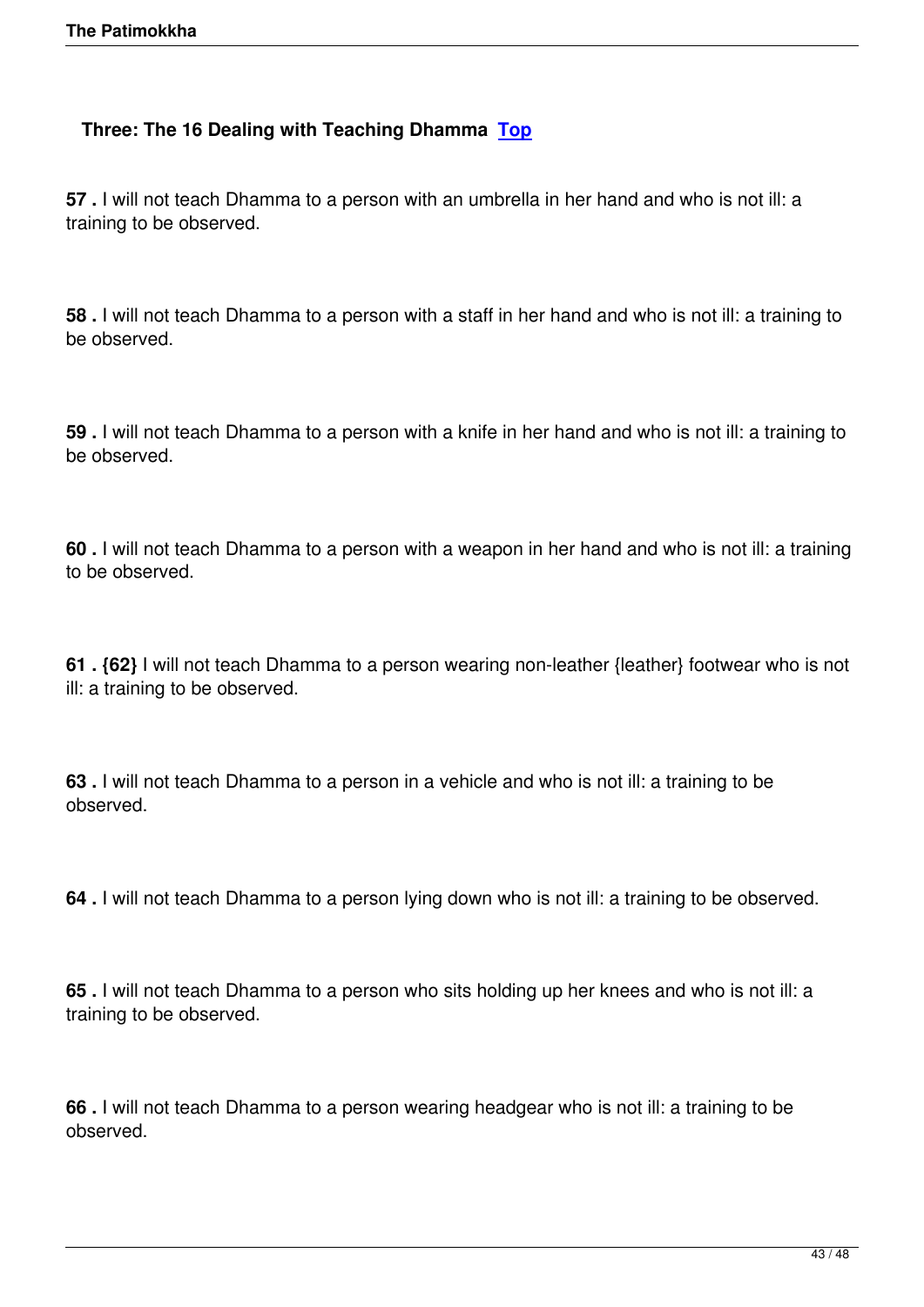**67 .** I will not teach Dhamma to a person whose head is covered (with a robe or scarf) and who is not ill: a training to be observed.

**68 .** Sitting on the ground, I will not teach Dhamma to a person sitting on a seat who is not ill: a training to be observed.

**69 .** Sitting on a low seat, I will not teach Dhamma to a person sitting on a high seat who is not ill: a training to be observed.

**70 .** Standing, I will not teach Dhamma to a person sitting who is not ill: a training to be observed.

**71 .** Walking behind, I will not teach Dhamma to a person walking ahead who is not ill: a training to be observed.

**72 .** Walking beside a path, I will not teach Dhamma to a person walking on the path and who is not ill: a training to be observed.

## **Four: The 3 Miscellaneous Rules Top**

**73 .** Not being ill, I will not defecate or [urina](#toc)te while standing: a training to be observed.

**74 .** Not being ill, I will not defecate, urinate, or spit on living crops: a training to be observed.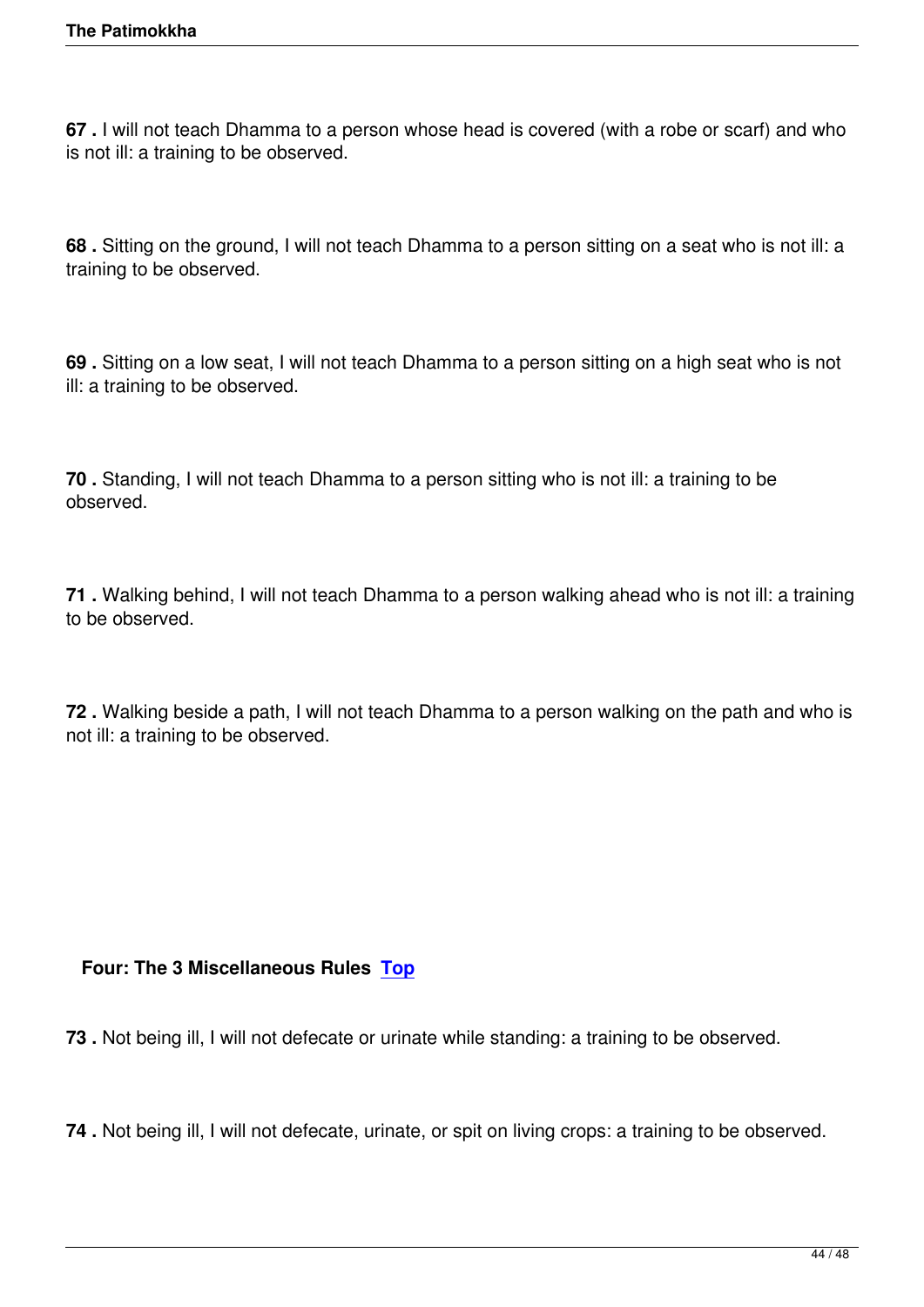**75 .** Not being ill, I will not defecate, urinate, or spit in water: a training to be observed.

**Adhikarana-Samatha Top**

**1 .** *A verdict "in the prese[nce o](#toc)f" should be given.* This means that the formal act settling the issue must be carried out in the presence of the Community, in the presence of the individuals, and in the presence of the Dhamma and Vinaya.

**2 .** *A verdict of mindfulness may be given.* This is the verdict of innocence given in an accusation, based on the fact that the accused remembers fully that she did not commit the offense in question.

**3 .** *A verdict of past insanity may be given.* This is another verdict of innocence given in an accusation, based on the fact that the accused was out of her mind when she committed the offense in question and so is absolved of any responsibility for it.

**4 .** *Acting in accordance with what is admitted* . This refers to the ordinary confession of offenses, where no formal interrogation is involved. The confession is valid only if in accord with the facts, e.g., a bhikkhuni actually commits a pacittiya offense and then confesses it as such, and not as a stronger or lesser offense. If she were to confess it as a dukkata or a sanghadisesa, that would be invalid.

**5 .** *Acting in accordance with the majority.* This refers to cases in which bhikkhunis are unable to settle a dispute unanimously, even after all the proper procedures are followed, and -- in the words of the Canon -- are "wounding one another with weapons of the tongue." In cases such as these, decisions can be made by majority vote.

**6 .** *Acting in accordance with the accused's further misconduct.* This refers to cases where a bhikkhuni admits to having committed the offense in question only after being formally interrogated about it. She is then to be reproved for her actions, made to remember the offense and to confess it, after which the Community carries out a formal act of "further misconduct" against her as an added punishment for being so uncooperative as to require the formal interrogation in the first place.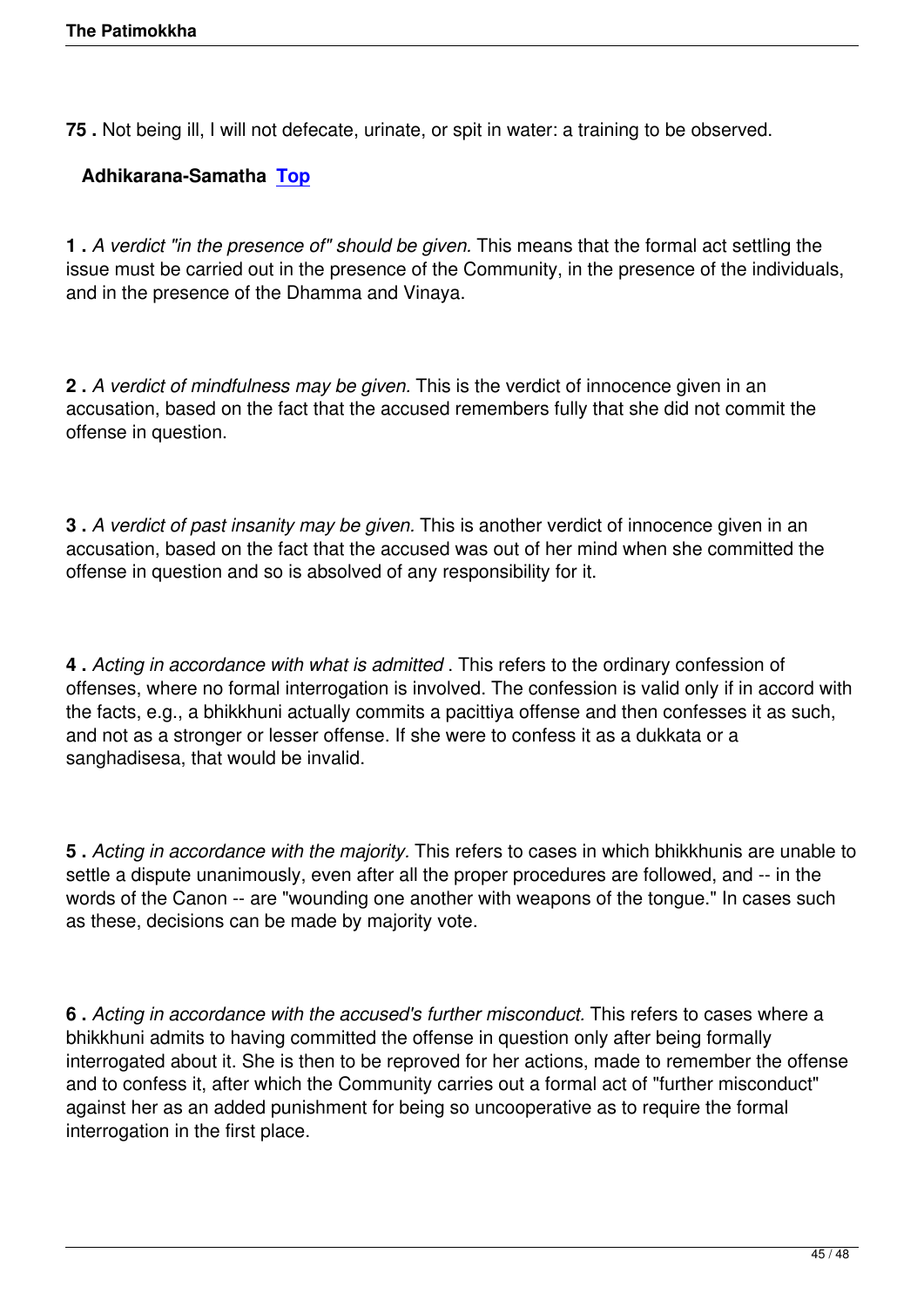**7 .** *Covering over as with grass.* This refers to situations in which both sides of a dispute realize that, in the course of their dispute, they have done much that is unworthy of a contemplative. If they were to deal with one another for their offenses, the only result would be greater divisiveness. Thus if both sides agree, all the bhikkhunis gather in one place. (According to the Commentary, this means that all bhikkhunis in the *sima* must attend. No one should send her consent, and even sick bhikkhunis must go.) A motion is made to the entire group that this procedure will be followed. One member of each side then makes a formal motion to the members of her faction that she will make a confession for them. When both sides are ready, the representative of each side addresses the entire group and makes the blanket confession, using the form of a motion and one announcement ( *natti-dutiya-kamma* 

).

## **Endnotes Top**

**1 .** When a [Comm](#toc)unity's kathina privileges are in effect, all cloth presented to the their residence is in-season cloth, and it is to be distributed only among the residents who spent the rains retreat in that residence and participated in the spreading of the kathina (see Mv.VII.1.3). Other bhikkhunis have no share in it. However, if donors wish to give cloth to those other bhikkhunis, they can declare their intention, in which the cloth -- even though given "in-season" -- counts as out-of-season cloth. In this case, the later arrivals have a right to a share. In the origin story to this rule, donors make such a gift. The offending bhikkhuni, not wanting to share the gift with the later arrivals for whom it was intended, declares it to be in-season cloth, and shares it only with the bhikkhunis who spent the rains retreat in that residence.  $\lceil$  Go back  $\rceil$ 

**2 .** The origin story here shows that lay donors, of their own initiative, set the fund a[side with a](#note1tag) storekeeper for one purpose, and then the bhikkhuni asks for it to be transferred -- apparently to another store  $-$  and buys something else with it. This condition also applies to NP 9 & NP 1  $0.1$ 

Go back ]

]

**3 .** This rule was formulated after bhikkhunis went off on a journey without their outer robes, thus inconveniencing the bhikkhunis who stayed behind, who had to sun the robes to keep them from going moldy. The Word-commentary states that a bhikkhuni, at least once every five days, must put on or dry in the sun all five of her robes: this is the five-day outer robe period.  $\sqrt{6}$ back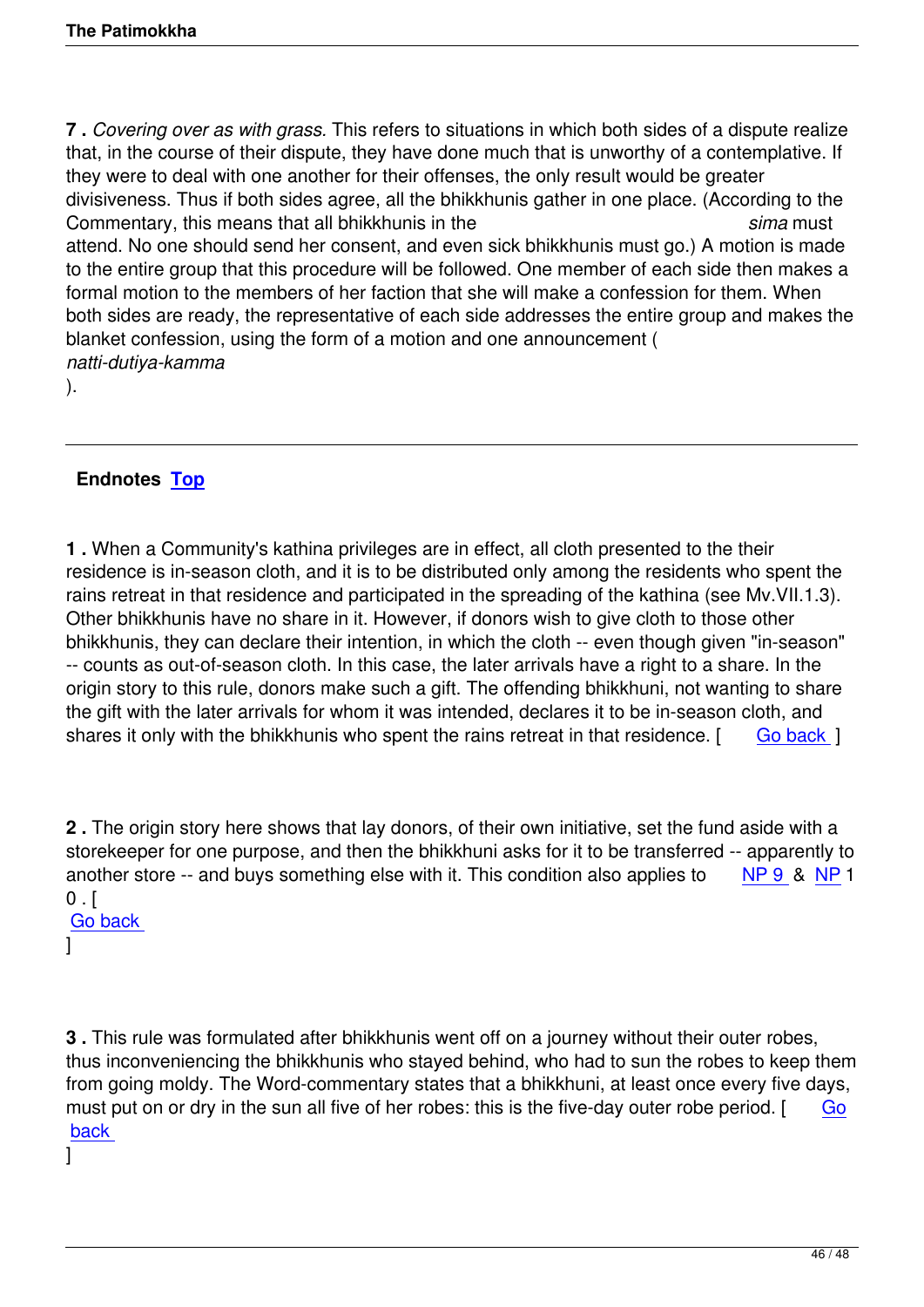**4 .** BD misinterprets not only the rule here, but also its explanatory material in the Bhikkhuni Vibhanga. The Pali of the rule is: *Ya pana bhikkhuni gihi-veyyavaccam kareyya, pacittiyanti.*  BD translates it as: "Whatever nun should do household work, there is an offence of expiation." *Gihi,* 

however, means lay person or, more literally, "house-person," not household. This is confirmed by the word-commentary's definition of

*gihi-veyyavaccam:* 

"She cooks conjey or a meal or a non-staple food, or washes a piece of clothing or a head-wrap for a person living in a house

*(agarika)."* 

In the non-offense clauses, BD translates *attano veyyavaccakarassa* as "in doing household work for herself *.* " This omits the *-kara*in the second term, thus changing *veyyavaccakara*  (chore-doer) to *veyyavacca*  (chore). The correct translation is, "for her own chore-doer."

Thus the non-offense clauses, as a set, read: "There is no offense in conjey-drink, in a community meal, in homage to a chedi, or if she cooks conjey or a meal or a non-staple food, or washes a piece of clothing or a head-wrap for her own chore-doer." The Commentary explains:

## **"In conjey-drink, etc.:**

When people are making a community meal or a conjey-drink for the purpose of the Community, there is no offense in her doing any cooking at all in the position of being a friend of theirs.

## **In homage to a chedi:**

It is all right if, being a friend, she does homage with scents, etc.

## **For her own chore-doer:**

Even if (her) mother and father come and are making/doing something (such as) a fan or a broom handle and so stand in the position of a chore-doer, it is all right to cook anything (for them)." [

Go back

]

**5 .** In the origin story, a bhikkhuni spreads lies about the road to a particular family's house,